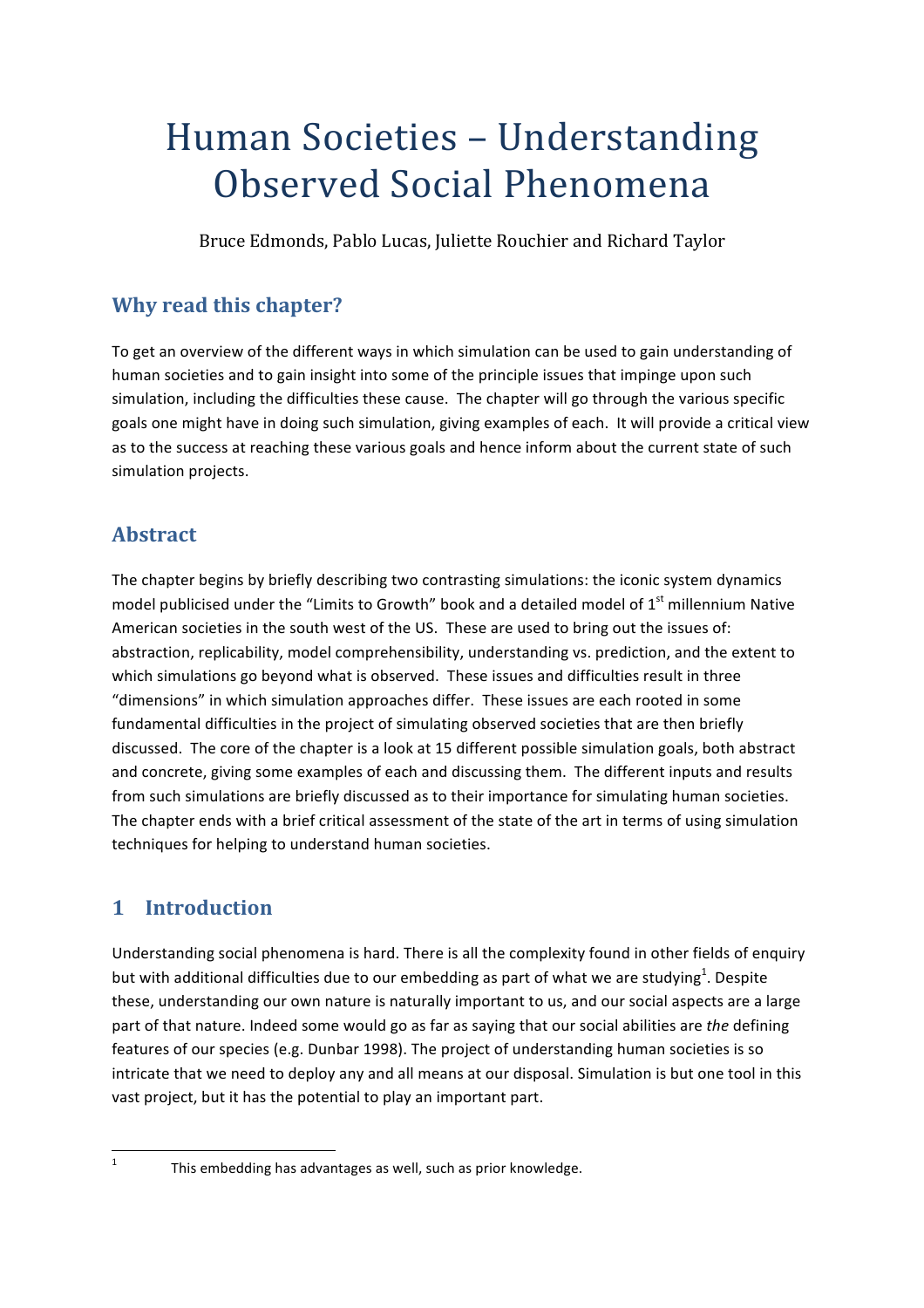This chapter considers how and to what extent computer simulation helps us to understand the social complexity we see all around us. It will start by discussing two simulations in order to raise the key issues that this project involves, before moving on to highlight the difficulties of understanding human society in more detail. The core of the chapter is a review of some of the different ways that simulation can be used for, with examples of each. It then briefly discusses a conceptual framework, which will be used to organise the different ways that simulations are used. It ends with a frank assessment of the actual progress in understanding human societies using simulation techniques.

# **1.1 Example 1 – the Club of Rome's "Limits to Growth" (LTG)**

In the early 1970's, on behalf of an international group under the name "The Club of Rome" a simulation study was published (Meadows et al. 1972) with the attempt to convince humankind that there were some serious issues facing it, in terms of a coming population, resource and pollution catastrophe. To do this they developed a system-dynamics model of the world. They chose a systemdynamics model because they felt they needed to capture some of the feedback cycles between the key factors – factors that would not come out in simple statistical projections of the available data. They developed this model and ran it, publishing the findings – a number of model-generated future scenarios – for a variety of settings and variations. The book ("Limits to Growth") considered the world as a single system, and postulated some relationships between macro variables, such as population, available resources, pollution etc. Based on these relations it simulated what might happen if the feedback between the various variables were allowed to occur. The results of the simulations were the curves that resulted from this model as the simulation was continued for future dates. The results indicated that there was a coming critical point in time and that a lot of suffering would result, even if mankind managed to survive it.

The book had a considerable impact, firmly placing the possibility that humankind could not simply continue to grow indefinitely. It also attracted considerable criticism (e.g. Cole et al. 1973) mainly based on the plausibility of the model's assumptions and the sensitivity of its results to those relationships. (For example it assumed that growth will be exponential and that delay loops are extended). The book presented the results of the simulations as predictions – a series of what-if scenarios. Whilst they did add caveats and explore various possible versions of their model, depending on what connections there turned out to be in the world-system, the overall intent of the book was unmistakeable: that if we did not change what we were doing, by limiting our own economic consumption and population, disaster would result. This was a work firmly in the tradition of Malthus (1798) who, 175 years earlier, had predicted a constant state of near-starvation for much of the world based upon a consideration of the growth processes of population and agriculture.

The authors clearly hoped that by using a simulation (albeit a simplistic one by present standards) they would be able to make the potential feedback loops real to people. Thus this was a use of simulation to illustrate an understanding that the authors of LTG had. However, the model was not presented as such, but as something *more scientific* in some sense<sup>2</sup>. A science-driven study that predicted such suffering was a definite challenge to those who thought the problem was less

<sup>&</sup>lt;sup>2</sup> The intentions of the authors themselves in terms of what they thought of the simulation itself are difficult to ascertain and varied between the individuals, however this was certainly how the work was perceived.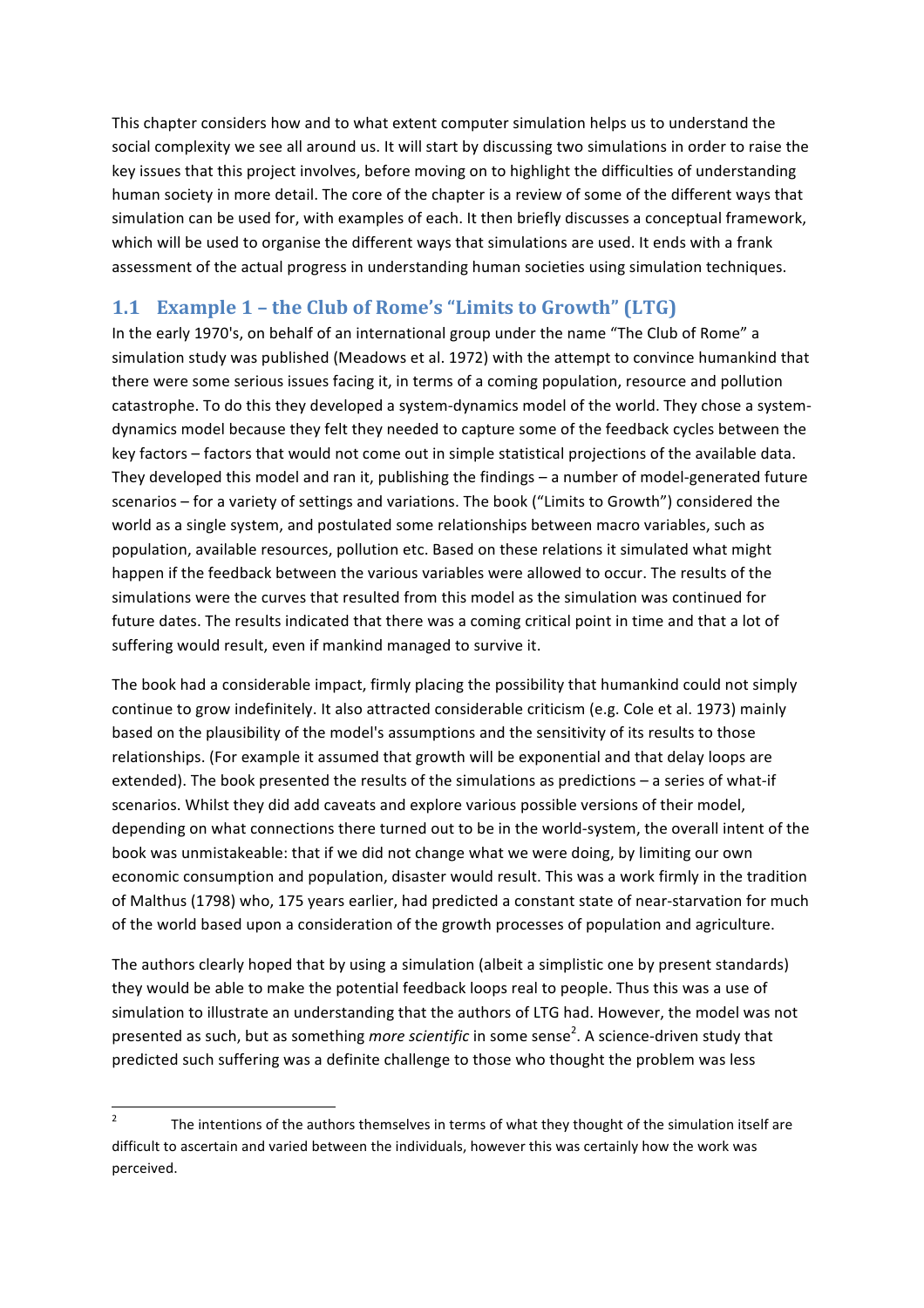severe<sup>3</sup>. By publishing their model and making it easy for others to replicate and analyse it, they offered critics a good opportunity for counter-argumentation.

The model was criticised on many different grounds, but the most effective was that the model was sensitive to the initial settings of some parameters (Vermeulen & de Jongh 1976). This raised the question of whether the model had to be finely tuned in order to get the behaviour claimed and thus, since the parameters were highly abstract and did not directly correspond to anything measurable, the applicability of the model to the world we live in was questioned. Its critics assumed that since this model did not, hence, produce reliable predictions that it could be safely ignored. It also engendered the general perception that predictive simulation models are not credible tools for understanding human socio-economic changes - especially for long term analyses – and discouraged their use in supporting policy-making.

# **1.2 Example 2 - Modelling 1st Millennium Native American Society**

A contrasting example to the Club of Rome model is the use of simulation models to assess and explore explanations of population shifts among the Native American nations, in the pre-Columbian era. This has been called "Generative Archaeology" (GA) by Tim Kohler (2009). Here a spatial model of a population was developed where movement fitted to a wealth of archaeological and climatologically data, in order to find and assess possible explanations of the size, distribution and change in populations that existed in the first millennium AD in the Southwest US. This case offers a picture of settlement patterns in the context of relatively high-resolution reconstructions of changes in climate and resources relevant to human use of these landscapes.

The available data in this case is relatively rich, allowing many questions to be answered directly. However, many interesting aspects are not directly answerable from a static analysis of the data, for example those about the possible social processes that existed. The problem is that different archaeologists can inspect the same settlement pattern and generate different candidate processes (explanations) for its generation. Here agent-based modelling helps infer the social processes (which can not be directly observed) from the detailed record over time. This is not a direct or certain inference, since there are still many unknowns involved in that process.

In (Kohler et al. 2005) and (Kohler et al. 2008)  $^4$  the use of agent-based modelling (ABM) has been mainly to see what patterns one should expect if households were approximately minimizing their caloric costs for access to adequate amounts of calories, protein, and water. The differences through time in how well this expectation fits the observed record and the changing directions of departure from those expectations provide a completely novel source of inference on the archaeological record. Simulations using the hypothesis of local food sharing during periods of mild food shortage may be compared to the fit in a simulation where food sharing does not occur. In this way we can get indirect evidence as to whether food sharing took place.

<sup>&</sup>lt;sup>3</sup> Or those whose vested interests may have led them to maintain the *status quo* concerning the desirability of continual economic growth.

For details of the wider project connected with these papers, see the Village Ecodynamics Project, http://village.anth.wsu.edu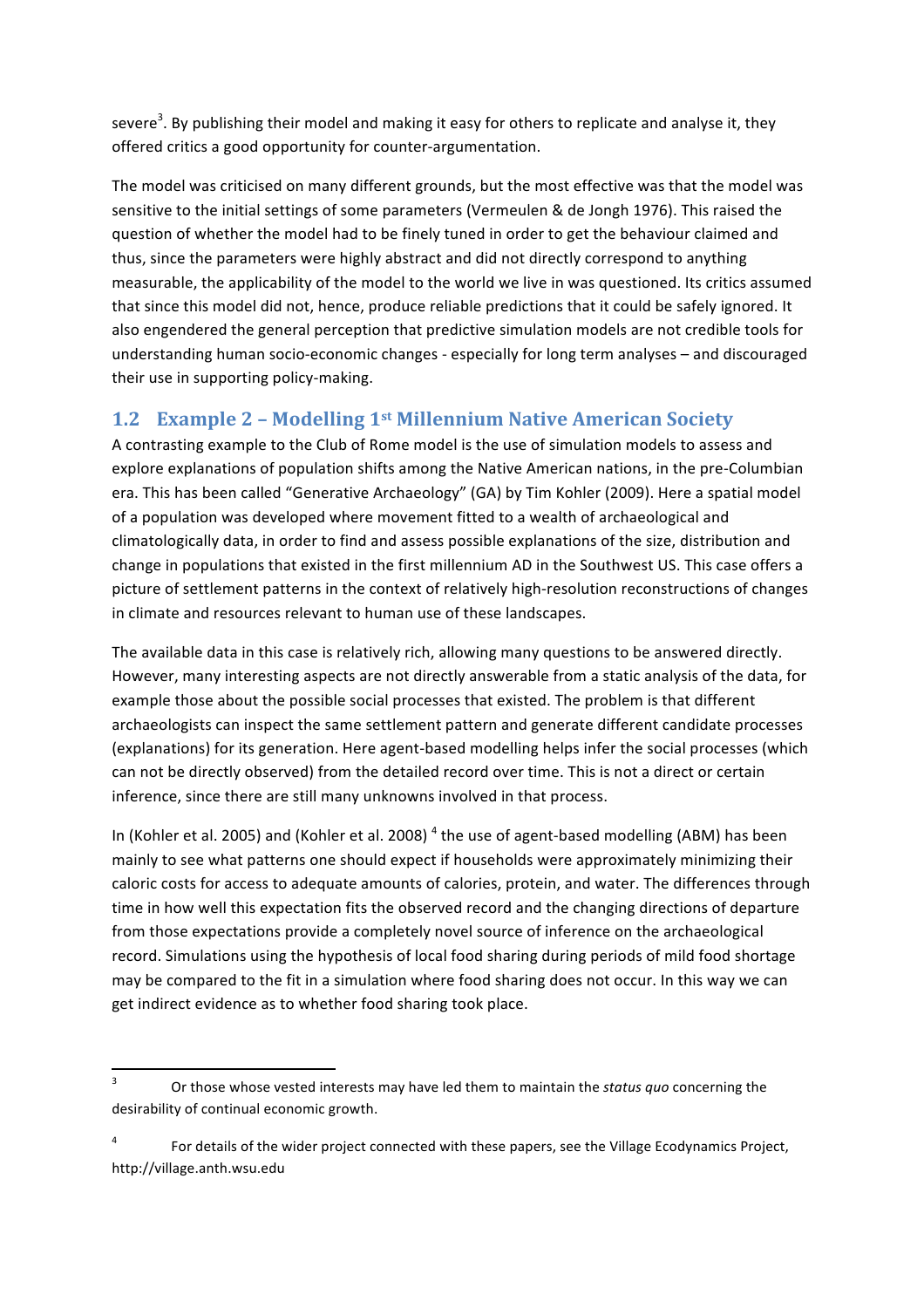The ABM has hence allowed a comparison of a possible process with the recorded evidence. This comparison is relative to the assumptions that are built into the model, which tend to be plausible but questionable. However despite the uncertainties involved, one is able to make *a useful* assessment of the possible explanation and the assumptions are explicitly documented. This approach to processes that involve complex interaction would be impossible to do without a computer simulation. At the very least, such a process reveals new important questions to ask (and hence new evidence to search for) and the times when the plausible explanations are demonstrably inadequate. However for any real progress in explanation of such cases, a very large amount of data seems to have been required.

### **1.3** Some Issues that the aforementioned examples illustrate

The previous examples raise a few issues, common to much social simulation modelling of human societies. These will now be briefly defined and discussed as an introduction to the problem of understanding social phenomena using simulation.

- 1. *Abstraction*. Abstraction<sup>5</sup> is a crucial step in modelling observed social phenomena, as it involves choices about what aspects are or are not salient in relation to the problem and what level of analysis is appropriate. The LTG example, being a macro-model, assumes that distributive aspects such as geography and local heterogeneity are less important with respect to feedbacks among global growth variables. In this model all the detail of a whole world is reduced to the interaction of a few numeric variables. The GA model was more specific and detailed, including an explicit 2D map of the area and the position of settlements at different times in the past. It is fair to say that the LTG model was driven by the goals of its modellers, i.e. showing that the coming crisis could be sharp due to slow feedback loops, the GA model is more driven by the data that was available, with the model being used to try and answer a number of different questions afterwards.
- 2. **Replicability**. Replicability is the extent to which a published model has been described in a comprehensive and transparent way so that the simulation experiments can be independently reproduced by another modeller. Replicability may be considerably easier if care is taken to verify the initial model by means of debugging tests, and also if the original source code is effectively available and is well commented. Here the LTG model was readily replicable and hence open to inspection and criticism. The GA models are available to download and inspect, but its very complexity makes it hard to *independently* replicate.
- 3. **Understanding the model**. A modeller's inferential ability is the extent to which one can understand one's own model. Evidence suggests that humans can fully track systems only for about two or three variables and five or six states (Klein 1998); for higher levels of complexity, additional tools are required. In many simulations, especially those towards the descriptive end of the spectrum, the agents have many behavioural rules which may interact in unpredictable ways. This makes simulations very difficult to fully understand and check. Even in the case of a simple model, such as the LTG model, there can be unexpected features (such as the fine tuning that was required). Although the GA was rich in its

Abstraction can be defined as "ignoring or hiding details to capture some kind of commonality between different instances" (Free On-line Dictionary of Computing).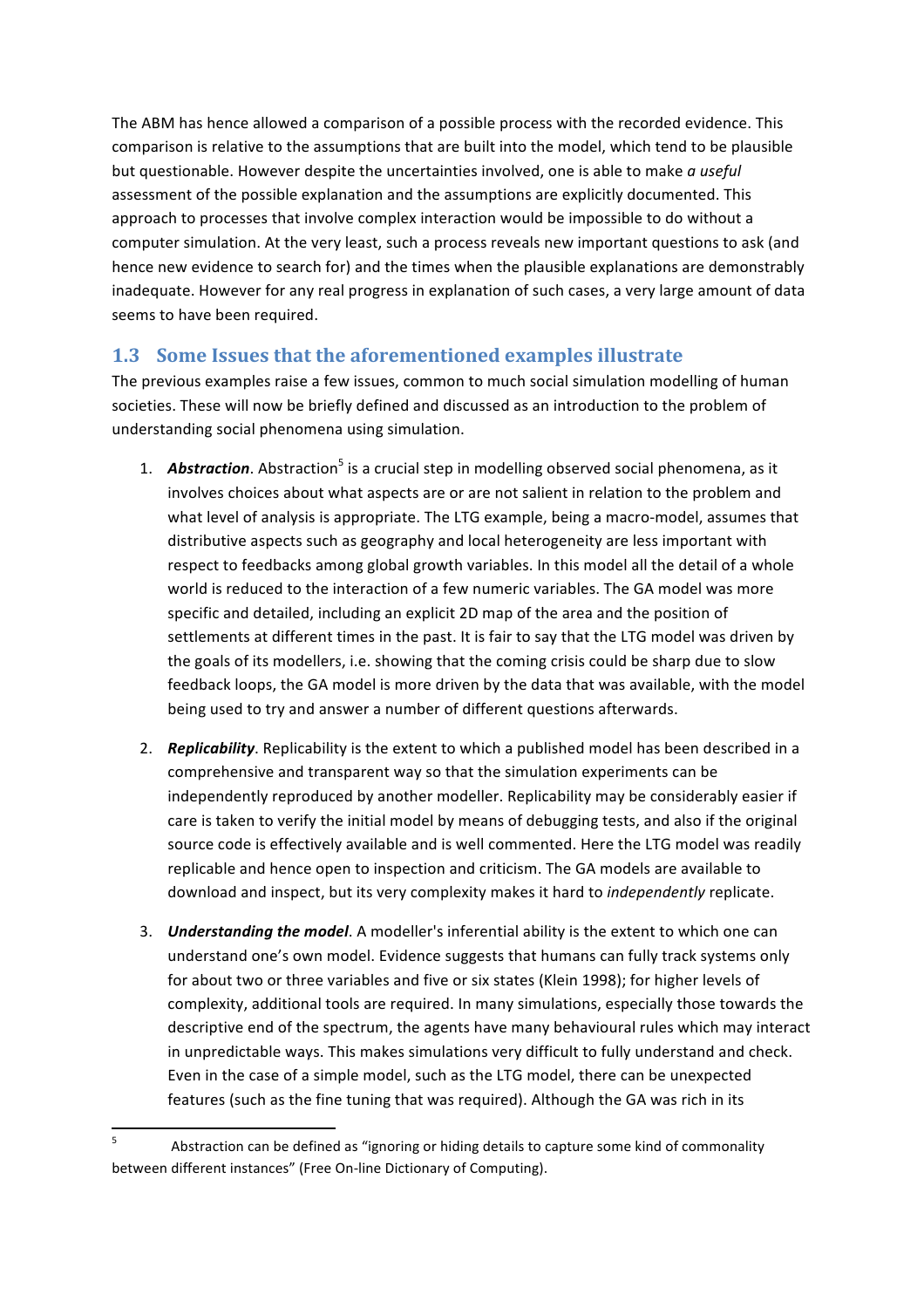depiction of the space and environment the behavioural rules of sub-populations was fairly simple and easy to follow at the micro-level. However this does not rule out subtle errors and complexities that might result from the interaction of the micro-elements. Indeed this is the point of such a simulation that we can't work out these complex outcomes ourselves, but require a computer program to do it.

- 4. **Prediction vs. Understanding**. The main lesson to be drawn from the history of formal modelling is that, for most complex systems it is impossible to model with accuracy their evolution beyond an immediate timeframe. Whilst the broad trends and properties may be to some degree forecast the particulars, e.g. the timing and scale of changes in the aggregate variables, generally they cannot (Moss 1999). The LTG model attempted to forecast the future, not in terms of the precise levels but in the presence of a severe crisis – a peak in population followed by a crash. The GA does not aim to strongly predict anything, but rather it seeks to establish plausible explanations for the data that is known. Most simulations of human society restrict themselves to establishing explanations, the simulations providing a chain of causation that shows that the explanation is possible<sup>6</sup>.
- 5. *Going beyond what is known*. In social science there are a multitude of gaps in our knowledge and social simulation methods may be well placed to address some of these gaps. Given some data, and some plausible assumptions, the simulations can be used to perform experiments that are consistent with the data and assumptions, and then inspected to answer other questions. Clearly this depends on the reliability of the assumptions chosen. In the GA case this is very clear, a model with a food-sharing rule and one without can be compared to the data, seeing which one fits it better. The LTG model attempts something harder, making severe assumptions about how the aggregate variables relate, it "predicts" aspects of the future. In general: the more reliable the assumptions and data (hence: the less ambitious the attempt at projection), the more credible the result.

A social scientist who wants to capture key aspects of observed social phenomena in a simulation model faces many difficulties. Indeed, the differences between formal systems and complex, multifacetted and meaning-laden social systems are so fundamental that some criticise *any* attempt to bridge this gap (e.g. Clifford 1986). Simulators have to face these difficulties which have an impact as to how social simulation is done and how useful (or otherwise) such models may be. We briefly consider six of these difficulties here.

Firstly, there is the sheer difference in nature between formal models (i.e. computer programs) that modellers use as compared to the social world that we observe. The former are explicit, precise, with a formal grammar, predictable at the micro-level, reproducible and work in (mostly) the same way regardless of the computational context. The later is vague, fluid, uncertain, subjective, implicit and imprecise – which often seems to work completely different in similar situations, and whose operation seems to rely on the rich interaction of meaning in a way that is sometimes explicable but usually unpredictable. In particular the gap between essentially formal symbols with precise but limited meaning and the rich

Although in many cases this is dressed up to look like prediction, such as the fitting to out-of-sample data. Prediction has to be for data unknown to the modeller, otherwise the model will be implicitly fitted to it.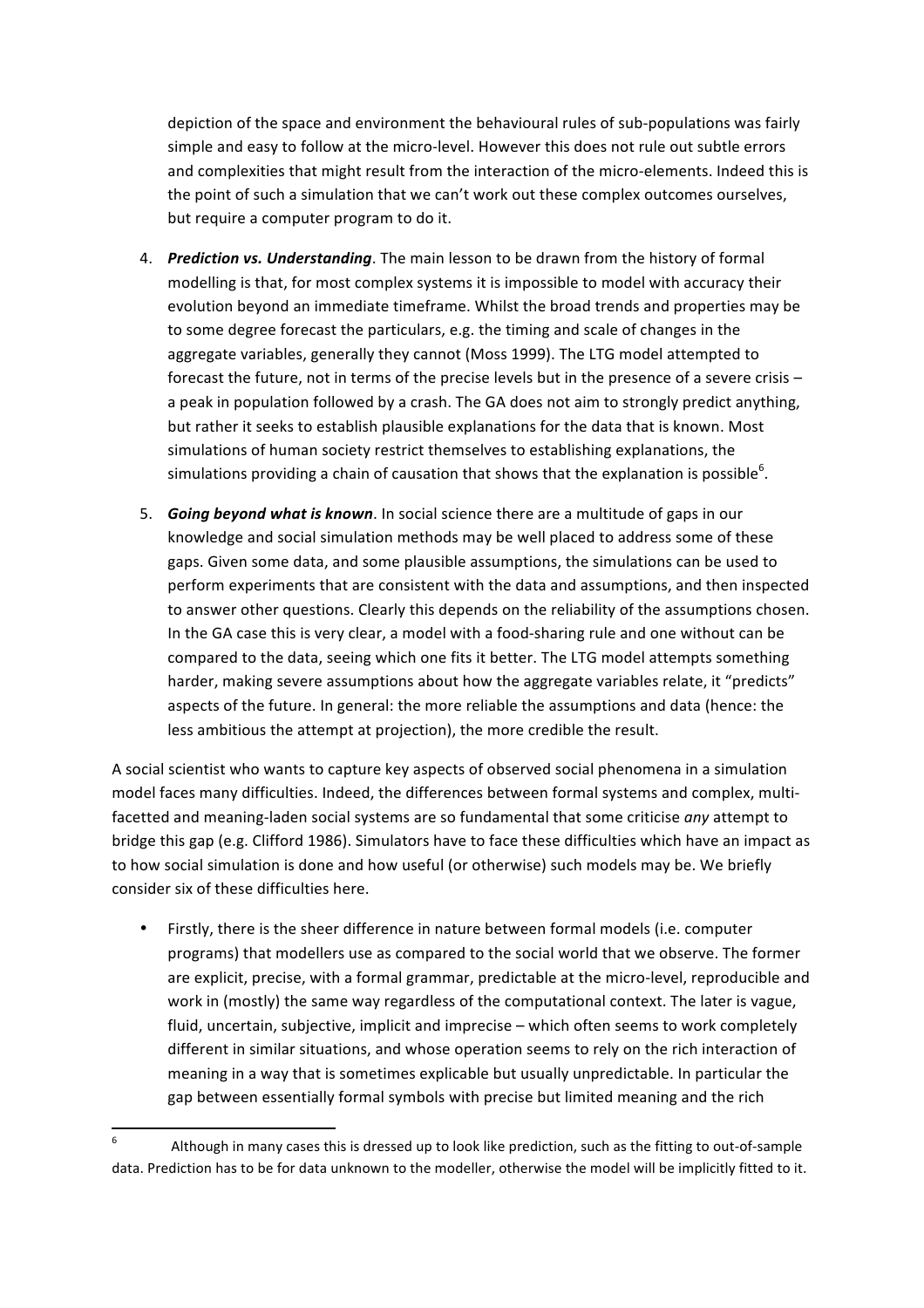semantic associations of the observed social world (for example as expressed in natural language) is particularly stark. This gap is so wide that some philosophers have declared it unbridgeable (e.g. Lincoln & Guba 1985).

- Secondly there is the sheer variability, complication and complexity of the social world. Social phenomena seem to be at least as complex as biological phenomena but without the central organising principle of evolution as specified in the neo-Darwinian Synthesis. If there are any general organising principles (and it is not obvious that this is the case) then there are many of these, each with differing (and sometimes overlapping) domains of application. In that sense, it is clear that a model will always capture only a small part of the phenomenon among many other related aspects, hence reducing drastically the possibility to predict with any degree of certainty.
- Then there is the sheer lack of adequate multifaceted data about social phenomena. Social simulators always seem to have to choose between longitudinal studies, narrative data, cross-sectional surveys or time-series data. Having all of these datasets about a single social process or event is to date very unlikely. There does not seem to be the emphasis on data collection and measurement in the social sciences that there is in some other sciences and certainly not the corresponding prestige for those who collect it or invent ways of doing so.
- There is the more mundane difficulty of building, checking, maintaining, and analysing simulations (Galán et al. 2009). Even the simplest simulations are beyond our complete understanding, indeed that is often why we need them, because there is no other practical way to find out the complex ramifications of a set of interacting agents. This presence of emergent outcomes in the simulations makes them very difficult to check. Ways to improve confidence that our simulations in fact correspond to our intentions for them<sup>7</sup> include: unit testing, debugging, and the facility for querying the database of a simulation (see chapter 2.5 (David 2012) in this handbook). Perhaps the strictest test is the independent replication of simulations – working from the specifications and checking their results at a high degree of accuracy (Axtell et al. 1996). However such replication is usually very difficult and timeconsuming, even in relatively simple cases (Edmonds & Hales 2003).
- Another difficulty is that of the inevitability of background assumptions in all we do. There are always a wealth of facts, processes and affordances to give meaning to, and provide the framework for, the foreground actions and causal chains that we observe. Many of these are not immediately apparent to us since they are part of the contexts we inhabit and so are not perceptually apparent. This is the same as other fields, as it has been argued elsewhere, the concept of causation only makes sense within a context (Edmonds 2007). However it does seem that context is more critical in the social world than others, since it can not only change the outcomes of events but their very meaning (and hence kind of social outcome). Whilst in other fields it might be acceptable to represent extra-contextual interferences as some kind of random distribution or process, this is often manifestly inadequate with social phenomena (Edmonds & Hales 2005).

In terms of design and implementation, if one has a good reference case in terms of observed data then you can also check one's simulation against this.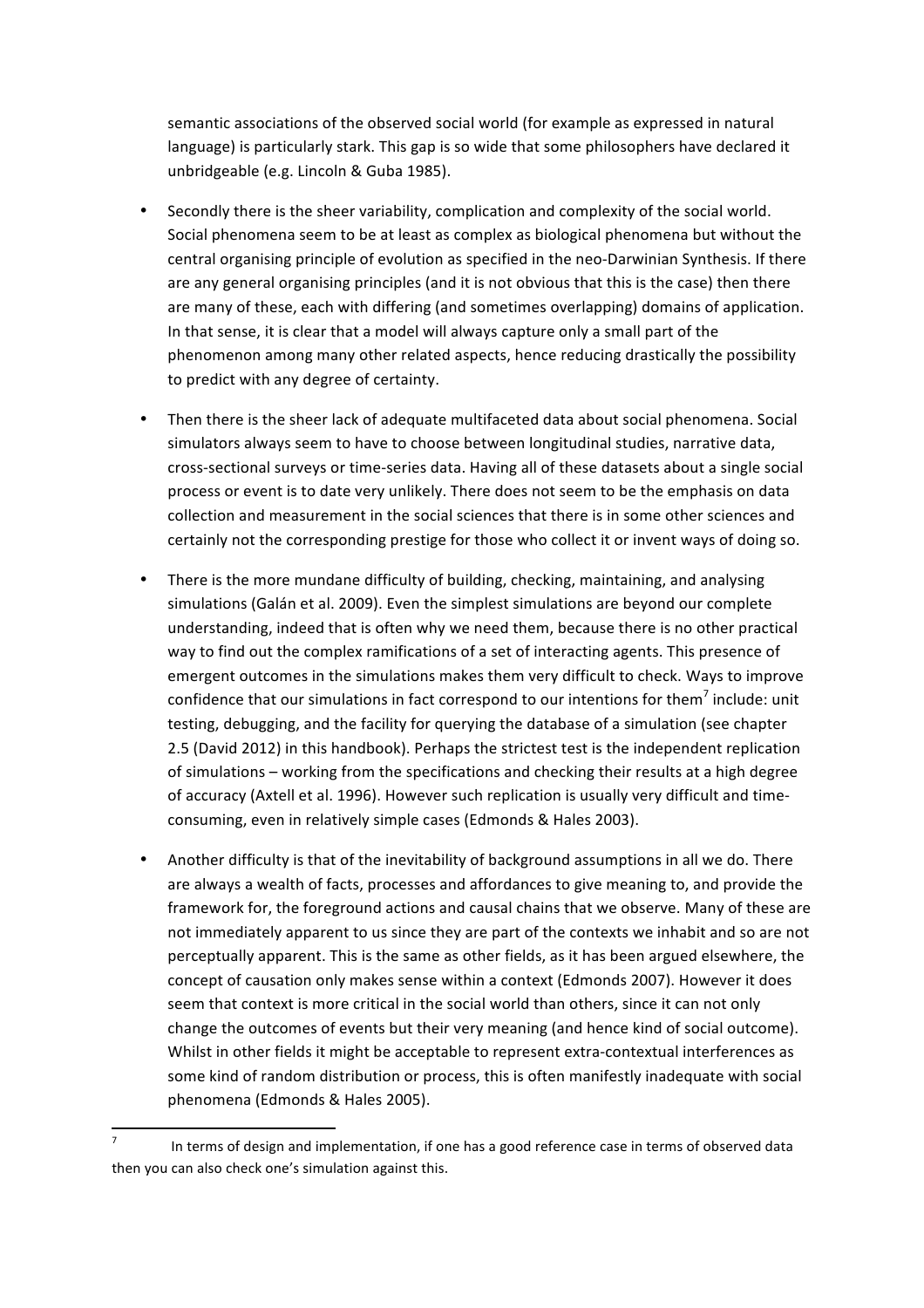- The uncertainty behind the foreground assumptions in social simulation is also problematic. Even when we are aware of all of the assumptions they are often either too numerous to include in a single model or else we simply lack any evidence as to what they should be. For example, there are many social simulation models which include some version of inference, learning or decision-making within the agents of the model, even when there is no evidence as to whether this actually corresponds to that used by the observed actors. It seems that often it is simply hoped that these details will not happen to matter much in the end – thus becoming a rarely checked, and sometimes wrong, aspect of simulations (Edmonds 2001; Rouchier2001).#
- Finally there is a difficulty from the nature of simulation itself. Simulation will demonstrate *possible* processes that might follow from a given situation (relative to the assumptions on which the simulation is built). It does not show all the possibilities, since it could happen that a future simulation will produce the same outcomes from the same set-up in a different way (e.g. using a different cognitive model). Thus simulation differs in terms of its inferential power from analytic models (e.g. equation-based ones), where the simplicity of the model can allow formal proofs of a general formulation of outcomes that may establish the necessity of conditions as well as their adequacy. This difficulty is the same that plagues many mathematical formulations since, in their raw form, they are often unsolvable and hence either one has to use numerical simulation of results (in which case one is back to a simulation) or one has to make simplifying assumptions (in which case, depending on the strength of these assumptions, one does not know if the results still apply to the original case).

These difficulties bring up the question of whether some aspects of societies can be at all understood by means of modelling. This hypothesis asserting that simulation is a credible method to better explore, understand or explain social processes, is implicitly tested in the current volume and is discussed in some detail below. We are not going to take any strong position but will restrict ourselves to considering examples within the context of their use<sup>8</sup>. Agent-based social simulation is not a magic-bullet and is not yet a mature technique. It is common sense in the social simulation community that best results will be achieved by combining social simulation with other research methods.

# **2 Styles of modelling and their impact on simulation issues**

## **2.1 Models of evidence vs. models of ideas**

One response to the above difficulties is not to model social phenomena directly, but rather to restrict ourselves to modelling *ideas* about social phenomena. This is a lot easier, since our ideas are necessarily a lot simpler and more abstract than the phenomena itself (which can be formalized with the notion of pattern modelling (Grimm et al. 2005) rather than strict adequacy to data). Some ideas need modelling, in the sense that the ramifications of the ideas are themselves complex. These kinds of models can be used to improve our understanding of the ideas, and later this understanding can

<sup>############################################################</sup>

<sup>&</sup>lt;sup>8</sup> Obviously we *suspect* it can be a useful tool otherwise we would not be bothering with it.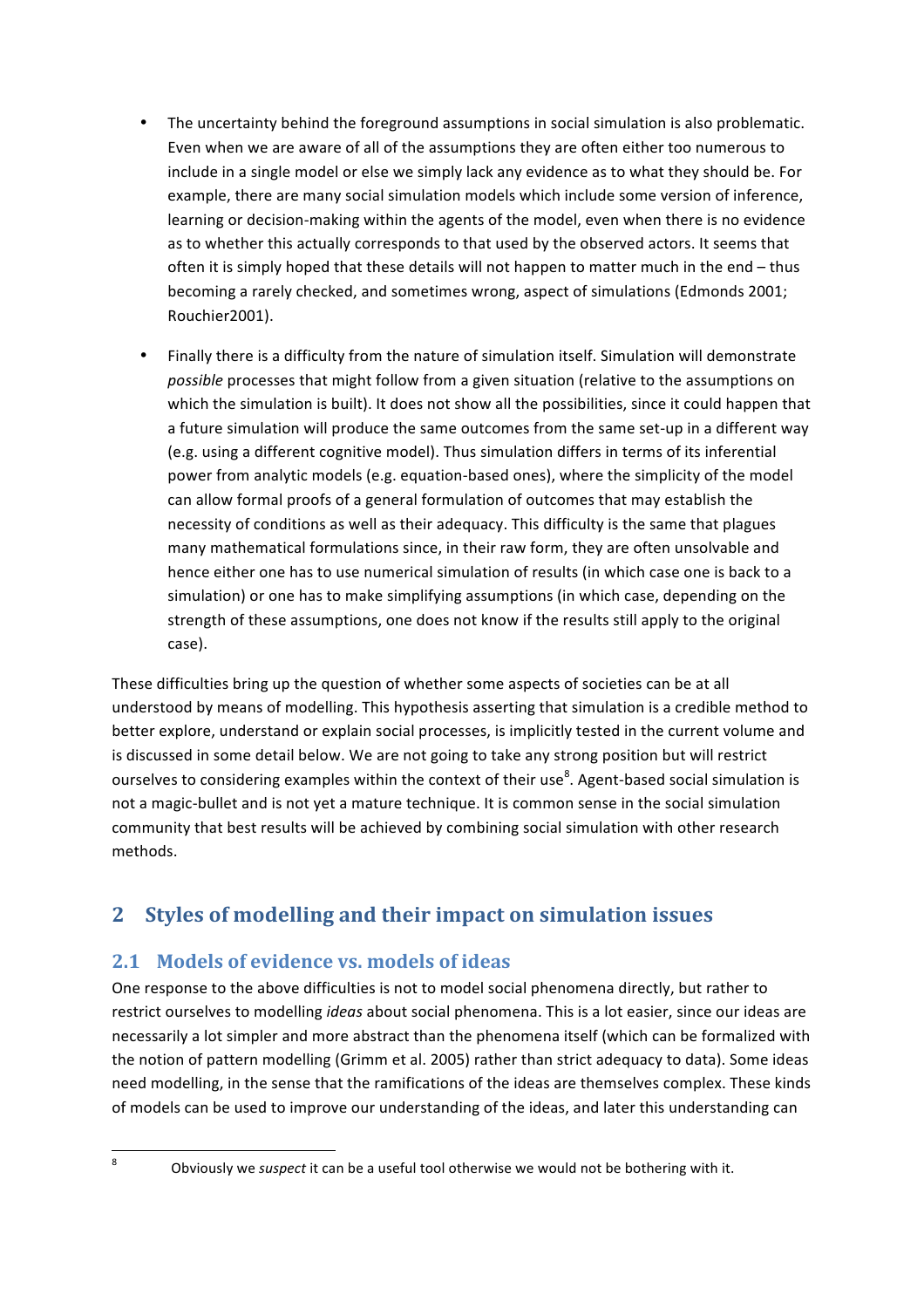be applied in a rich, flexible and context-sensitive way. This distinction is made clear in (Edmonds 2001).

Of course to some extent any model is a compact abstraction of the final target of modelling – there will, presumably, be *some* reason why one conceptualises what one is modelling in terms of evidence or experience by someone, and there will always be *some* level of theory/assumption that motivates the decision as to what can be safely left out of a model. Thus all models are somewhat about ideas and, presumably, all models have *some* relation to the evidence. However there is still a clear difference between those models that take their primary structure from an idea, and those whose primary considerations come from the available evidence. For example, the former tend to be a lot simpler than the later. The later will tend to have specific motivations for each feature whilst the former will tend to be motivated in general terms. These two kinds of simulation have a close parallel with the theoretical and phenomenological models identified by Cartwright (1993).

Unfortunately these kinds of model are often conflated in academic papers. This seems frequently not deliberate, but rather due to the strong theoretical spectacles (Kuhn 1962) that simulation models seem to provide. There is nothing like developing and playing with a simulation model for a while to make one *see* the world in terms of that model – it is not only that the model is your creation and best effort in formulating an aspect of the social world, but one has interacted with it and changed it to include the features that you, the modeller, think it should have. Nevertheless, whatever the source it can take some careful "reading between the lines" to determine the exact nature of any model, and what it purports to represent.

# **2.2 Modelling as representation of social phenomena vs. as an intervention in a social process**

It must be said that some simulation models are not intended to *represent* anything but rather created for another purpose, such as a tool for demonstrating an approach or an intervention in a decision-making process. This may be deliberate and explicit, or not, for various different reasons. Of course if a computer model does not represent anything at all, it is not really a simulation but simply a computer program, which may be presented in the style of a simulation. Also for a simulation to be and effective tool for intervention it has to have some credibility with the participants.

However in some research the representation is either not the primary goal or what they seek to represent is deliberately subjective in character. Thus in some participatory approaches (see chapter 2.7, Barreteau et al. 2012) it may be the primary goal to raise awareness of an issue, to intervene in or facilitate a social process like a negotiation or consensus process within a group of people. The modeller may not focus as much on whether the model captures an objective reality but rather on how stakeholders<sup>9</sup> understood the issues and processes of concern and how this might influence the outcomes. This does not mean that there will be no elements that are objective and/or representative in character – for example such models might have a well-validated hydrological component to them – but that the parts of the model that are the focus are checked against the opinions of those being modelled or those with an interest in the outcomes rather than any independent evidence.

 $\frac{9}{10}$  I.e. those who are part of, or can influence the social phenomenon in question.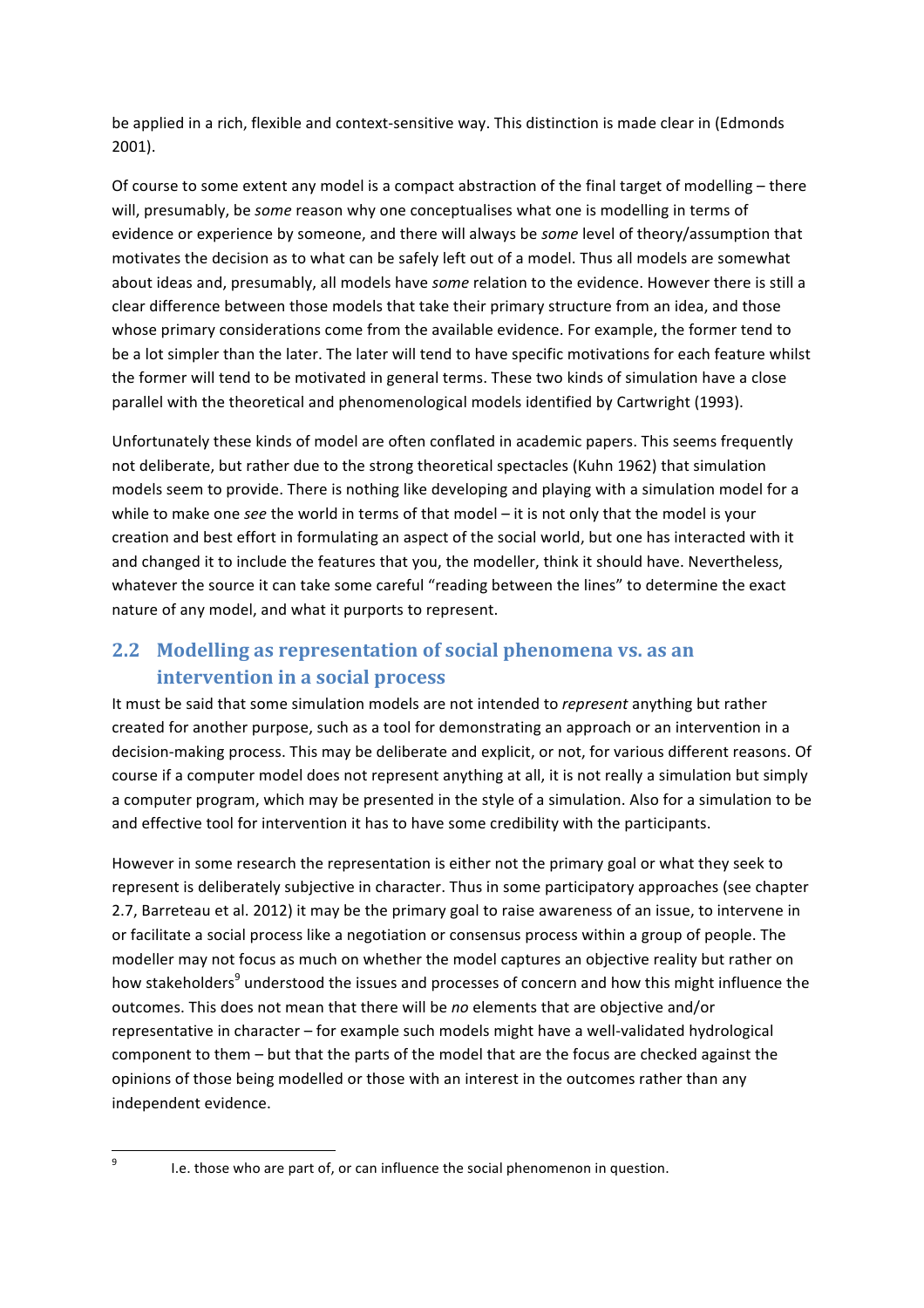Of course, this is a matter of degree – in a sense most social simulations are a mixture of objective aspects linked to observations and other aspects derived from theories, opinions, hypotheses and assumptions. In the participatory approaches the modeller seeks not to put their own ideas forward but rather take the, possibly more democratic, approach of being an expert facilitator expressing the stakeholders' opinions and knowledge. Whilst some researchers might reject such ideas as too "anecdotal" to be included in a formal model, it is not obvious that the stakeholders' ideas about the nature of the processes involved (for example, how the key players make decisions) are less reliable than the grander theories of academics. However researchers do have a professional obligation to be transparent and honest about their opinions, documenting assumptions to make them explicit and, *at least*, not state things that they think are false. Thus, although social simulations are not a world away from more traditional models of using simulation, they do have some different biases and characteristics.

### **2.3 Context and Social Simulation**

############################################################

Human knowledge, but particularly human *social* knowledge is usually not context-free. That is there is a set of background assumptions, facts, relationships and meanings that may be necessary and generally known but not made explicit. These background features can all be associated with the context of the knowledge (Edmonds 1999). In a similar way, most social simulation happens within a particular context as given, thus for example the environment in which racial segregation occurs might be obvious to all concerned. This context is sometimes indicated in papers but is often left implicit. The context of a simulation is associated with the uncountably many background assumptions that can be ignored, either because they are irrelevant or fixed in that context. Social simulation would probably be impossible if one was not able to assume a context whose associated assumptions need not be questioned for a given model (Edmonds 2010). Without such an effective restriction of scope every social simulation model would have to include *all* potential aspects of human behaviour and social interaction. Whilst such assumptions concerning the context are common to almost all fields of knowledge it is particularly powerful in the social sciences due to the fact that we unavoidably use our folk-knowledge<sup>10</sup> of social situations to make sense of the studied social phenomena. This process of (social) context identification is often automatic, so that we correctly identify the appropriate context without expending much conscious thought. For this reason the context is often left implicit, despite the fact that it can impact upon the use of simulation in understanding the phenomena. This leaves the decisions as what to implement as foreground, deliberate decisions.

Choosing a social context which is relatively identifiable and self-contained is an important factor if one is seeking to represent some evidence in a simulation. Being able to include all the important factors of some social process and obtain some evidence for their nature, allows the building of simulations that are not misleading in the sense of not missing out factors that might critically change the outcomes. Clearly the more restricted the context, the easier the representational task. However in this case one does not know whether what one learns from the simulation is applicable in other contexts. Using a simulation developed for one context and purpose for a different context and/or purpose might well lead to misleading conclusions (Edmonds & Hales 2005, Lucas 2010).

<sup>&</sup>lt;sup>10</sup> Folk-knowledge is the set of widely-held beliefs about popular psychological and social theories, this is sometimes used in a rather derogatory way even when the reliability of the academic alternatives is unclear.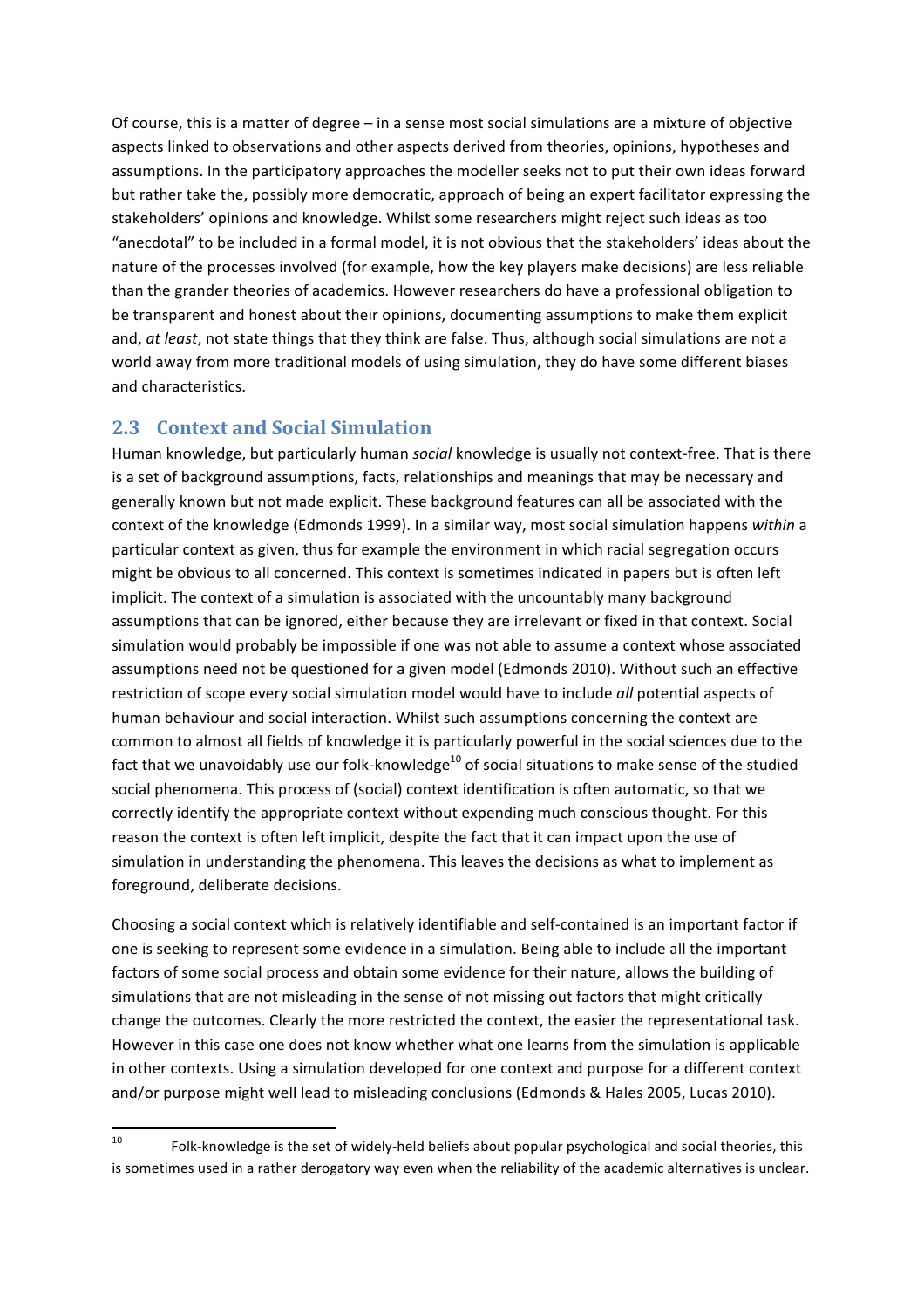Those simulations which are more focused on exploring an idea will often seek to transcend context, in the hope that the models will have some degree of generality – these often deliberately ignore any particular context. Although these may seem general, their weakness can become apparent when its applicability is tested. Here the *ideas* they represent might give some useful insights, but may be misleading if taken as *the* defining feature of a specific case study. Clearly a simulation that is claimed to have general applicability needs to have been validated across the claimed scope before being relied upon by others. To date, *no* social simulation has been found to be generally applicable beyond theoretical and illustrational purposes (Lucas 2011).

# **3 A** plethora of modelling purposes with examples

Given the different purposes for which simulation models are used (see chapter 1.4, Epstein 2012), they will be considered in groups of those with similar goals. It is only relative to their goals that simulation efforts can be judged. Nowadays it is widely acknowledged that authors should state the purpose of their models clearly before how the model is constituted (Grimm et al. 2006). Firstly however it is worth reviewing two goals that are widely pursued in many other fields but have not been convincingly attained with respect to the simulation of human society.

The first of these goals is that of predicting what will definitely happen in unknown circumstances. In other words, social simulation cannot yet make accurate and precise predictions. The nearest social simulations come (to our knowledge) is predicting some outcomes in situations where the choices are very constricted, and the data available is comprehensive. The clearest case of this is the use of micro-simulation models to predict the final outcome of elections once about 30% of the results are already known (Curtis & Frith 2008). Thus this is hardly new or unknown circumstances, and is not immune from surprises, since sometimes their predictions are wrong. This model is a microsimulation model that relies on the balance between parties in each constituency and then translates the general switches between parties (and non-voters) to the undeclared results. Thus although it is a prediction, its very nature rules out counter-intuitive or surprising predictions and comes more into the category of extending known data rather than prediction. The gold standard for prediction is that of making predictions of outcomes that are unexpected but true<sup>11</sup>.

The second goal simulations do not achieve is to decisively *test* sociological hypotheses – in other words, they do not convincingly show that any particular idea about what we observe occurring in human societies can be relied upon or comprehensively ruled out. Here the distinction between modelling what we observe and modelling our ideas is important. A simulation that attempts to model what we observe is a contingent hypothesis that may always be wrong. However social simulations of evidence are always dependent on a raft of supportive assumptions – that the simulation fails to reproduce the desired outcomes may be due to a failure of any of its assumptions. Of course, if such a model is repeatedly tested against evidence and fails to be proved wrong we may come to rely upon it more (Popper 1963) but this success may be for other reasons (e.g. we simply have not tested it in sufficiently diverse conditions). Hypothesis testing using simulations is always relative to the totality of assumptions in the simulations and thus the gain in certainty is, *at* 

<sup>&</sup>lt;sup>11</sup> This is when prediction is actually useful, for if it only gives expected values one would not need the simulation.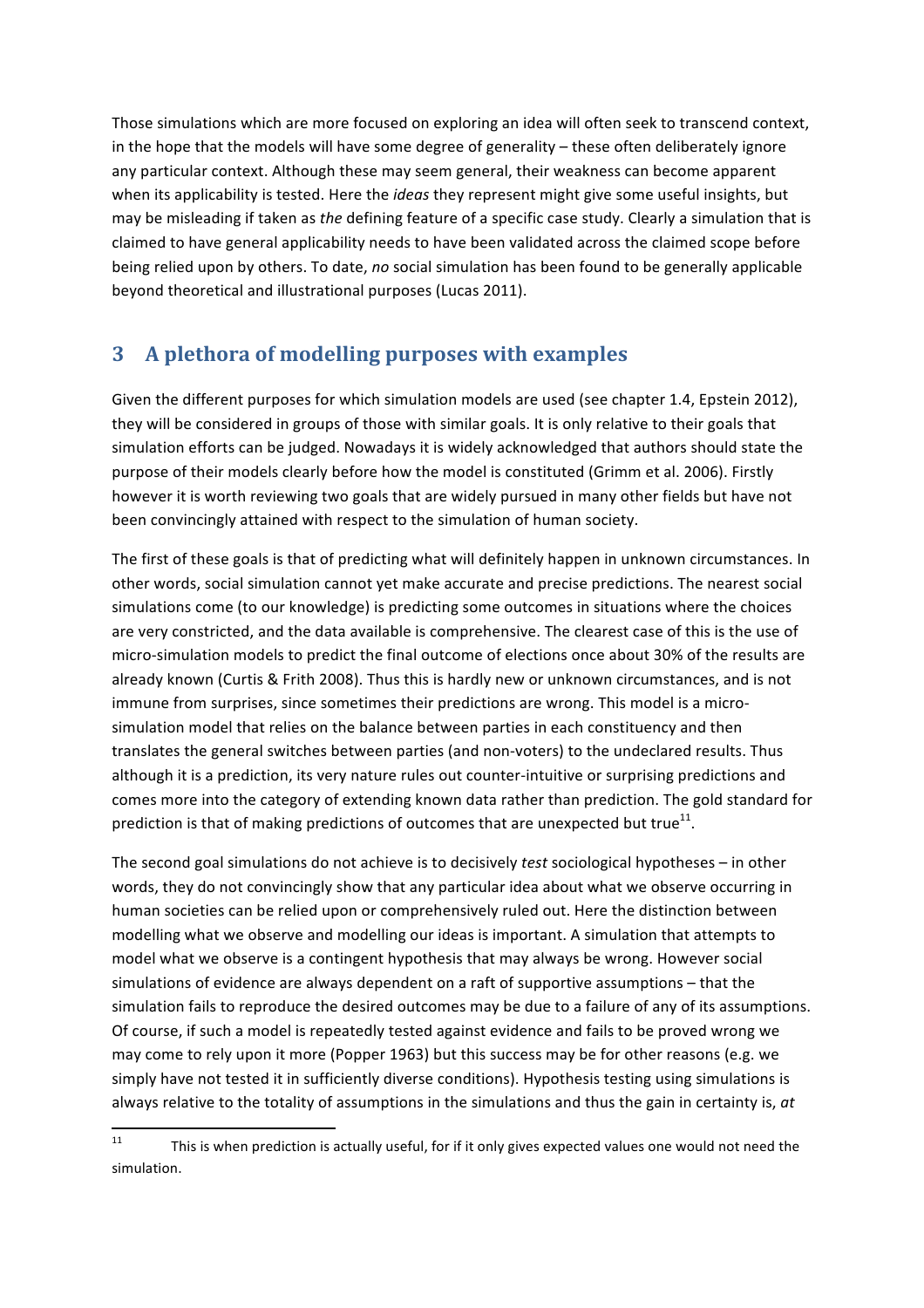*best*, incremental and relative<sup>12</sup>. Thus the core assumptions of a field may be preserved by adjusting "auxiliary" aspects (Lakatos & Musgrave 1970).

If a simulation is about ideas then a very restricted kind of test is possible: a counter example. If it has been assumed that factor *A* will lead to result *B*, then one might be able to show that this might not be the case in a plausible simulation. Indeed the simulation may show that to obtain result *B* from factor *A* an additional and implausible assumption *C* is necessary. This does *prove* that "it is not necessarily the case that *A* leads to *B*", but it may shift the burden of proof back onto those who have assumed *A* will lead to *B*. This very restricted test is only useful if the context of causation between *A* and *B* is appropriately identifiable. This case of using a simulation to establish counterexamples is considered below.

A particular case of seeking for counter-examples is that of testing for the "existence of a sufficient condition" for some particular results. For example, it may be possible to show that there is no need to add some particular hypothesis to see a phenomenon take place, as in economics where it can be shown that in many cases the assumption of perfect rationality for agents does not need to be  $made<sup>13</sup>$ .

One might be disappointed that simulation provides neither predictions nor proofs (in the stronger senses of those terms), but that does not stop them being useful in other ways, which the sections below illustrate.

In the following, we look at how simulations might contribute to the understanding of human societies in a number of different ways, with examples from the literature. Unfortunately many articles describing social simulation research do not make their goals explicit (as advocated by ODD, see Polhill et al. 2008 and chapter 2.4, Grimm et al. 2012), therefore the categorisation below is that of the chapter's authors and not necessarily the category that the authors of the papers discussed would choose. Also it appears that some researchers have multiple purposes for their simulations or simply have not thought about their goals clearly.

## **3.1 Abstract\$Goals**

First we consider simulations that have more abstract goals i.e. these tend to be more about *ideas* and *theories* than observed evidence (as discussed above in section 2.1).

### **3.1.1 Illustration of ideas**

Simulations can be good ways of making processes clear, because simulations are what simulations *do*. Thus, if one can unpack a simulation to show *how* the outcomes result from a setup or mechanism, then this can demonstrate an idea clearly and dramatically. Of course, if how the outcomes emerge from the setup in a simulation is opaque and/or difficult to understand then this is

<sup>############################################################</sup> <sup>12</sup> If a simulation is not directly related to evidence but is more a model of some ideas, then it might be simple enough to be able to test hypotheses but these hypotheses will then be about the abstract model and not about the target phenomena.

<sup>13</sup> This fact has lead some to argue that such assumptions of perfect rationality should be dropped and that it might be better to adopt a more naturalistic representation of human's cognition (Gode & Sunder 1993; Kirman 2011).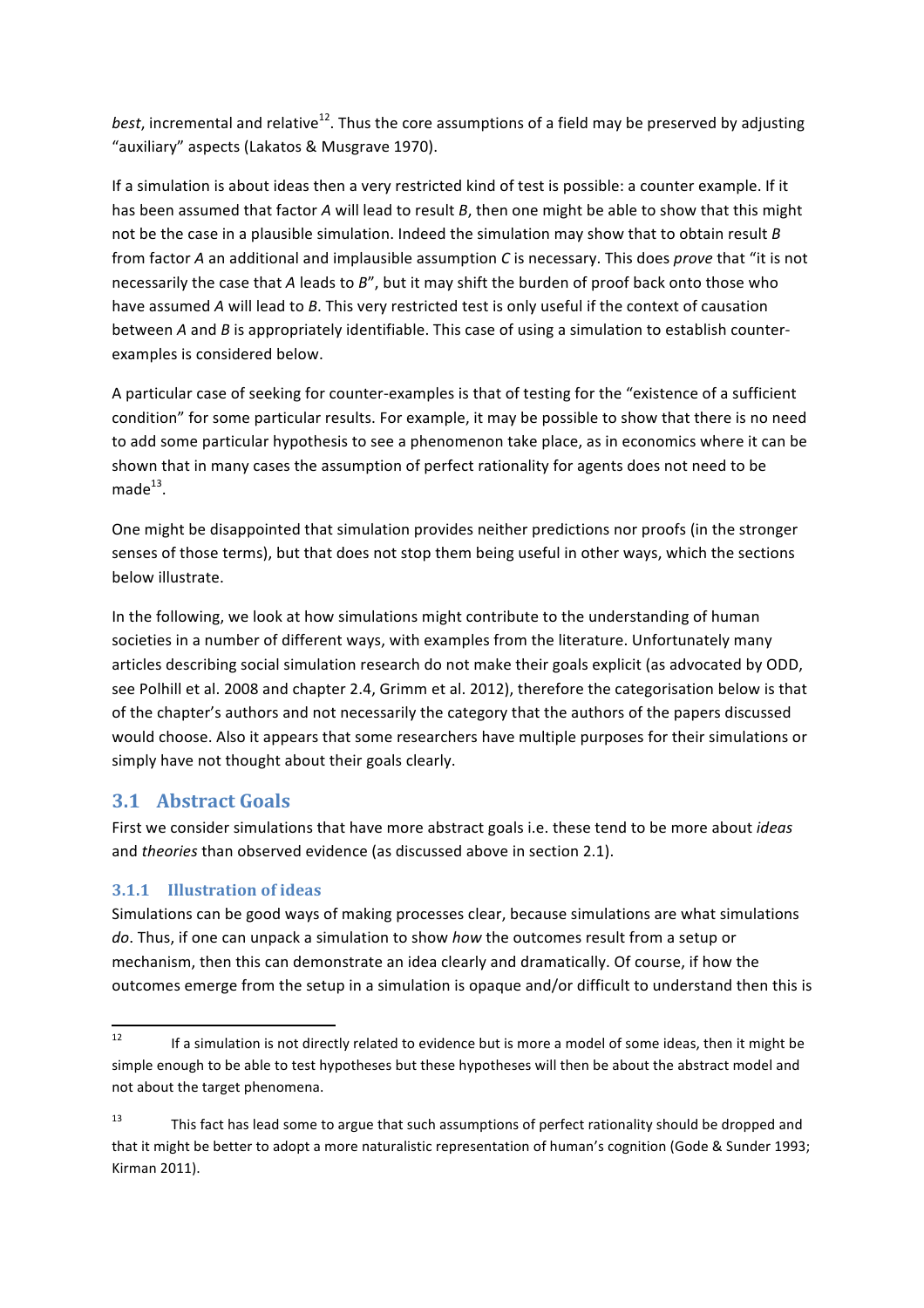not an effective technique. For this reason this tends to be done using relatively simple simulations that are specifically designed to bring out the focus idea.

An example is (Rouchier & Thoyer 2006) which models voting and lobbying in the EU decision making process. It does make fairly strong assumptions about how the voting strategies might operate, but it does not pretend to be a descriptive model. Instead it makes clear how the links between public opinion, lobbying groups and elected representatives might operate at the national scale as well as the EU one.

Another example is (Gode & Sunder 1993), a fairly simple demonstration that in some cases market institutions are so constraining that agents do not even need to be clever to achieve excellent results in this setting. They take the example of Continuous Double Auction (CDA), a two-sided progressive auction, which is the protocol that is most used in financial markets. At any moment, buyers can submit *bids* (offers to buy). Similarly, sellers can submit *asks* (offers to sell). Both buyers and sellers may propose an offer or accept the offer made by others. The main constraint is an improvement rule, imposed on new offers entering the market, which requires submitted bids /asks at a price higher / lower than the standing bid / asks. Each time an offer is satisfying for one of the participants, he or she announces the acceptance of the trade at the given price, and the transaction is completed. Once a transaction is completed the agents who have traded leave the market and the bid-offer process starts again following the same rule starting from any price. The result of Gode and Sunder's simulation is that even with completely stupid agents, who know nothing of the market and only follow two constraints: the bid-offer rule described above and not selling below or buying above their reservation price, the market converges and enables agents to get excellent profits. This paper shows how institutional constraints might act to ensure a reasonable allocation of goods when agents are very clear about the value of things they want to sell or buy, and that this does not *require* any other substantive rationality by the agents. Of course this result cannot necessarily be extended to any observed markets, which are most of the time complex, where the agents do have intelligence, where the value of items might be unclear and where there might be many other social and institutional mechanisms, but at least this result clarifies an idea about why protocols of this kind might be important.

The OpenABM project<sup>14</sup> has made significant progress in the development of a community of people using illustrative models to facilitate the communication of ideas. Working with others this group in particular promotes the educational value of agent-based models.

A particular case of using a simulation to illustrate an idea is that of using a simulation in teaching. Whilst demonstrating an idea to one's peers might lead one to choose a simulation that emphasises the idea's generality and power, in teaching one may well choose to simplify and highlight certain features of the idea that will be important later on. This is a matter of degree, but tends to result in simulations of a slightly different kind.

For example, researchers at Oxford University Department of Computer Science have developed a web application to assist students (particularly non-programmers) in understanding the behaviour of systems of interactive agents (Kahn & Noble 2009). They model, for example, the dynamics of

<sup>############################################################</sup> <sup>14</sup> http://www.openabm.org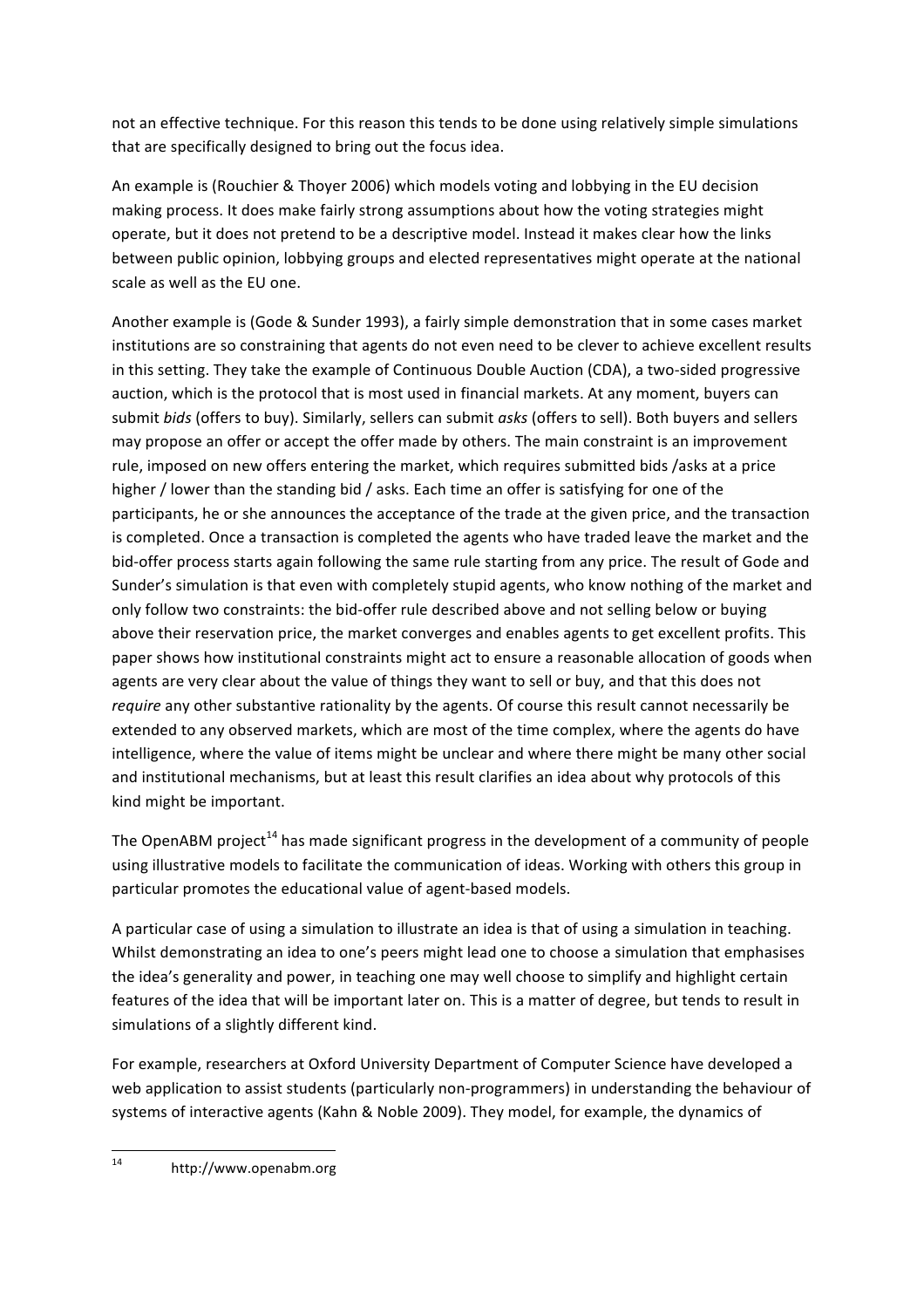epidemics in schools and workplaces, and effect of vaccination or school closing / quarantine periods upon spread of disease in the population (Scherer & McLean 2002). The students can quickly and easily test different policies and other parameter combinations, or for more intensive sessions can work through a series of guided steps to build models from pre-existing modular components or 'micro-behaviours' – a process called 'composing'. The models can also be run, saved, and shared through a web browser in order to facilitate discussion and collaboration as well as ownership of the ideas and creative thinking.

#### **3.1.2 Establishing the possibility of a process**

A simulation can be used to show *how* a mechanism might result in certain outcomes, and thus established that a proposed process is possible, demonstrated by enfolding process in the simulation. This established plausibility of the process is relative to the plausibility of the assumptions behind the simulation – clearly if the simulation is one that could not convincingly be related to any observed system then one would not have established that the process is possible in any encountered system, but only be a *theoretical* possibility. This does not require that the simulation is an accurate representation of any observed system since all that is required is that one could imagine that a version of the target process in the simulation *could* occur in a real system.

A classic example of this is Axelrod's (1984; 1997) work on the evolution of cooperation. Previous models in evolutionary biology had suggested that cooperative behaviour would not be selected within an evolutionary setting, as any group of co-operators would be vulnerable to a single noncooperative invader or mutant. Axelrod's books described simulations in which a population of competing individuals evolved, playing repeated games against others. Some cooperative strategies, in particular 'tit-for-tat' (cooperate unless your partner did not last time) where shown to survive and flourish in many game set-ups. Although the simulations described were highly speculative and abstract, they did firmly establish that it was possible that cooperative strategies might evolve within an evolutionary setting, where selfish strategies had a short-term advantage.

One use for establishing the possibility of a process is as a *counter-example* to an existing assumption or accepted theory, if the process demonstrated contradicts the assumption. Thus the simulations of Axelrod above can be seen as a counter-example to the assumption that cooperative behaviour can not survive in an evolutionary setting.

The particular case of the Schelling (1971) model can be classified in this trend. Through very simple simulations, which Schelling ran by hand at the time, he discovered that segregation could be attained at a group level although each individual agent had no strong preference for segregation. This paper was important, because it was one of the first examples of emergent phenomena applied to social issues. But the most important element was the positive result obtained with the model. Schelling used a very intuitive (though not necessarily realistic) way of describing the change of location of agents in a city where they are surrounded by neighbours, which can be of two different types: identical to themselves or different. Each agent decides if it is satisfied with its location by judging if the proportion of neighbours that are different is acceptable to it. If this is not the case it moves to a new location. Even when each agent accepts up to 65% of agents different to itself in its neighbourhood, high levels of segregation in the global society of agents result. This is a counterexample to the assumption that segregation results from a high level of intolerance to those of different ethnic origins, since one can see from the simulation that the apparition of high levels of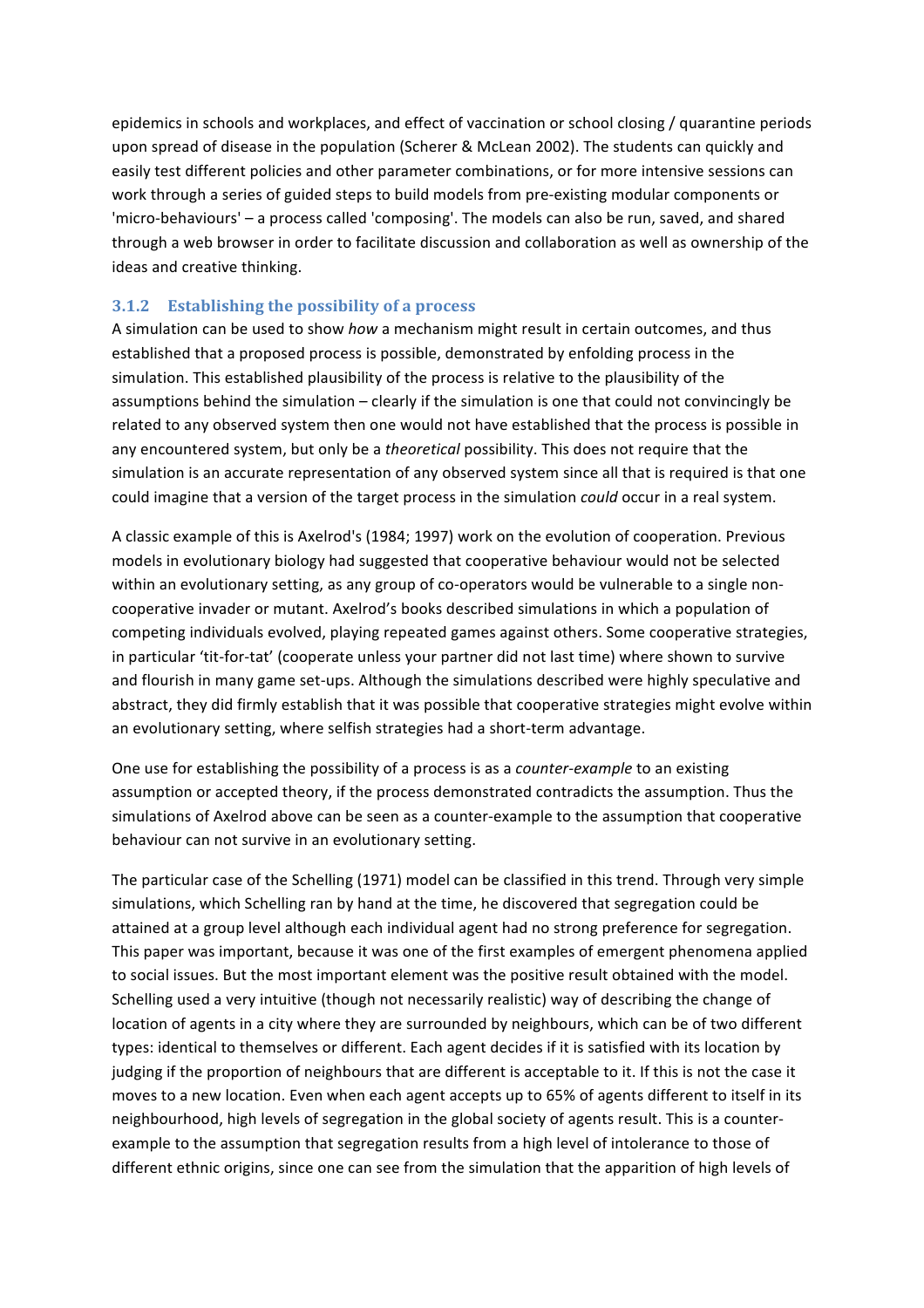segregation in cities could be due to the movement of people at the edges of segregated areas who are in regions dominated by those of different ethnicities. Of course, what this does not show is that this is what actually causes segregation in cities, it merely undermines the assumption that it *must* be due to high levels of intolerance.

#### **3.1.3** Understanding the properties of an abstract model

With some analytic mathematical models and very few, very simple simulation models, one might seek to *prove* some properties of that model, for example the parameter values under which a given end condition is reached. If this is not possible (the usual case), then one has two basic options: to simplify the original to obtain a model that is analytically tractable or to simulate it. If the simplifications that are necessary to obtain a tractable model are well-understood and plausible, then the simplified model might be trusted to approximate the original model (although it is always wise to check). If it is the case that to obtain an analytically tractable model one has to simplify so *much* that the relationship between the simplified and the original model is suspect (for example, by adding implausibly strong assumptions) then one can not say that the simplified model is *about* the same things as the original model. At best the simplified model might be used as an analogy for what was being modelled – it can not be relied upon to give correct answers about the original target of modelling. In this case, if one wants to actually model the original target of modelling, then simulation models are the only option. In this case one might wish to understand the simulation itself by systematically exploring its properties, such as doing parameter sweeps. In a sense this is a kind of pseudo-maths, trying to get a grasp of the general model properties when analytic proof is not feasible.

An example of such an exploration is (Biggs et al. 2009). This examined the regime-shifts using the fisheries food web model, in particular looking at the existence of turning points in a system with two attractors (piscivore and planktivore dominated regimes). Anthropogenic drivers were modelled as gradual changes in the amount of angling and shoreline development. Simulations were carried out to investigate the onset of regime shifts in fish populations, the possibilities to detect these changes and the effectiveness of management responses to avert the shift. In relation to angling it was found that shifts could be averted by reducing harvesting to zero at a relatively late stage (and well into the transition to alternate regime) whereas with development it required action to be taken substantially earlier, i.e. the lag time was substantially longer between taking action and the resultant shift. The behaviour of different indicators to anticipate regime shifts was examined. This is an example of a mathematical model with stochastic elements that is solved numerically by means of a simulation.

Such stylised models, although based on well-understood processes, are caricatures of real systems and have a number of simplifying assumptions. Nevertheless they may provide an insight that would be applicable to many types of real world issues. In contrast to this some seek to understand the properties of some fairly abstract models, aiming to uncover some structures and results that might be quite generally applicable. This is directly analogous to mathematics that seeks to establish some general structures, theorems and properties that might later be usefully applied as part of the extensive menu of tools that mathematics applies. In this case the usefulness of the exercise depends ultimately on the applicability of the results *in practice*. The criteria by which pure mathematics are judged can be seen as distinguishing those that are likely to be useful in the future: soundness, generality, and importance.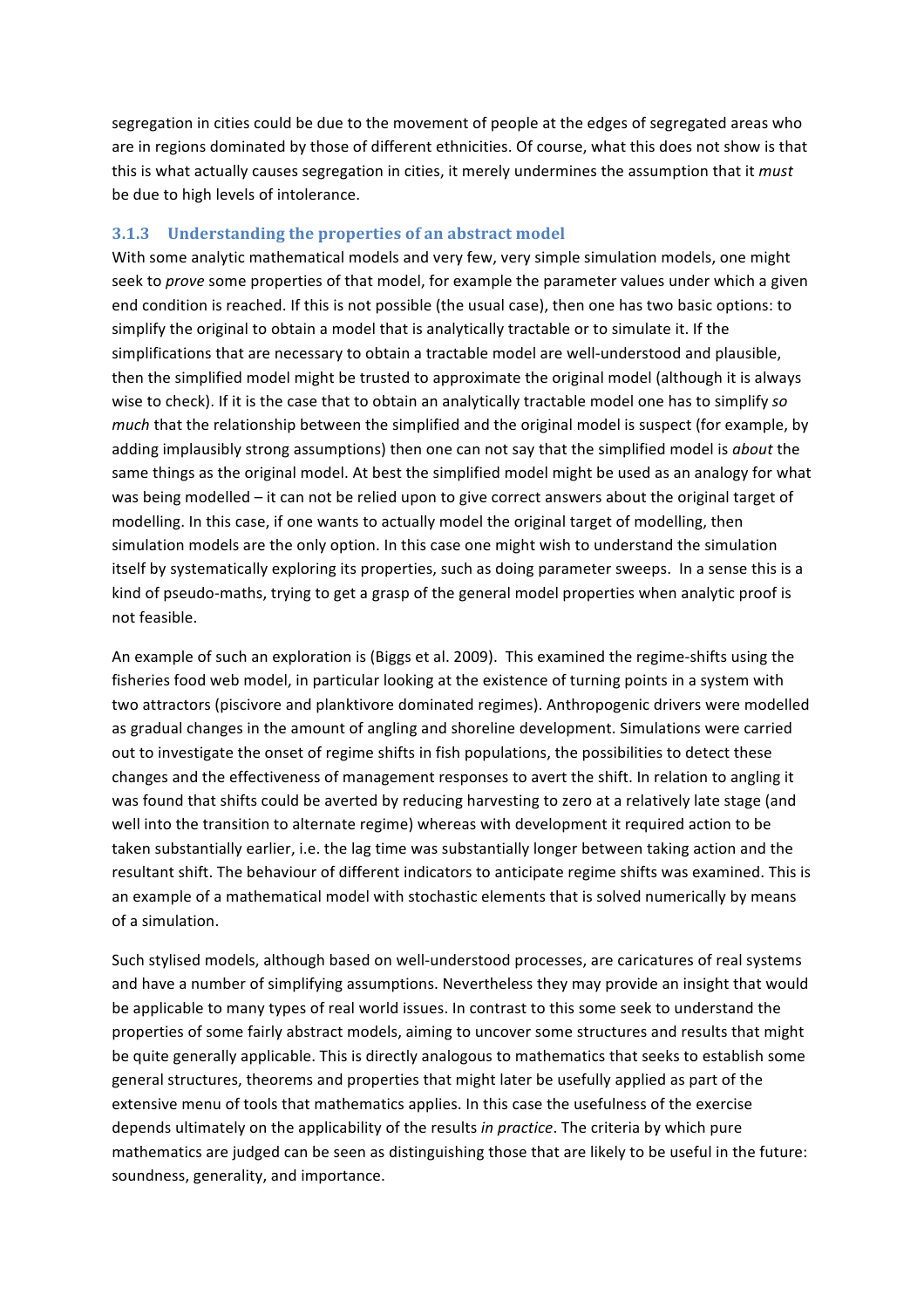An example of where the study of an abstract class of mechanisms has been explored thoroughly to establish the general properties is the area of social influence, in particular the sub-case of opinion dynamics. It can be found in works that use physics methodologies (Galam 1997) or more artificial life approaches (Axelrod 1997). The topic in itself is extremely abstract and can not be validated against data in any direct manner. The notion of culture or opinion that is studied in these models is considerably abstracted and so hard to accept for any sociologist (von Randow 2003). In this area the most studied mechanism is the creation of consensus or convergence of culture represented by a single real number or a binary string (Galam 1997; Deffuant et al. 2000, Axelrod 1997). Many variations and special cases of these classes of model have been undertaken, for a survey see (Lorenz 2007). Some of these studies have indeed used a combination of parameter sweeps of simulations and analytic approximations to give a comprehensive picture of the model behaviour (Deffuant & Weisbuch 2007). Other merely seem to point out possible variations of the model.

Sometimes the exploration of abstract properties of models can result in surprises, showing behaviour that was contrary to expectations, so this category can overlap with the one discussed in the next section  $(3.1.4)$ .

#### **3.1.4 Exploration of the safety of assumptions in existing models**

This is similar to the previous goal, but instead of trying to establish the behaviour of the model *as it is*, one might seek to explore what happens if any of the assumptions in the model are changed or weakened. Thus here one is seeking to explore a space of possibilities *around* the original model. The idea behind this is often that one has a hypothesis about a particular assumption that the model is based upon. For example one might suspect that one would get very different outcomes if one varied some mechanism in the model in (what might seem) a trivial manner. Another example is when one suspects that a certain assumption is unnecessary to the outcomes and can be safely dropped. Thus for this goal one is essentially comparing the behaviour of the original model with that of an altered, or extended model.

For example, Izquierdo and Izquierdo (2006) carried out a systematic analysis of the effect of making slight modifications to structural assumptions in the Prisoner's Dilemma game: in the population size, the mutation rate, the way that pairings were made, etc. all of which produced large changes in the emergent outcome – the frequency of strategies employed. The authors conclude that "the type of strategies that are likely to emerge and be sustained in evolutionary contexts is strongly dependent on assumptions that traditionally have been thought to be unimportant or secondary" (Izquierdo & Izquierdo 2006, 181).

How cooperation emerges in a social setting was first fashioned into a game-theoretical problem by Axelrod (1984). The outcome was long thought to be dependent upon the defining questions such as which strategies are available, what are the pay-off values for each strategy, number of repetitions in a match, etc. whereas other structural assumptions, thought to be unimportant, were ignored. On further investigation, however, conclusions based on early work were shown to be rather less general than would be desired, and sometimes actually contradicted by later work.

A different case is explorations of the robustness of the simulation described in (Riolo et al. 2001). This showed the emergence of a cooperative group in an evolutionary setting similar to the Axelrod one mentioned above. Here each individual had a characteristic (modelled as a number between 0 and 1) and a tolerance in a similar range. Individuals are randomly paired and if the difference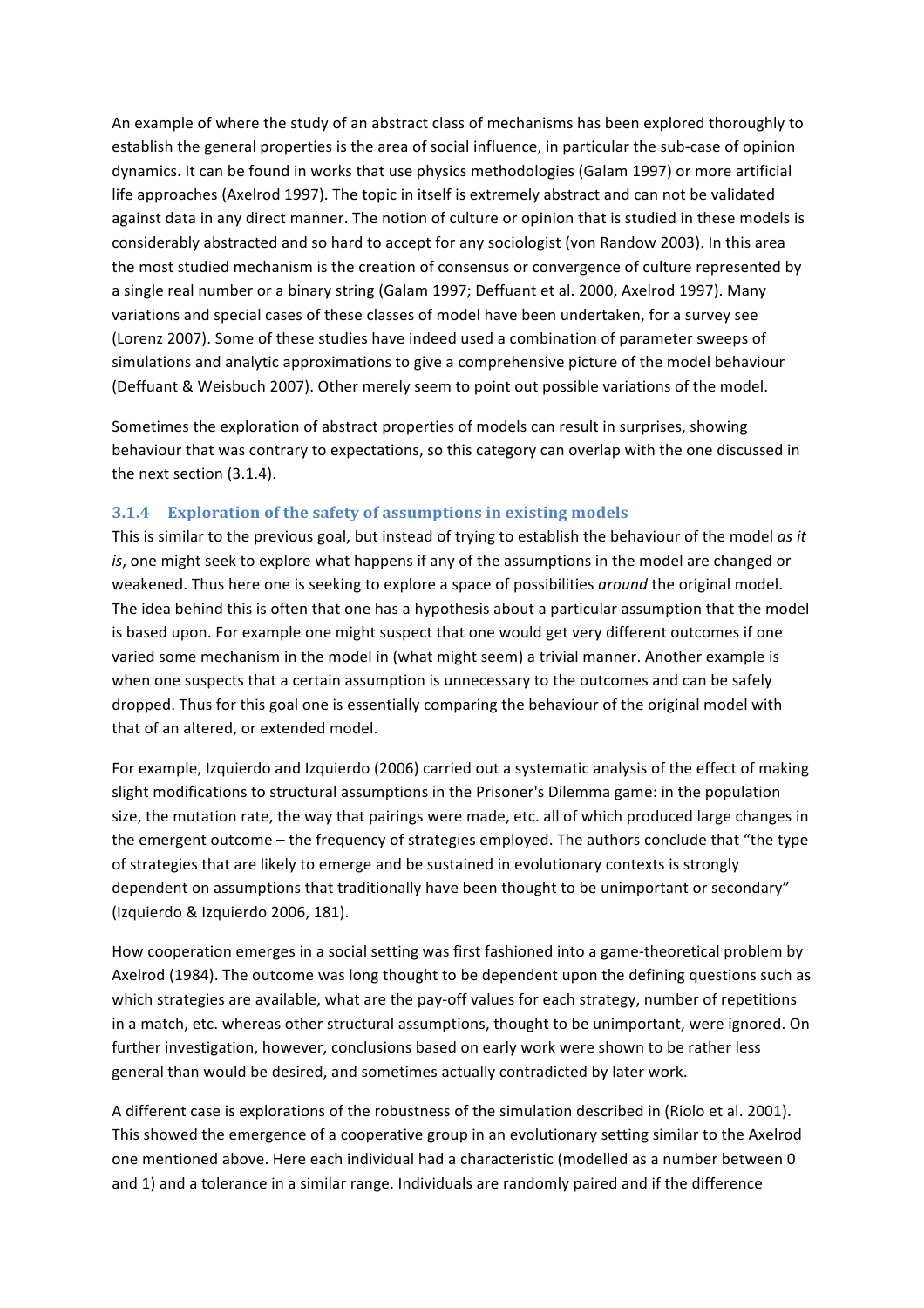between the partner's and its own characteristic is less than or equal to their tolerance then they cooperate, otherwise do not. As a result a group of individuals with similar characteristics formed that effectively shared with each other. However later studies (Roberts & Sherratt 2002, Edmonds & Hales 2003) probed the robustness of the model in a number of ways, but crucially by altering the rule for cooperation from "cooperate if the difference between the partner's and its own characteristic is *less than or equal* to their tolerance" to "if the difference between the partner's and its own characteristic is *strictly less than* their tolerance", i.e. from "≤" to "<". When this change is made the crucial result – the emergence of a cooperative group – disappeared. It turned out that the (Riolo et al. 2001) effect relied on the existence of a group of individuals with *exactly* the same characteristic with whom they had to cooperate, since the smallest tolerance possible was 0. When the existence of completely selfish individuals was made possible by this change, the cooperation disappeared.

### **3.1.5 Exploring counter-factual possibilities**

We only observe a few of the possible configurations of the social phenomena around us. Thus it is natural to wonder what might happen if events or processes were other than as observed or known to be the case. This is the world of artificial societies, where possible worlds loosely related to the one observed are explored. Sometimes an analogy with artificial life is made, where alternative algorithmic versions of life in the broadest sense are specified and experimented with – not life-as-itis but life-as-it-might-have-been.

An extreme example of this is Jim Doran's model of a society with knowledge of the future (Doran 1997) – this can be thought of as what a society might be like whose members' predictions of the future happen to be correct. Clearly this is a case that does not hold in human society.

Such explorations might not contribute much to the understanding of our society, but it may inform the design of distributed computational systems where the components have a need to flexibly organise themselves in a way analogous, but not identical to, how humans organise (see chapter 4.3, Hales 2012).

### **3.2 Concrete Goals**

Here we consider some of the goals that are more at the concrete and descriptive end of the simulation spectrum. These tend to be *more* concerned to relate to evidence and also to be much more specific. In the subsections below the "plausibility" of assumptions, results and simulations is a frequent issue. The simulation of human societies has not yet reached the situation where there is enough evidence to obtain much more than simple plausibility. At this current stage of social simulation, getting close enough to be deemed a "plausible" model is difficult enough, and there is almost never data enough to justify a stronger claim. Thus claims of anything stronger should be treated with appropriate scepticism.

#### **3.2.1 Building towards realism**

One common approach is to start with a fairly simple model that is easier to understand and then to add aspects and mechanisms that are thought to be significant aspects of an observed system. That is to build an additional level of realism to make the model more plausible or useful in some way (e.g. as a thought experiment). This is sometimes known as the TAPAS approach, i.e. to 'take a previous model and add something'. It is consistent with the engineering principle of "KISS" – keep it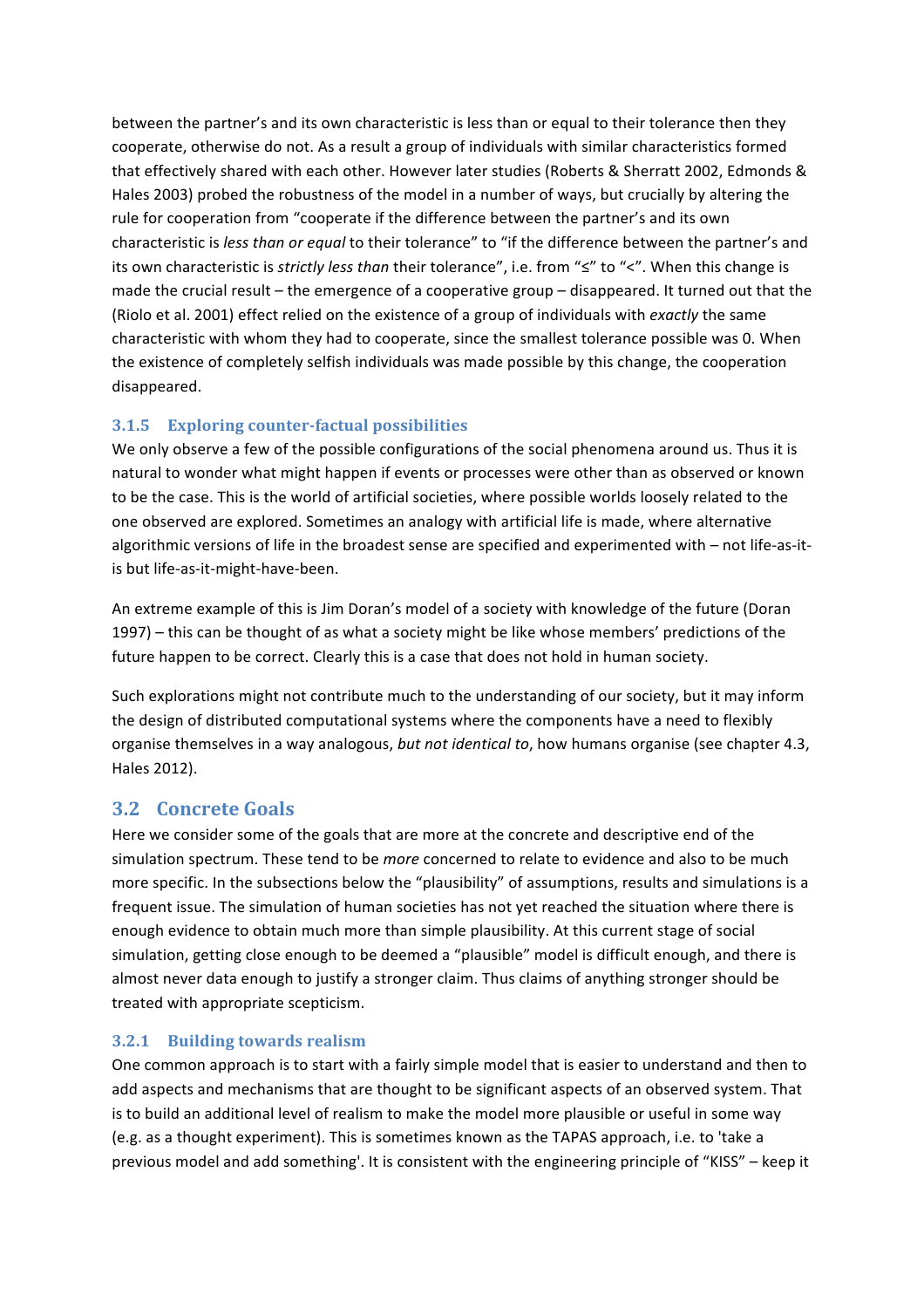simple, stupid. In this approach one starts simply and adds more features or aspects one at a time and only if the simple approach turns out to be inadequate for some purpose.

Thus Izquierdo (2008) starts with some standard models of the iterated prisoner-dilemma games and adds some more "realistic" features, such as case-based learning and reasoning. A key idea in this is to maintain rigorous understanding of the extended model, but take a step towards models that might eventually be validated against observed data from human interactions.

Whether one would, in fact, reach useable and valid models by this means is contested, with the alternative approach being to start with a complex model that reflects the evidence as well as possible and then seek for understanding and simplifications of this (Edmonds & Moss 2005).

To investigate the social aspects of socio-environmental systems, some highly complicated models often have to be used that include the relevant biophysical dynamics, coupled with social simulation. Rather than developing all such components of the simulation system "from scratch" (and because the biophysical parts are relatively universal), these systems have a modular architecture designed to be reusable. It may therefore be more accurate to refer to the software as a "toolkit" from which various sub-models can be configured depending on the desired purpose of a particular study. In the area of land-use simulation, PALM (Matthews 2006) is one such integrative model, and FEARLUS (Polhill et al. 2001, 2008) is part of another longstanding approach to socio-ecological modelling. With each iteration the toolkit obtains further refinement and new features – whilst the level of understanding of its user(s) increases. The social simulator is interested in what additional complexity the human interaction part brings, and to what extent it adds realism to the model's behaviour when compared with observed evidence.

#### **3.2.2 Extending evidence to extrapolate to unobserved cases**

Data about social systems is often limited to measurements from a limited number of observed cases. Thus there may well be many cases within a spectrum of observed cases that one would like to estimate the outcome for. Of course, one could use simple statistical techniques such as linear interpolation or similar to do this, but such techniques depend upon assumptions concerning the regularity of the results with respect to small changes in the set-up which may be implausible for some social systems. In this case one might simulate the system using plausible assumptions, and validate it against the known observations, then find the outcomes for set-ups that are different to those observed. For the results of this to be reliable the simulation needs to be well validated; for it to correctly indicate the observed cases, to not differ very much from the observed cases (in contrast to the case described in section 3.2.1), and for any unvalidated assumptions to be of a mild and uncontroversial nature.

The plausibility of the results from such experiments depends upon the validity of the original measurements as well as the generality of the assumptions (which must be plausible for the unobserved as well as observed cases).

For example (Brown & Harding 2002) use a microsimulation model to extend regional sociodemographic (census) data to cases that are not directly observed (synthetic householder-level records for each spatial district). The extension is attempted with assumptions that are thought as deliberately cautious.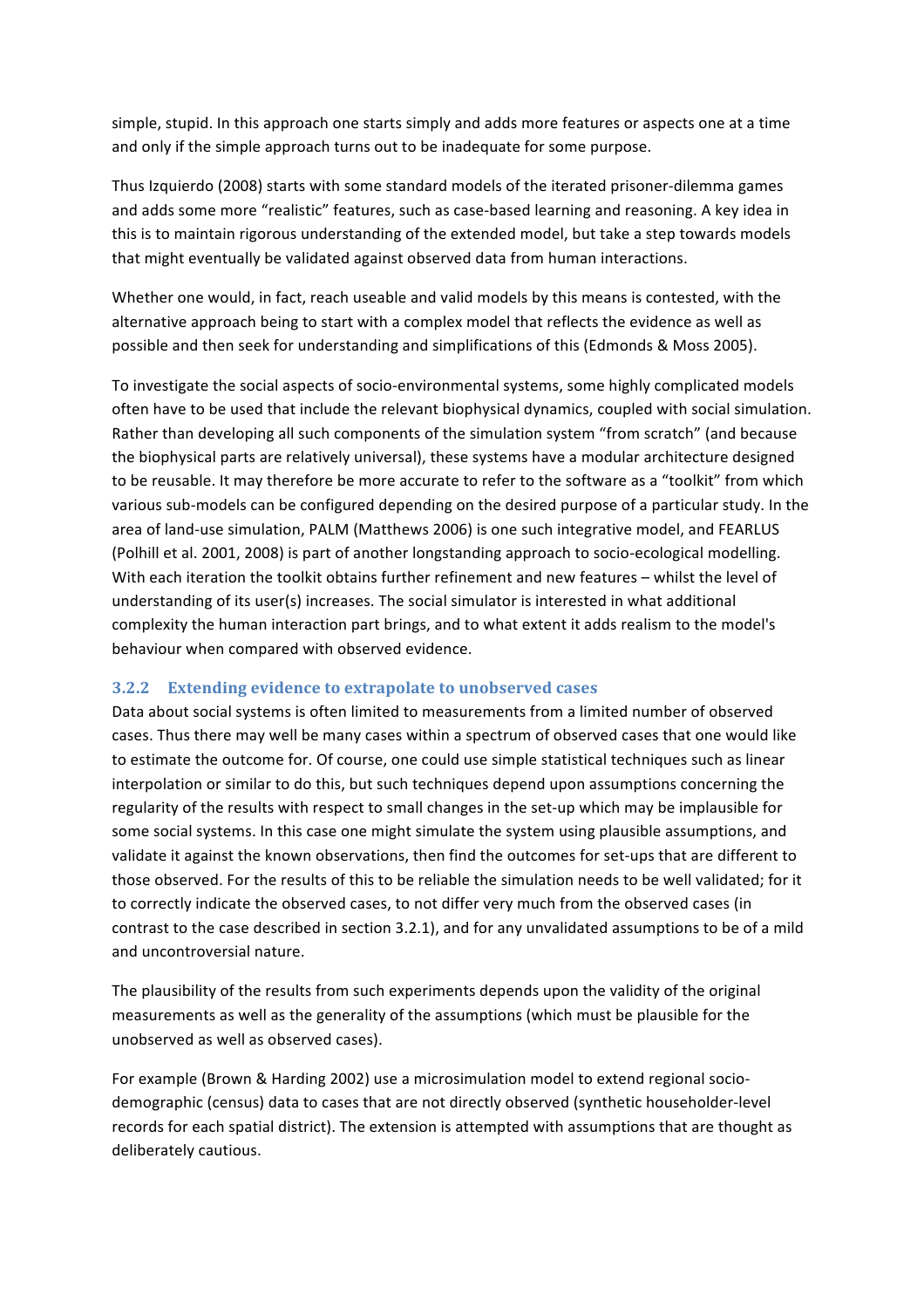The "Sienna" programme (Snijders et al. 2010) fits a particular class of dynamic network model to "waves" of panel data. Simplifying a little, what happens is that the modeller specifies some basic assumptions (e.g. symmetry of network links) along with more than one set of panel data concerning the properties of the nodes at certain points in time. The algorithm then finds the dynamic network model that is consistent with the given specified constraints and that most closely fits the data. This is directly analogous to the process of fitting a line to a set of values using minimum total squared errors (or similar). What one gets out of this are some "surprise free" projections to network and node properties for times other than those given in the waves of panel data. This is not simulation in the same sense as other simulations mentioned here, since what is simulated is not a kind of process (that is given in the base specification of the family of models this technique uses) but rather a set of structures and values that fit given data in a statistical sense. When this technique is reliable and what its particular biases are have not yet been established.

#### **3.2.3 Establishing the consistency of a process/assumption with evidence**

Oftentimes a social process is not included in a study because it is not considered to be valid in the same way as a physical or biological principle might be. This is particularly true in historical examples where social processes are less in evidence. Going back to our second example of generative archaeology (section 1.2), there are few archaeological findings that suggest a particular social structure and set of social processes, hence the need often for guesswork and the resulting coexistence of many competing theories. However, as previously discussed, this is an area in which social simulation can make an important contribution.

Perhaps the most well-known example is the Artificial Anasazi simulation model (Axtell et al. 2002). The objective was to see if a model could be constructed broadly consistent with available evidence – the number of households settled in part of the U.S. South West region over the period 800 to 1350. The performance of the model was impressive in its convergence upon the actual historical time-series after a calibration of several parameters (a 'fitting' process), which suggested new social explanations as to the apparent land abandonment after 1350 might be possible. Interestingly a later paper (Janssen 2009) demonstrates that the model fit is mainly explained by two parameters related only to the model's carrying capacity. The author argues that a more insightful basis might be to generalise the target domain, working initially from the less concrete goals, rather than fitting a particular case and focusing on one evident and quantifiable trend (such as population). If the evidence base is broadened to include more ethnographic knowledge this approach would resemble the pursuit of abstract goals as discussed in section 4.14.

Data about real world social networks introduced at the design or validation stages can be a valuable way of checking the consistency of a model. For example Guimera et al. (2005) reconstruct the history of team collaborations in five different scientific and artistic fields and the development of corresponding collaboration networks. The authors develop and parameterise a probabilistic model of team selection. Using real data on team sizes, along with estimation of probabilistic parameters, to control the team assembly mechanism, the characteristics of the resulting networks (the degree distribution and the largest component) are compared with the real ones (independently for each of the five cases). The interest is in the transition of the collaboration network from "isolated schools" to an "invisible college" – the point at which the largest component of the network contains 50% or more of the nodes (which is the case for all representative fields). All simulated network measurements are shown to be in close agreement with the real networks, which establishes the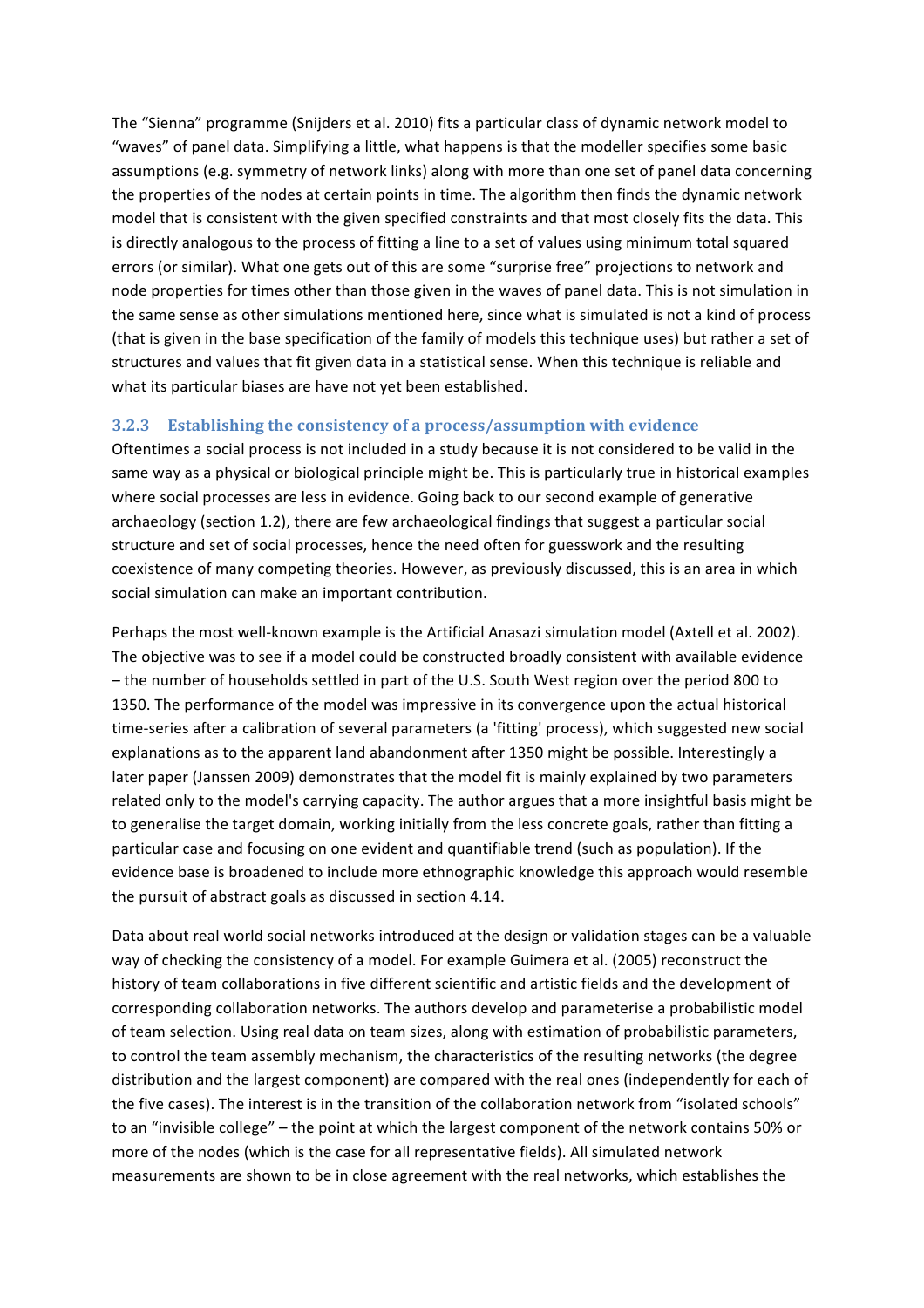plausibility of the proposed team selection mechanism. However, being a probabilistic model it does not attribute any particular decision process to this mechanism that might be able to reveal new questions.

Another example is in (White 1999), which attempts to evaluate some statistical assumptions against data about marriage systems in different cultures using a "controlled simulation".

#### **3.2.4 Analysis of influence factors**

In any complex system it is very difficult to estimate the importance of different factors on particular outcome measures or results. This is due to the "non linearity" in many social systems where a normally insignificant factor can trigger a system-wide change in behaviour. However, given a trusted simulation model of the system, one can perform experiments to determine the importance of each factor in the class of simulation set-ups that are run. Thus one does not have to determine the relative importance of factors on an *a priori* basis; one can simply run the experiments and measure the outcomes. Clearly this approach depends on having a reliable simulation model.

In (Saqalli et al. 2010) a simulation model of the development over several generations of a rural agrarian society is investigated to weigh the importance of several different model parameters on simulation results. In simulations experiments reported, four parameters were assessed in relation to six state variables – with measurements taken at the end of the run. The model was based on a case-study of the Nigrien Sahel, typified as a low data situation where, in particular, little has been published on the social factors governing access to economic activities (including off-farm activities so often neglected as an important revenue generating source) or on intra-household dynamics (which the authors recognise as having a complex structure). The objective was to assess the robustness of results against variation in socio-economic and biophysical parameters to show that it is "constrained by the different parameters of its structure" (Sagalli et al. 2010: para. 3.6). This step provides the researcher with an improved understanding of the range of outcomes possible with the model and what might constitute a significant or meaningful difference when comparing outcomes. It is worth noting, however that the single parameter approach neglects any possible parametric interaction that could be identified from a pair-wise analysis of influence factors.

A very different example of this is (Yang et al. 2009), which studies the factors that influenced success in the system of Chinese civil service exams that existed in the Imperial era in mainland China. The simulation model used historical data from civil service records and some assumptions to assess the importance of factors such as class, wealth and family connections in terms of success at passing this exam (and hence obtaining a coveted civil service post). It is difficult to see how such indications about events that are otherwise lost in the past could be obtained, although this is open to the criticism of being unfalsifiable.

The disadvantages of this approach are that the assessment of influence is only as good as the simulation model, and it only samples particular sets of initial conditions – it does not rule out the case where very special values of parameters cause totally different outcomes (unless one happens to be lucky and sample these).

#### **3.2.5 Assessment of policy options**

Recently more and more articles have appeared in the literature featuring ABMs that address policymaking in contemporary issues such as developmental sustainability and climate change adaptation.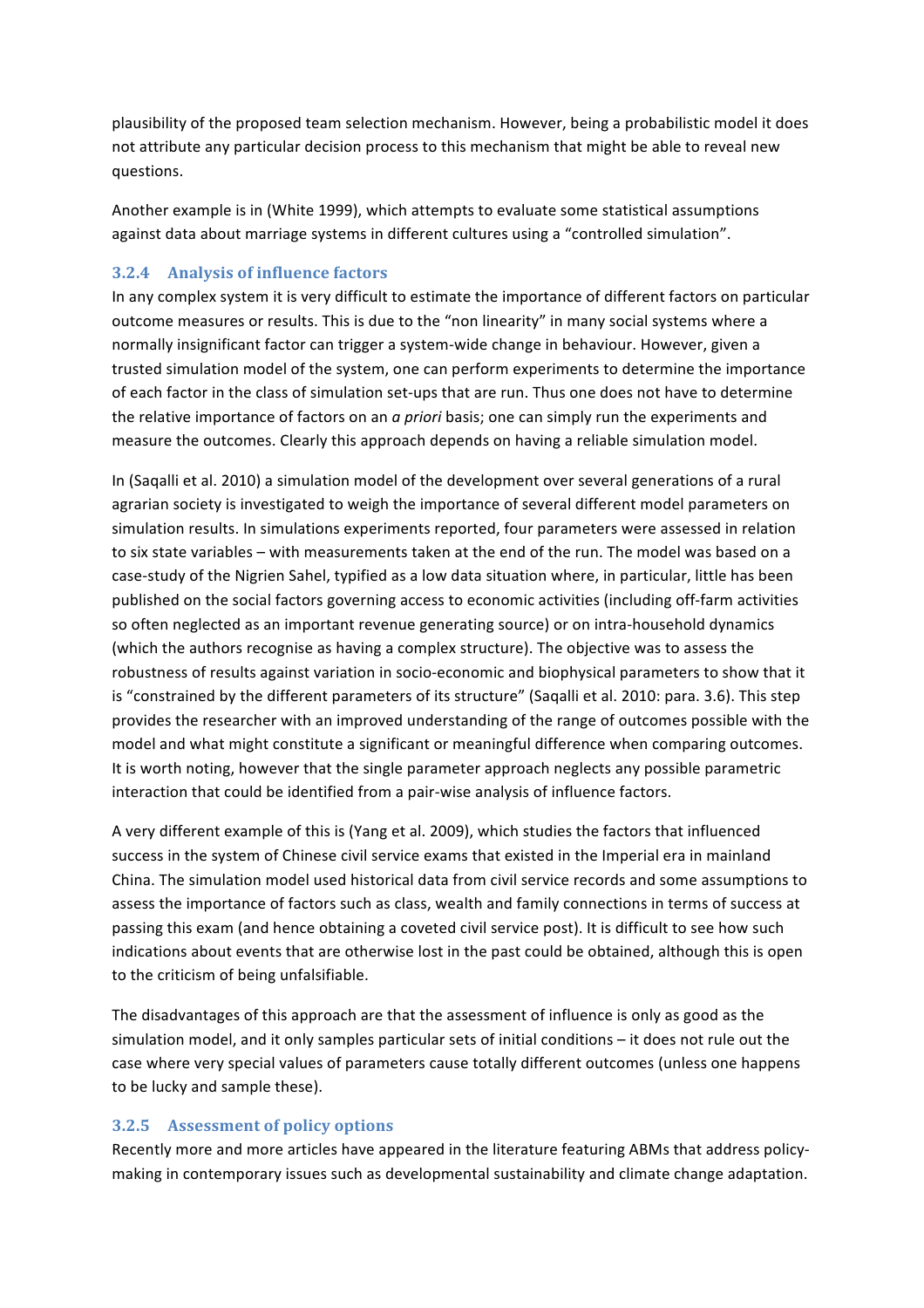For example Berman et al. (2004) consider eight employment scenarios defined by different policies for tourism and government spending, as well as different climate futures, for an ABM case study of sustainability in the Arctic community of Old Crow. Scenarios were developed with the input of local residents: tourism being a policy option largely influenced by the autonomous community of Old Crow (stemming from their land rights), and attracting great local interest. In ABM, policy options are often addressed as a certain type of scenario (scenarios are discussed in section 3.2.9), embedding the behaviour of actors within a few possible future contexts. The attraction of this approach is that the model could potentially be used as a decision support tool, in a form that is familiar to many analysts, to provide answers to very specific policy questions. The merit is that it can improve the reckoning of human and social factors and information into the issues at stake; the drawback is the multiplication of uncertainties, not least of which is that we do not convincingly know how social actors might adapt (even if the possible policy options are more concrete).

For example (Alam et al. 2007) investigates the outcomes indicated by a complex, and detailed model of a particular village in South Africa. This model in particular looks at many aspects of the situation, including: social network, family structure, sexual network, HIV/AIDS spread, death, birth, savings clubs, government grants and local employment prospects. It concludes with hypotheses about this particular case. This does not mean that these outcomes will actually occur, but this does provide a focus for future field research and may provide thought for policy makers<sup>15</sup>.

#### **3.2.6** Social engineering – "designing" better systems

############################################################

Market design is the branch of economic research aiming to provide insights about which market protocol, i.e. interaction structure and information circulation rules, is the best to obtain certain characteristics of a market. Agent-based simulation seems to be a good method to test several such protocols and see their influence on economic performances, e.g. efficiency, fairness, power repartition (Marks 2007). Each protocol is already known for its advantages and disadvantages (e.g. Dutch auction is fast; Double Auction extracts the highest global profit). Since not every good aspect can be achieved with a single protocol, one has to choose the aim to attain (LeBaron 2006). Then, assuming agents act rationally, it is possible to compare protocols to see what difference it makes in prices or other indicators (e.g. Kirman & Moulet 2008). Many studies were designed to fit the context of electricity markets (very crucial since unpredicted shortages are a problem and prices vary very quickly) and are usually treated by a comparison of protocol (Nicolaisen at al. 2001). One can also note the use of "evolutionary mechanism design" (Phelps et al. 2002; March 2007) where strategies of three types of actors – sellers, buyers and auctioneers – are all submitted to evolution and selection and the actual organization of the market evolves while the context of production and demand is fixed. In today's economy more and more artificial agents really interact – either on bidding on consumers' sites or even in financial markets (Kephart & Greenwald 2002) – so there is some convergence between real markets with artificial markets and designed artificial systems which utilise market mechanisms. For a more detailed discussion of modelling and designing markets see chapter 4.5 in this handbook (Rouchier 2012).

<sup>&</sup>lt;sup>15</sup> Although in this particular case it did not as the model indicated outcomes that the policy makers preferred to ignore, being not compatible with the policy they had already fixed upon.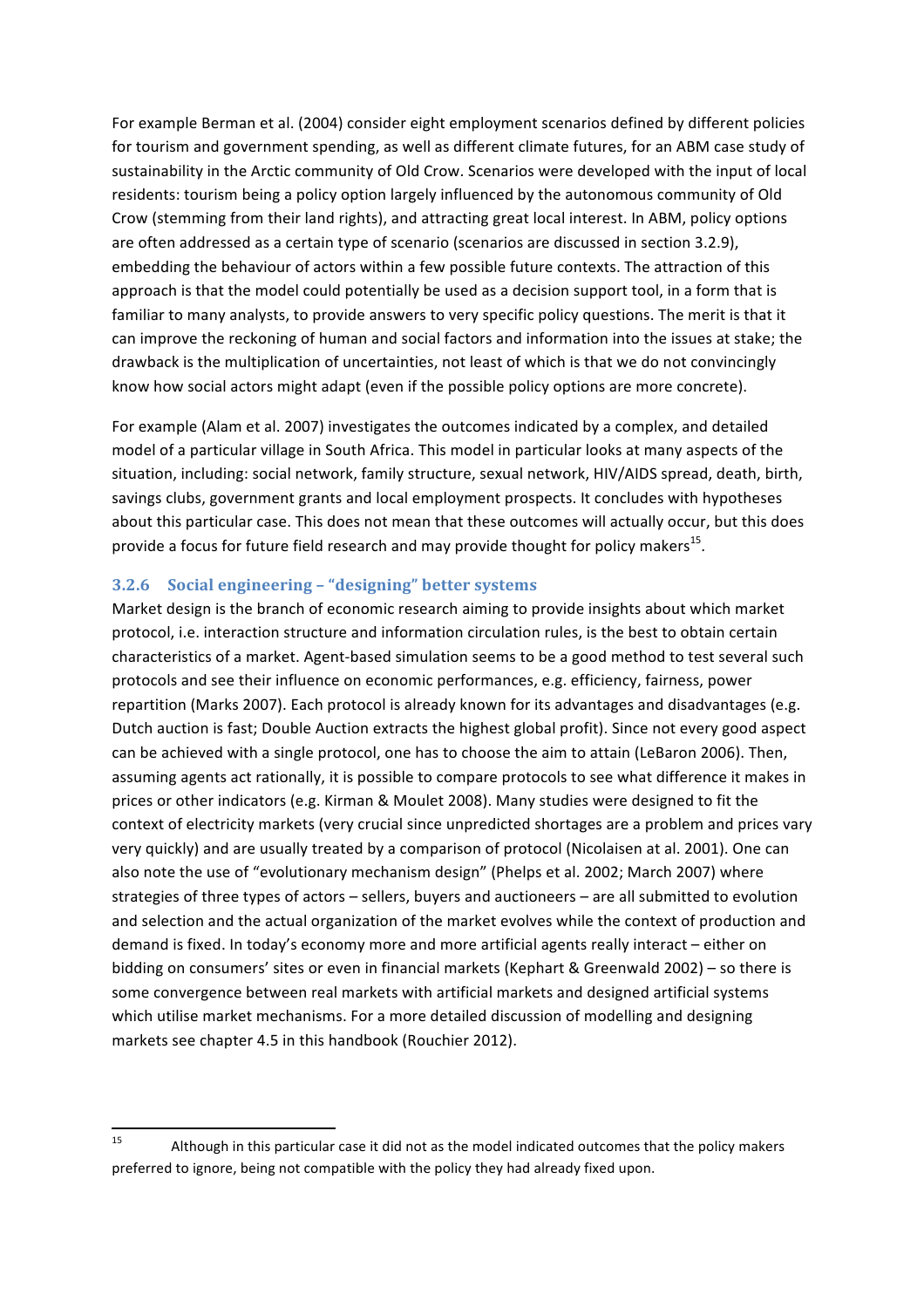#### **3.2.7 Data\$Integration**

A mundane and sometimes overlooked aspect of the scientific process is simple description. That is, recording what has been observed in a suitable form. Traditionally these forms have included the like of narratives, logs, videos, measurements, and pictures. However simulations can also be used as a sort of description, where the aim is not to express a *theory* about a mechanism, but rather to integrate as much of the relevant evidence about what is observed as possible about a particular target. Simulation has some advantages in such a process, since it can allow the integration of several different kinds and levels of evidence in one framework. To take some examples: aspects of narrative texts can be incorporated within the behavioural rules of an agent; the social network of sub communities be compared to those that result from the simulation, the time-series can be compared to the corresponding time-series derived from measurements on the simulation outcomes, and survey data compared to the equivalent answers at instances of the simulation runs. Such integration is far from easy, since some aspects are programmed directly (e.g. agent behaviour) whilst others have to be achieved in terms of the results (e.g. aggregate statistics about the outcomes). Achieving any particular set of outcomes in a social simulation is difficult due to the prevalence of unpredictable interactions and effects (i.e. emergence), so the achievement of a dataintegration model is not an easy one. Such models are not entirely (or solely) a description since the structure of a simulation sometimes brings into question the consistency of the various parts of the evidence. Thus if it is difficult to square an account of how individuals behave with some of the outcomes, one may be forced to make some choices, including possibly adding in aspects that are not directly observed. This is alright as long as these are clearly documented and can provide fertile issues for future data collection efforts. However, such data-integration models do not aim for generality beyond the case study (or studies) focused on, and hence can avoid "high" theory to motivate simulation features where this is not supported by the evidence with respect to the target case. It is not that there is *no* theory in such simulations – any description or abstraction, however mild, will rely on some theory but the point is that in a descriptive simulation such theory is either well established, or relatively mundane.

Examples of simulations that intend to be descriptive in this sense include (Christensen & Sasaki 2008) which aims at producing a simulation of the evacuation from a particular building, with a view to a future evaluation of evacuation plans and facilities, in particular with regard to disabled people. It uses many particulars of the building structure, but makes assumptions (albeit of a plausible variety) about how people behave when evacuating. Likewise (Terán et al. 2007) aim to simulate land-use and users within a forest reserve with a view to producing a computational representation of this. As in similar simulations there is a mixture of assumptions that are backed by some evidence and some that are plausible guesses. This simulation is loosely validated against some data and shows results that confirm the results found in some other models. The ultimate use of this (and similar models) is not specified.

Such simulations can take a long time to construct, involving many iterations of model development as well as being complicated and slow to run. The advantage of such models is that they are a precise and coherent representation of a set of evidence – in a sense an encapsulation of a particular case study<sup>16</sup>. This can be the basis for experiments and inspection that can lead to further

<sup>&</sup>lt;sup>16</sup> To be precise: a possible encapsulation of a particular set of evidence on the case study.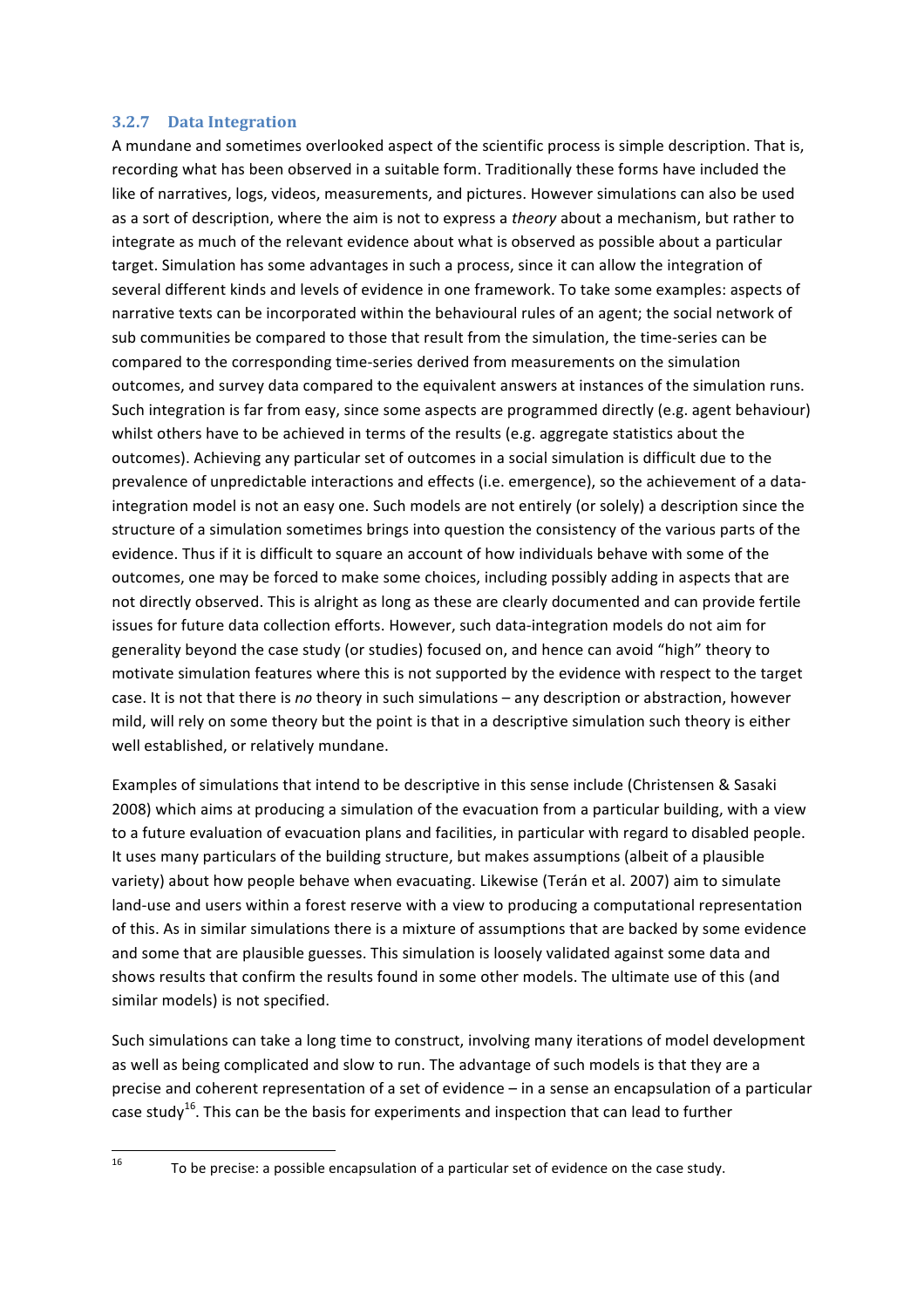abstraction steps, resulting in theories of the processes observed within the data-integration model being modelled in simpler models whose properties are easier to establish, but whose outcomes can be checked against targeted experiments on the data-integration model.

### **3.2.8** Finding new questions and areas of ignorance, hypothesis suggestion

Another use of a simulation is as an aid to good observation. That is, suggesting issues and questions that should be sought in order to gain an adequate observational coverage. The simulation is developed as in the data-integration model above, including different aspects of the observational evidence that are available. It is often the case that it is only when one tries to simulate a process that some of the gaps in the knowledge become clear. Thus building a simulation *as one is observing* can help direct the data-gathering research in order to complete an adequate computational description. In this sense it forms a similar role to simulation in some cognitive science (Newell 1990, Sun 2005).

For example, (Moss 1998) exhibits a simulation built on a mixture of bases: (a) an assumed but plausible cognitive architecture which captures how one might divide up a problem into subproblems until they are doable, (b) some suggestions elicited from an expert from the domain and (c) plausible guesses for the remainder. This model attempted to examine behaviour in the face of crises (defined as when one unwanted event causes another in an out-of-control chain), in particular how the rotating of crisis-management teams and the information they pass on to the next team might impact upon their effectiveness at fighting the crisis. The results were not independently validated, but this is not the point of this simulation. As the author says:

### *"...results'obtained'with'the'North'West'Water'model'indicate'a'clear'need'for'an'investigation'of' appropriate organizational structures and procedures to deal with full-blown crises".*

In contrast, (Younger 2005) is a very much more abstract model, which is only loosely built upon evidence, but with the same broad aim of suggesting hypotheses – in this case, hypotheses concerning the occurrence of violence and revenge within egalitarian societies. Clearly the plausibility of the hypotheses or questions suggested by a simulation will be greater when the simulation is more firmly rooted in evidence. However, hypotheses and questions can be worthwhile investigating whatever their source, and at least having a simulation grounds and defines the question in a precise way, making clear what it might explain and the sort of other issues and questions that might accompany it.

### **3.2.9 Creation/critique of scenarios**

Berman et al. (2004) present an example of scenarios being used to constrain models to produce simulations of the wider consequences of those scenarios (as measured by relevant socio-economic or environmental indicators or by their possible influence on human institutions) that can then be used to inform discussions with stakeholders and may ultimately produce a better understanding of such changes. Bharwani et al. (2005) use climate change scenarios to investigate adaptive decision making among villagers in the Limpopo district of South Africa, focusing on the use of seasonal forecast information in farming strategies. Data from the Hadley Centre climate model – HadAM3 – showing a 100-year drying trend with increasing potential evapotranspiration (PET), were used as model input (providing PET and precipitation values). Results show a degree of resilience to these changes is afforded when the forecast is correct 85% of the time so that farmers establish increased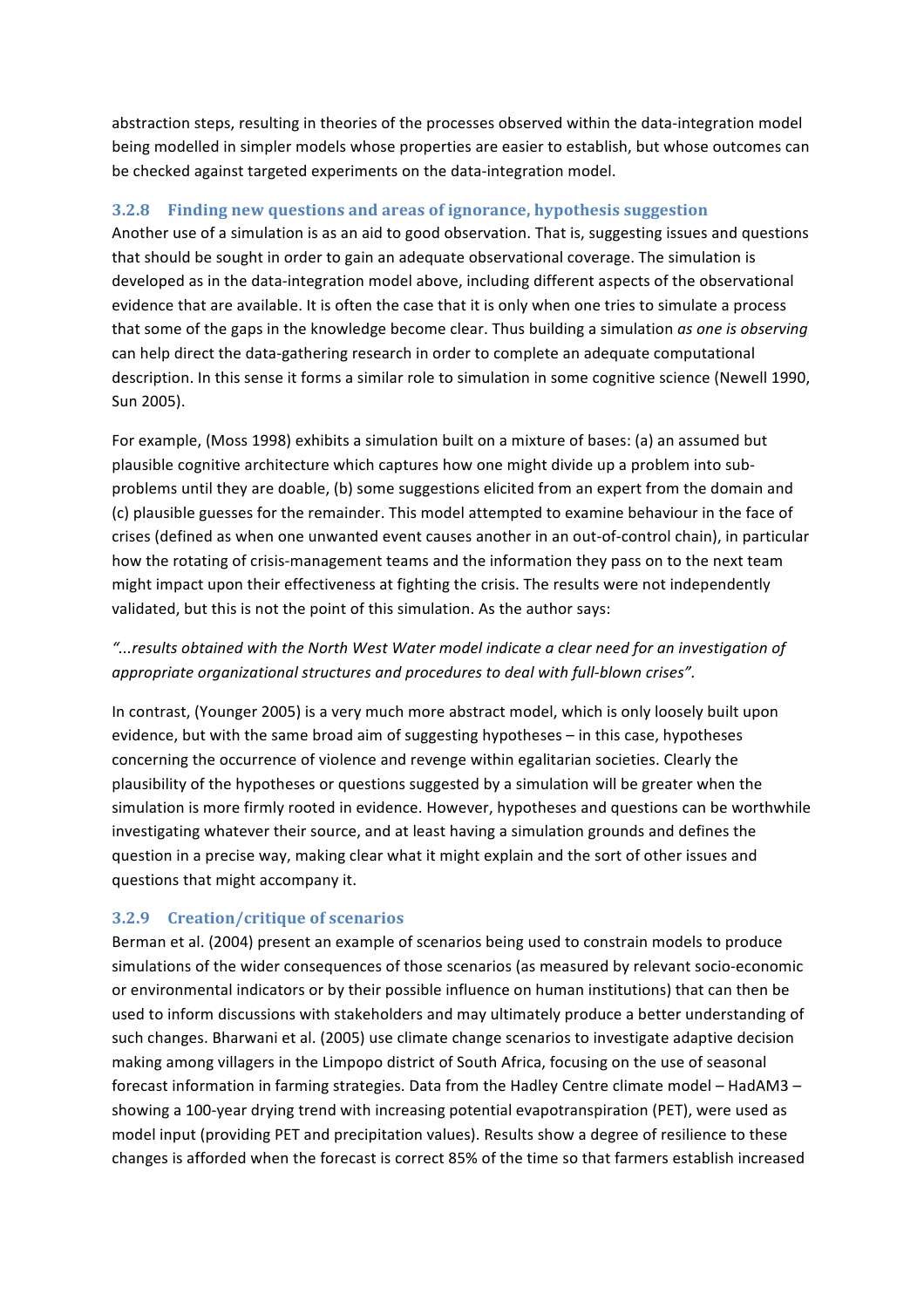trust in, and use of, seasonal forecasts. They are able to choose cropping strategies that are suited to climate change, though this behavioural shift may only occur over a very long time-frame.

Bharwani et al. (2005) introduce the use of scenarios into the methodology in a further and very interesting way: by postulating them as 'drivers' of actors' decision-making processes. In this ethnographic approach, the authors combine simplified scenarios across different domains (irrigation, forecast and market) asking respondents what they would do under each scenario, in a given context. This information was then used to produce the model rules for the agents' decisionmaking.

In either case, where conventional scenarios used in futures planning can seem rather terse and lacking in specifics – which may be a limitation to their subsequent use in policy discussion – simulation outputs that explore scenarios offer a great deal of detailed information "that would be difficult to imagine otherwise" (Berman et al. 2004; 410). Moreover, this can apply at different levels of analysis from trends in macro variables down to the impacts on different sectors and regions, as well as differentiated impacts for agents fitting any given 'profile' in which the analyst is interested. Perhaps greater care has to be taken, however, in the use of model-generated scenarios, to ensure that these are not taken as 'more accurate predictions' by virtue of being 'computed' stories rather than conventional 'imagined' stories.

Scenarios are often used in policy discussions, e.g. climate change. However they are usually somewhat vague and/or only described in qualitative terms. Simulations can be used to produce consistent scenarios or to produce models that instantiate aspects of given scenarios.

#### **3.2.10** Intervention with stakeholders

Instead of developing a simulation to represent some aspect of society, one can also try to use a simulation to intervene *in* society. That is: use a simulation to change some interaction between stakeholders, for example to facilitate collective decision making or mutual understanding. One wellknown approach is the Companion Modelling approach which has been developed since a decade (see chapter 2.7; Barreteau et al. 2012).

An example is demonstrated by Etienne (2003). Here, a model is used in conjunction with a roleplaying game to show chosen participants the issues that can arise when several users compete on a pastoral resource. The building of the model was an integration of multidisciplinary knowledge acquired on French Mediterranean sylvopastoral systems into a model capable of representing the interactions between ecological dynamics and social behaviours. In order to help foresters and livestock farmers to better integrate these interactions into their planning work, a multi-agent system was designed to simulate different management strategies and to compare their impact on forest quality. This model was coupled with a role-playing game (RPG) initially developed as a didactic support to sylvopastoral training programmes and very soon, it proved useful in the negotiations and interactions between livestock farmers and foresters involved in the management of the same forest. The tool revealed itself flexible enough to make it possible to play with actively involved stakeholders such as the current users of the resource (local farmers and foresters), with potential regulators of the system (managers or administrators), technical experts (extensionists, technicians) or learners concerned with the topic (students, scientists).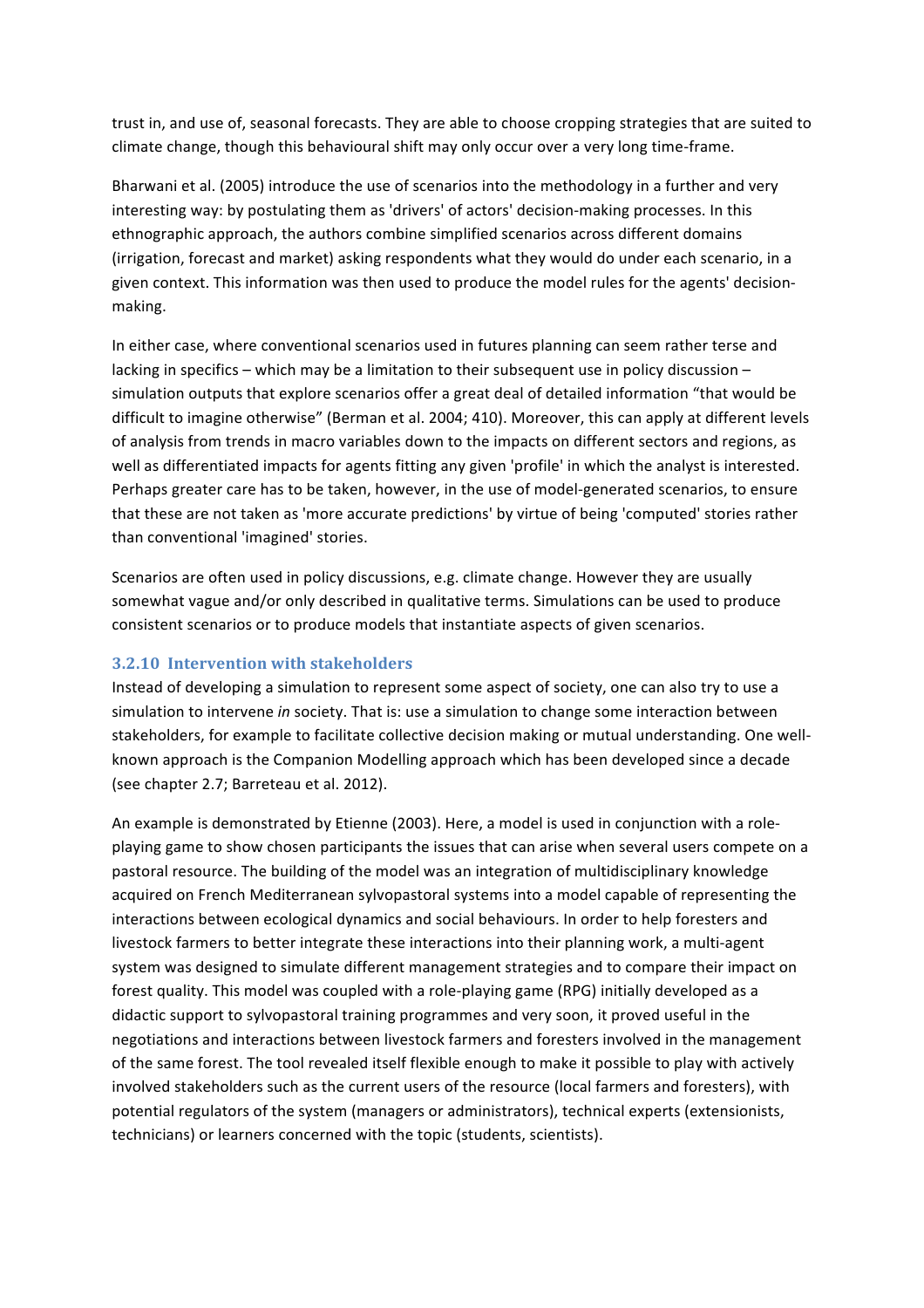This model is effectively an intervention between the livestock farmers and foresters by being a subtle mediating tool, allowing the stakeholders to play at decision making, to educate them in the possible effects of their decision-making and to thus encourage debate and introspection. This model has also been used for didactic purposes (section 3.1.1) by getting agronomy students to play it.

# **4 Inputs and results of simulation models**

One method of assessing the use, and ultimately the success, of a simulation for understanding aspects of society is to tease out what has gone into making a simulation model, the *input*, and how the results from the simulation are interpreted and used, the *output*. These, the input and the output together form the mapping from the computer program and its calculation to and from the target of study. They are crucial parts of what characterises a simulation, even if they tend to be described in a less formal manner than the simulation code and behaviour.

### **4.1 Inputs**

What is put "in" to the design of a model tends to be more explicitly distinguished in papers than what comes "out". This might be because the "job" of a simulator is seen as a process of deciding what processes and structures will go in to a model and because the inputs are under the control of the simulator in a way which the results certainly are not, and hence can be displayed and talked about with greater confidence. However, all social simulations are based on a raft of different assumptions, settings and processes. These are somewhat separated out for analysis here.

### **4.1.1 Evidence-based assumptions**

############################################################

If there is some evidence about the nature or extent of the processes that are being observed then these can be used to inform the set-up or structure of a simulation. For example, evidence from social psychology might be used to inform the specification of the behavioural rules of a set of agents in a simulation, or the narrative account of a participant used as the basis for programming a particular agent<sup>17</sup>. Of course, it is rare that such evidence constrains the possible settings and algorithms completely but rather that it partially constrains these or constrains them in conjunction with additional assumptions from another source. Clearly the more assumptions can be constrained by evidence (either directly or as the result of previous research) the better, although the presence of other assumptions and inputs does not make a simulation useless, especially if documented. It is just that simulation results and usefulness are relative to the assumptions, so that if assumptions are included that are completely misguided and critically affect the results, then this would seriously limit their use with respect to the observed world.

<sup>17</sup> This can either be done directly as a translation of an interview text into programmed rules or used to check that such programming is correct by comparing the resulting behaviour of an agent against what happens when the simulation is run. Thus there is not an absolutely clear distinction between verification and validation from evidence. In a sense this second method is verification since the programming is rejected until correct but, on the other hand, this is part of the production of a simulation, which may only be completed later for its validation as a whole.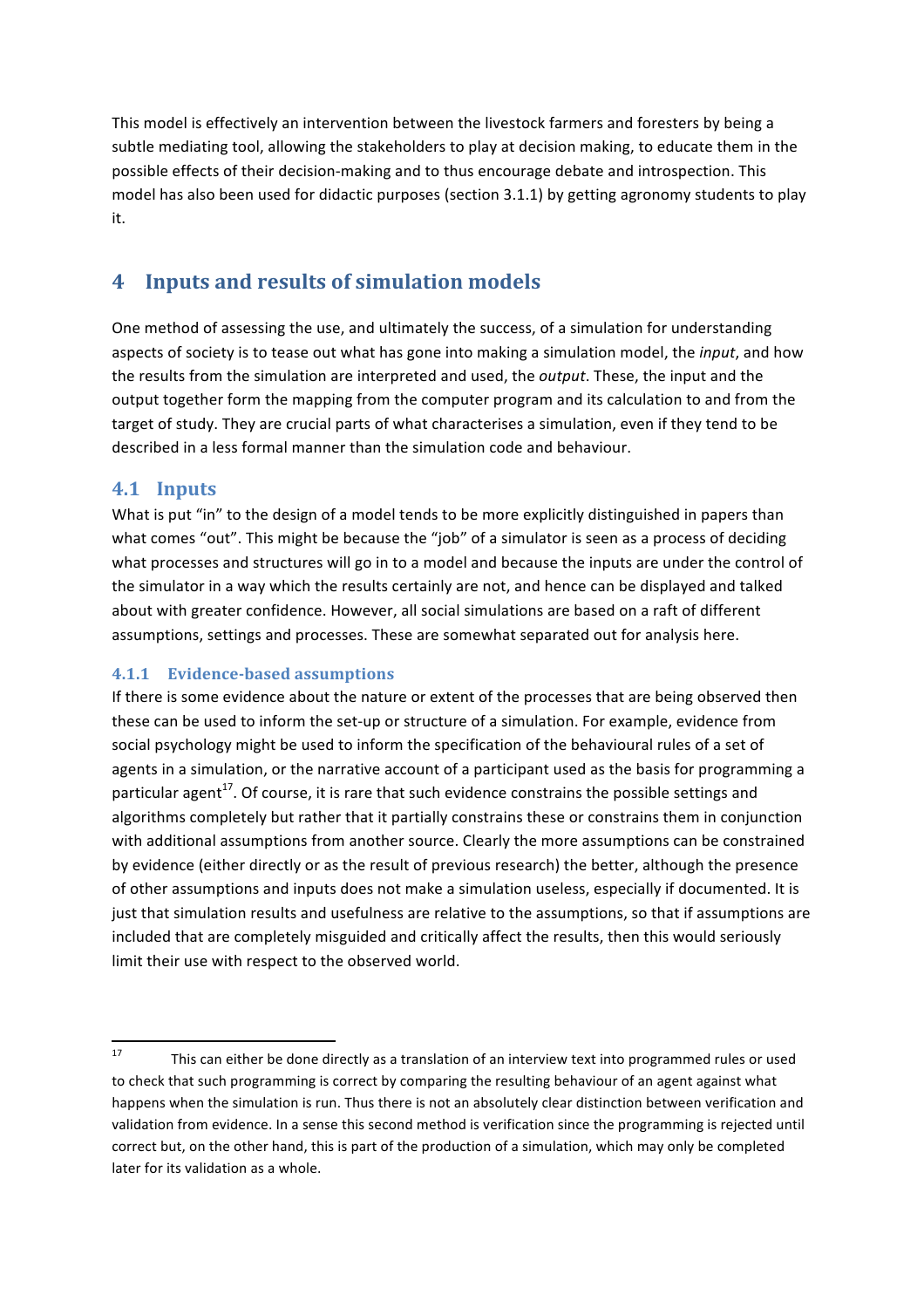#### **4.1.2** Indirectly inferred settings

In situations where there are some parameters that are unknown, and where there is a relative abundance of time-series data, one can attempt to infer the values of these by seeing which parameter values result in the model giving the best fit to a segment of the time-series data. This is a sort of evidence-based setting, but it often seems to be used when the parameters concerned do not have any discernable meaning in terms of the target of modelling. Thus when there is a tradition of using a certain kind of decision or learning algorithm in an agent, then this might be "fitted" to an initial segment of the data (so called "in sample" data) *even when it is unlikely<sup>18</sup> that the algorithm corresponds to how the target agents think.* Thus the credibility of this technique is dependent on the reliability of the other assumptions in the model, and the meaning of the parameters being fitted. If the parameter was a scaling parameter, then this might be a sensible way to proceed.

#### **4.1.3 Documented\$theoretical assumptions**

Clearly, researchers do not invent all the details and algorithms of their model from the ground up, but are doing their research with knowledge of certain approaches and algorithms and within a community of other research, with established techniques and traditions. Thus many parts of a simulation model will be based on those of other models, or algorithms from other fields. Thus many models in Economics will use a decision algorithm based on constrained comparisons of predicted utility and other models might import techniques from the fields of Artificial Intelligence or Evolutionary Computation. It seems impossible to completely avoid all such theoretical assumptions; however there are distinctions to be made in terms of the *strength* of the assumptions, the likely *biases* behind such assumptions and the degree to which they are *evidence-based*.

"Strong" assumptions are those that are surprising or seem to specify conditions that are rarely observed. Thus an assumption that an agent has *in effect* a perfect model of the economy in its head is a very strong assumption, since even experts find it difficult to understand the economy as a whole. Strong assumptions are often introduced to allow for analytically solvable models to be specified and used, for example the assumption of perfect information in game theory. Whilst analytically tractable models were necessary when there was no other avenue for the precise modelling of many kinds of phenomena, the advent of cheap computing power and accessible simulation platforms means that often more appropriate methods are now available, with analytic models possibly being used to check or understand the reference simulation model, rather than being the focus. Clearly, other things being equal, weaker assumptions are preferable to strong ones – the stronger an assumption the more evidence is needed to justify its use. In any case all such assumptions should be as fully documented as possible.

#### **4.1.4 Explored conditions**

In much simulation work there will be a focus hypothesis or set of hypotheses that are being investigated. In these cases it is usual to try the simulation using that hypothesis and then compare the results to those coming from a version of the simulation with a different hypothesis implemented. This provides evidence about the possible effects of that hypothesis on the outcomes, allowing comparison with evidence and possible subsequent inference as to which is more likely to be the case. The clearest case of this is testing the significance of the inclusion of a hypothesis

<sup>&</sup>lt;sup>18</sup> Unlikely in view of the psychological or sociological evidence about the target subjects.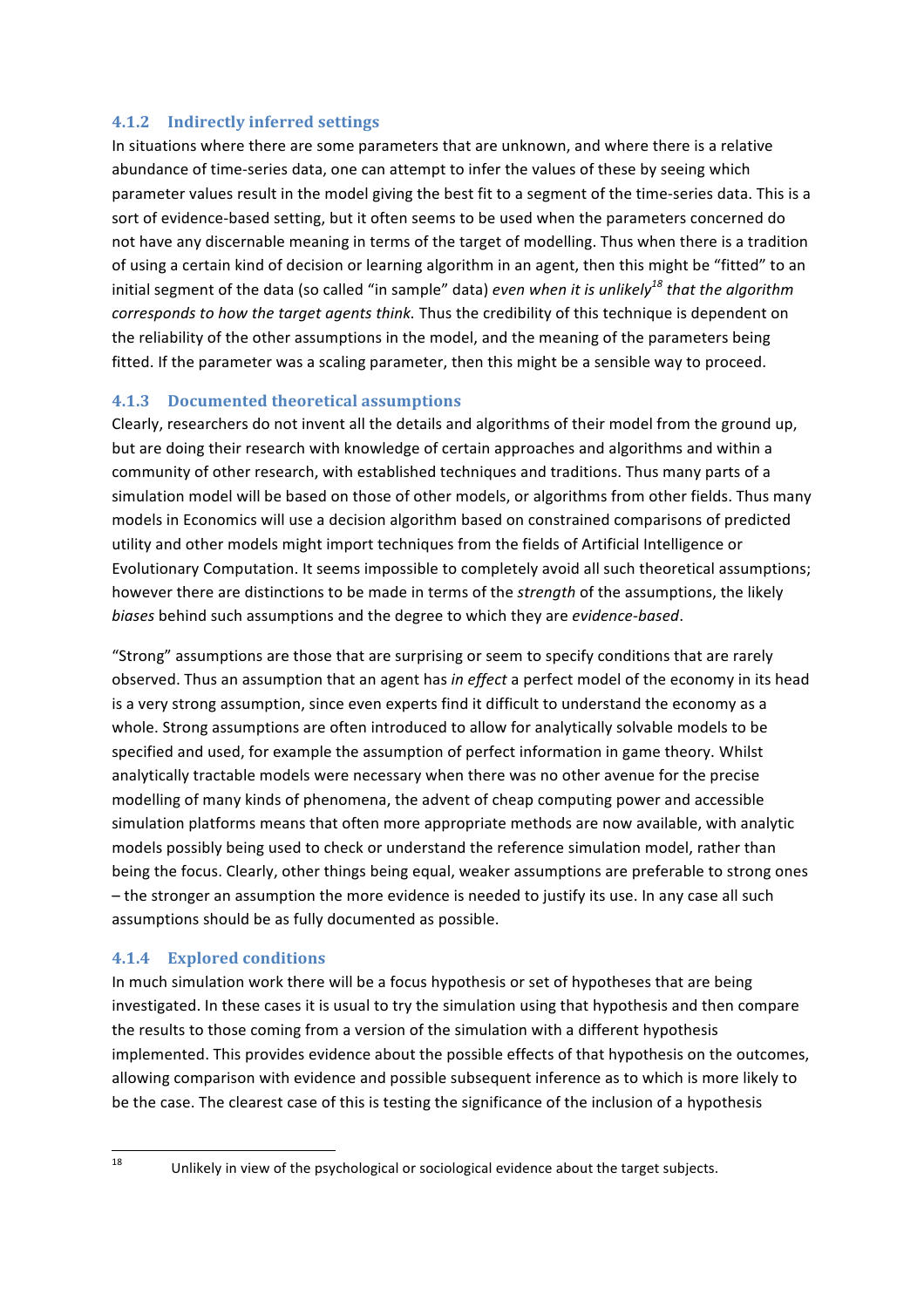against that of a "null" model<sup>19</sup> to see if the properties of the results that are deemed significant indeed result from the hypothesis or from other aspects of the model. Thus a simulation of a stockmarket might compare the results obtained with intelligent agents that notice patterns in pricing and try and exploit these to agents that buy and sell at random. Unfortunately it is sometimes the case that a simulation is presented purporting to show the significance of a hypothesis without indicating what the comparison case is.

### **4.1.5** Randomness and other essentially arbitrary assumptions

A simulation modeller is often faced with deciding how to design a part of a simulation model for which there is neither evidence nor any tradition of modelling to guide them. In such a case one might simply make that aspect random. For example, where it is unknown how a kind of choice is made in the modelled situation it might be implemented as a random choice in a simulation model of that situation<sup>20</sup>. This is usually done in conjunction with a "Monte Carlo" approach which runs the simulation a number of times and averages the resulting different sets of outcomes. Presumably this is done under the assumption that the introduced randomness will be averaged out leaving only the effects of the other design settings – however this assumption is rarely proved but often simply remains a hope. Of course, if it can be shown that the value of the particular input does not influence those aspects of the results that are deemed significant by a series of simulation experiments (or otherwise) then a random input or process might well be acceptable. However, in this case, a constant value might be simpler and have the same effect<sup>21</sup>.

We suspect that many uses of randomness in simulations are in the nature of a programming "stub" – that is, a stand-in that the programmer intends (or intended) to expand to a more plausible algorithm at a later date. Whilst this is perfectly acceptable during model development and to some extent inevitable given that researchers always have time constraints, such stubs are likely targets for model criticism by other researchers. At the very least some exploration of them to assess the extent to which they affect those aspects of the results deemed significant is advisable.

Randomness can be considered as a special case of a broader class of assumptions: those that are added into the model simply to get it to run, and for no theoretical or evidence-related reason. Hopefully these are honestly declared rather than "dressed up" under some other category, although often these are excused under the broad umbrella of "simplicity"<sup>22</sup>.

<sup>&</sup>lt;sup>19</sup> A "null" model is a model version where the claimed causal mechanism is eliminated to see if the resultant "effect" would have arisen as the result of background (e.g. random) mechanisms anyway.

<sup>&</sup>lt;sup>20</sup> Another option is to exhaustively try all the possibilities in a series of simulations or by using techniques such as constraint logic programming but these are technically difficult and require a lot of computational power.

<sup>&</sup>lt;sup>21</sup> There are possible reasons why a constant value might not work, for example when the input provides some mechanism of symmetry-breaking.

<sup>&</sup>lt;sup>22</sup> There is nothing wrong with assumptions that had to be made due to constraints on resources, such as time, expertise or computing power, but it is simply disingenuous to pretend that this is sanctioned by a higher "virtue".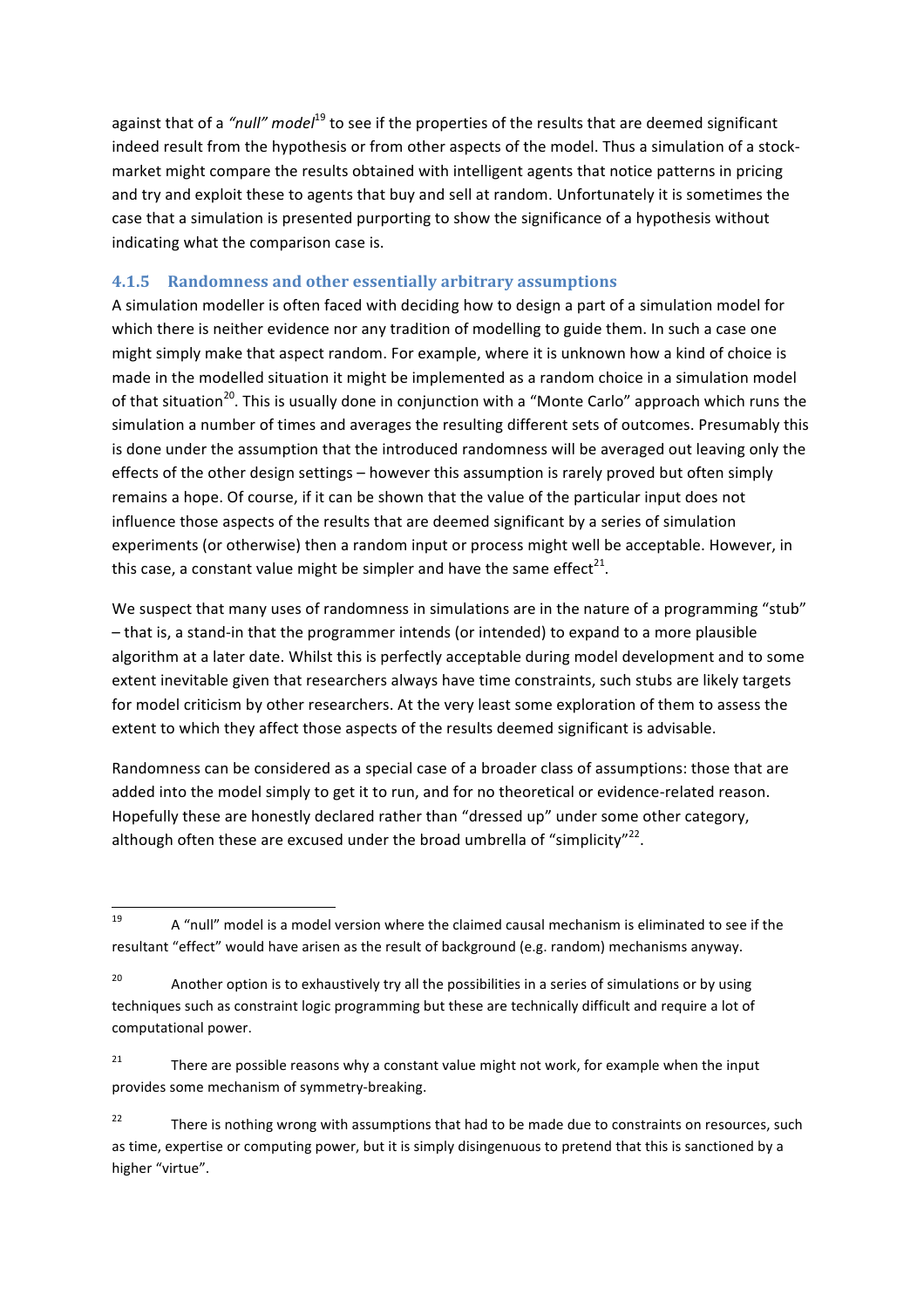#### **4.1.6** Undocumented assumptions

It is not feasible to document all of the assumptions in a model. Firstly, this might take too much space in a single paper<sup>23</sup> and secondly, many might be previously established and well known to those in a particular field of work. However it is also likely that researchers are simply not aware of all the assumptions inherent in their simulation models, due to the limitation of human cognition<sup>24</sup>. Clearly, it is part of the job of other researchers to point out undocumented assumptions where these can be shown to be significant<sup>25</sup>.

### **4.2 Outputs**

############################################################

A similar set of distinctions can be made about what comes out of a simulation, the results. There is not an obligation to describe all the outputs from a simulation, but rather one tends to get a sample of results, which typically is composed of: sample results, sensitivity analyses, evidence of validation, and the outcomes from experiments designed to test a hypothesis. However not all the details of the results are considered as equally significant – we now consider each of these in order of increasing significance.

*Firstly*, there are those aspects of the results that are considered as artefacts of the model, for example the randomness that might have been input to the model.

*Secondly*, there are those features that might be considered to reflect some of the model structure and the processes that result from them. These features may not be judged as reflecting those parts of the simulation that reflect what is being modelled, but may be caused by theoretical or arbitrary assumptions that were put in. These features of the results may well not be so much of a surprise to the modeller.

*Thirdly*, there are those features of the results that are interpreted as indicating something about what is being modelled, for example they may suggest a hypothesis about those phenomena. That is they indicate a possibility that may be inherent in what is being modelled or that is possibly inherent in the target of modelling. This may well go beyond what can be directly validated in the model but, for example, track counter-factual possibilities#concerning#what#*might* have#occurred.

Lastly, there are those features that would be positively expected of the phenomena being modelled. That is, if it were *not* present then it would be taken as evidence that there was something amiss with the model. In other words, it is a necessity of the phenomena. It is against this category of results that models are validated.

<sup>&</sup>lt;sup>23</sup> However this is a poor excuse given that a technical paper which is relatively complete can easily be archived and referenced along with a journal article or report.

<sup>&</sup>lt;sup>24</sup> Alternatively it may be because the simulation designers had not thought about what they were doing.

<sup>&</sup>lt;sup>25</sup> It is trivial to point out that a simulation has missed out some assumption or other, but this is not very useful. It is far more useful to point out *how* and why an assumption might be important and for *which* purposes.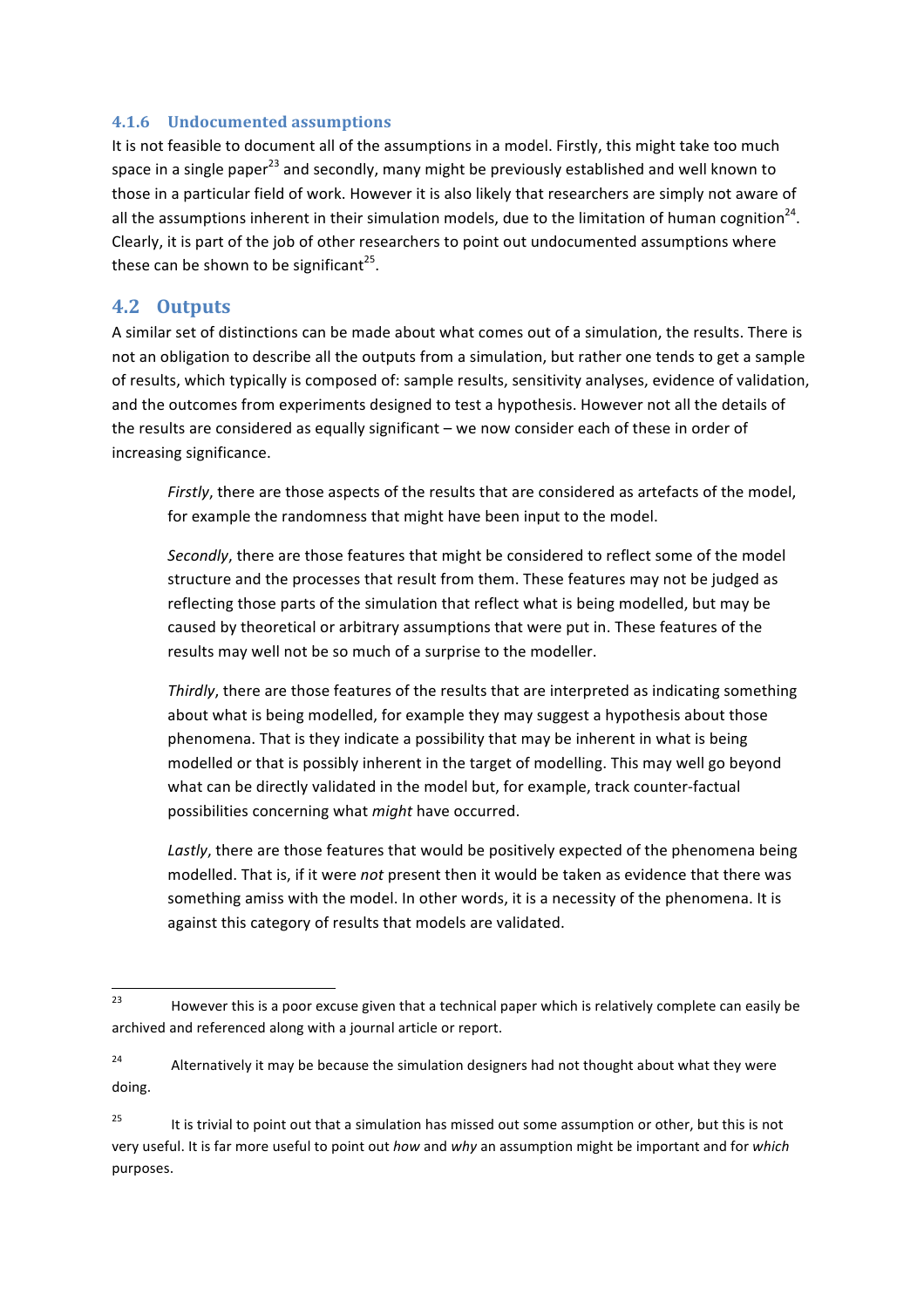It is not easy to distinguish these different categories of significance in terms of the results, since the causation within a model can be very complicated, being a result of many of the model aspects interacting together. It is also usually the case that the modeller has hypotheses (or assumptions) about what aspects of the results are significant in which ways, and this is crucially useful information to impart to a reader interested in the results. However, this is often left implicit.

One might justifiably criticise many social simulations in terms of the lack of empirical grounding of both inputs and outputs. Many social simulations have only the weakest connection with anything observed: the inputs are largely assumption-based, and indeed often highly artificial; the outputs only relating in the broadest way to any data and then only in terms of a few aspects of the possible outputs (i.e. only a few selected aspects are deemed significant to what is observed and then in the loosest, "hand waving", manner). It may well be that simulating human society is just very, *very* difficult, but one suspects that it is simply easier to stick to considering abstract ideas.

# **5** An assessment of simulations for understanding social phenomena

As discussed in previous sections, complex social phenomena containing multiple interacting actors can be computationally analysed using ABM. In this sense it is worth noticing that evidence-driven modelling approaches tend to guide modellers towards more up-to-date data and better understanding of social phenomena than theory-driven approaches. To avoid using highly speculative ("strong") assumptions whilst modelling, it is essential to have very detailed knowledge of the phenomena in question. That comprehensive grasp, backed with evidence, is helpful to identify relevant model parameters, estimate configuration values and evaluate simulation results.

Perhaps the biggest open challenge for modellers is to work out how results from social simulation models can be useful beyond theory and hypothetical illustrations. To harness the potential explanatory prowess of ABM in the social sciences, it seems necessary to safeguard models with scrutinised findings from large amounts of data about the social phenomenon. Nevertheless this is currently very difficult as access to such datasets is often hampered either due to (Lucas 2011):

- being non-existent, thus requiring funding to collect and process all relevant information;
- being unavailable because of privacy agreements, such as in non-disclosure agreements;
- or, if at hand, being incomplete or outdated.

############################################################

Validating outputs that have no comparable evidence is an eminent issue, and this seems only clarified by comparing simulation results with further data. In (Lucas 2010, Lucas 2011) there is a discussion of a survey carried out in 2009<sup>26</sup> with twelve leading academic researchers – each of them having managed mid to long-term (3 to 5 years) social simulation projects in Europe and the United States – regarding how their endeavours were modelled, applied and whether these have

<sup>&</sup>lt;sup>26</sup> Data was compiled until July 2009, on time for discussion at the 6th European Social Simulation Association Conference in September, and then updated for the Artificial Intelligence & Society Journal.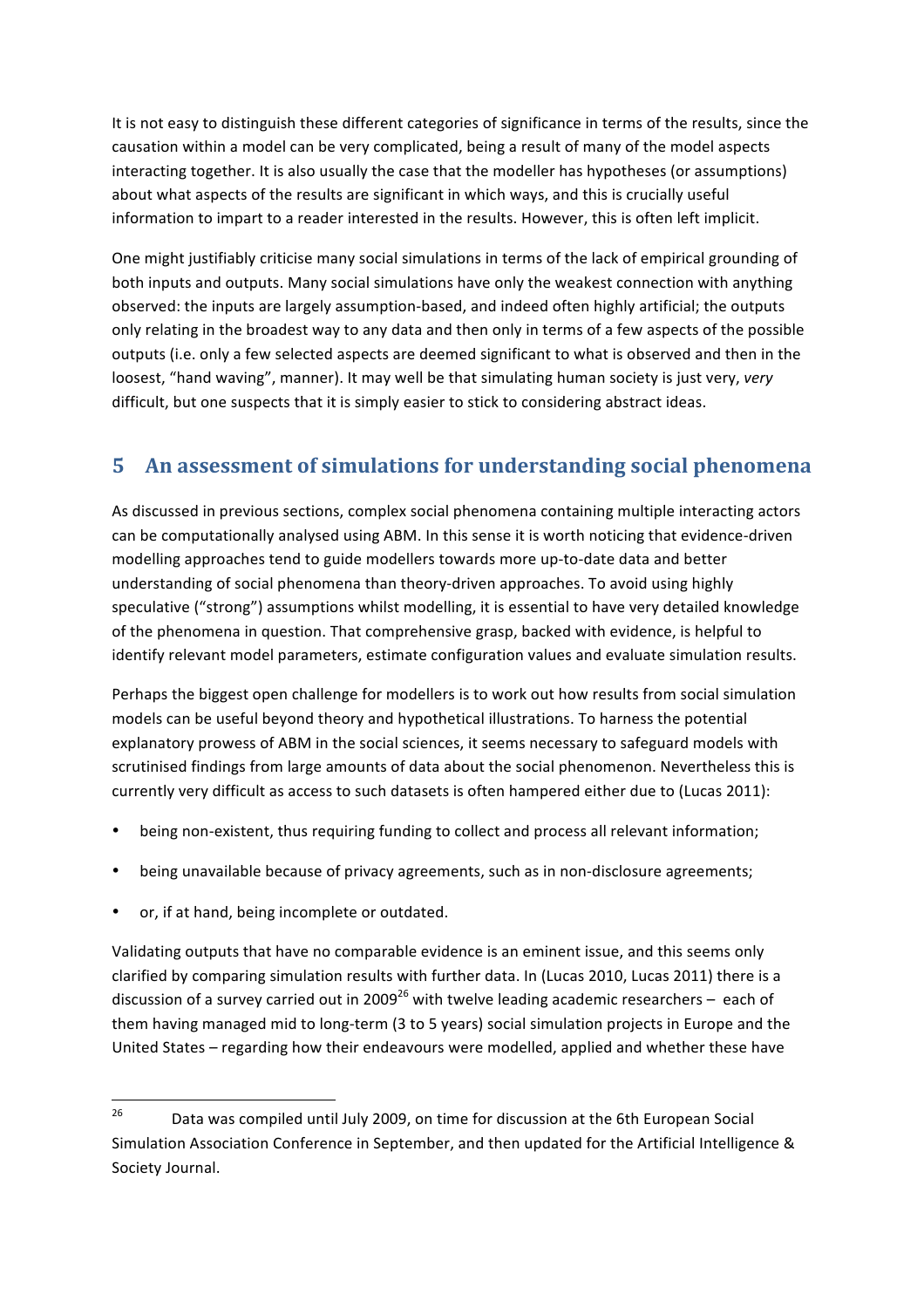been useful beyond theory. The questionnaire consisted of the following questions aimed at eliciting views:

- I. How were fieldwork findings used to guide the simulation development?
- II. What were the contributions of simulation results to stakeholders?
- III. Were simulation results regarded by them as useful as fieldwork findings?
- IV. What could have improved the chances of providing these via simulations?

Three businesses offering simulations, which take into account social behaviour, were also approached, but all refused stating non-disclosure agreements. All interviewees mentioned that models targeted the scientific community and could only at best provide plausible results regarding scenarios that, albeit coherently justified, nothing obtained in simulations could be regarded as directly useful for policy-making purposes. All twelve cited that gathering detailed data about the actual phenomena by interviewing stakeholders and reviewing existent literature helped to better understand their context and served as a good guide during the modelling process. More than half (7) said stakeholders and policy-makers were not interested in simulations per se, and that only real success cases (even those with only anecdotal evidence) are what they may take into account in decisions. On the other hand few (3) mentioned that simulations, despite unusable, attracted significant interest from stakeholders and policy-makers. In their view the modelling process is a time-consuming task and occasionally even regarded it as unproductive. This contrasts with positive experience with fieldwork, which – despite also demanding a lot of time – a majority (10) confirmed was useful in acquiring relevant new knowledge to practitioners. Engaging with stakeholders and policy-makers was interpreted by all (12) as indispensable to improve their understanding of the actual social phenomena. Yet maintaining efficient interaction and managing practitioners' interest over many months of work engagement was generally deemed as strenuous and difficult. This finding is partially supported by other larger projects regarding the effective collaboration between policy-makers and researchers such as (Young & Mendizabal 2009). Some (4) cited that social simulation models perhaps could be integrated in tools for aiding mediation of group decisions. Being confident about model results is another aspect raised by all (12) interviewees, along with difficulties of coding or interpreting qualitative data appropriately, plus communicating the model itself and its results intelligibly to a non-technical audience. Some (6) interviewees said that they had no intention to influence the social phenomenon in question, but only to model it plausibly.

Commissioned fieldwork, to date, has greater chances of being timely useful in this sense, as resultant reports can provide very specific and up-to-date information that is easily understood by stakeholders. The implication of such new information is usually more quickly recognised than results obtained in simulation models, as these usually deal with intricate processes over longer time scales. Claims that social simulations could support, or guide, decision and policy-making seem only possible with aid of in-house experienced modellers working in close liaison with stakeholders. That is necessary as meeting social simulation aims and objectives beyond theory is still an experimental process of many trials and errors, which requires good technical judgement to know what should be done when simulation results have gone beyond the existing evidence (what is factually known).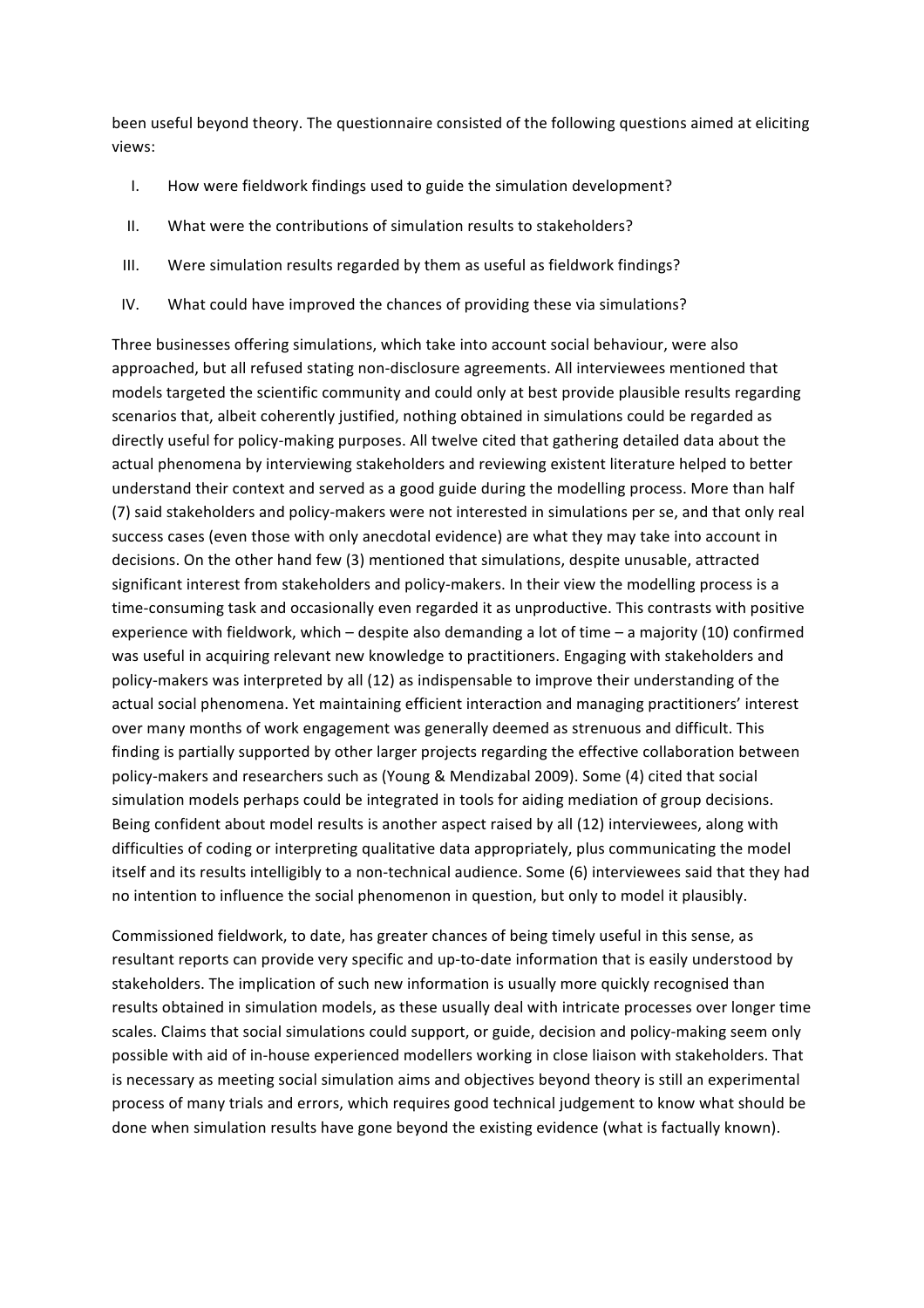A survey of agent-based modelling practices in the literature (Heath et al. 2009) revealed that there were more applications in social sciences (24 percent) than in public policy (8 percent) among the 279 articles published between 1998 and 2008. Of the 68 social science applications, a majority (66%) used ABM as a hypothesis generator for systems that were assumed to be less well-known, and the remaining articles (34%) used ABM as a mediator in order to represent a system that was moderately understood and gain insights on the system's characteristics and behaviour. In contrast, only a small portion of the 23 public policy applications (4 percent) used ABM as a hypothesis generator, and most articles (96 percent) used ABM as a mediator.

# **6 Conclusion**

Simulation has undoubtedly helped to improve our understanding of human society, although in a number of different and usually indirect ways. It is fair to say that, so far at least, this has served to improve our understanding of some societal processes and our ideas *about* society rather than directly in terms of being able to strongly predict aspects of society or conclusively test hypotheses about society.

Simulation is not a replacement for other ways of understanding society<sup>27</sup>; it is simply a flexible way of precisely modelling it in a way that can represent some of the dynamic and complex aspects of it. It can be especially productive in conjunction with other approaches. For example, analytic models can be used to check the outputs and properties of a simulation model and help us understand the model and, conversely, a simulation used to probe and check some of the simplifications and assumptions used in an analytic model. In participatory models, social science techniques of engagement and elicitation can be used to inform the construction of agent-based social simulations as well as the simulations suggesting what might be usefully investigated in terms of the collection of new data.

Clearly social simulation has some way to go in terms of the maturity of its method and the reporting and use of simulation models. There are still a number of areas in which the methodology needs substantial improvement and standardising. There are also significant unresolved issues, such as how to decide what level of detail to include, and to what extent one should rely on prior theory.

We predict that simulation will be even more significant in helping us understand human society in the future, *in particular where it is used in close conjunction with other relevant approaches*.

# **Further Reading**

The best general introduction to social simulation is (Gilbert & Troitzsch 2005) which covers general issues and gives code examples. For a wider range of views on social simulation the published papers from the US National Academy of Sciences colloquium on "Adaptive Agents, Intelligence, and Emergent Human Organization: Capturing Complexity through Agent-Based Modeling" (PNAS 2002) give a good cross-section of the different approaches people take to this area. It is difficult to point

<sup>############################################################</sup>

<sup>&</sup>lt;sup>27</sup> At least, not in any of the cases we have yet come across.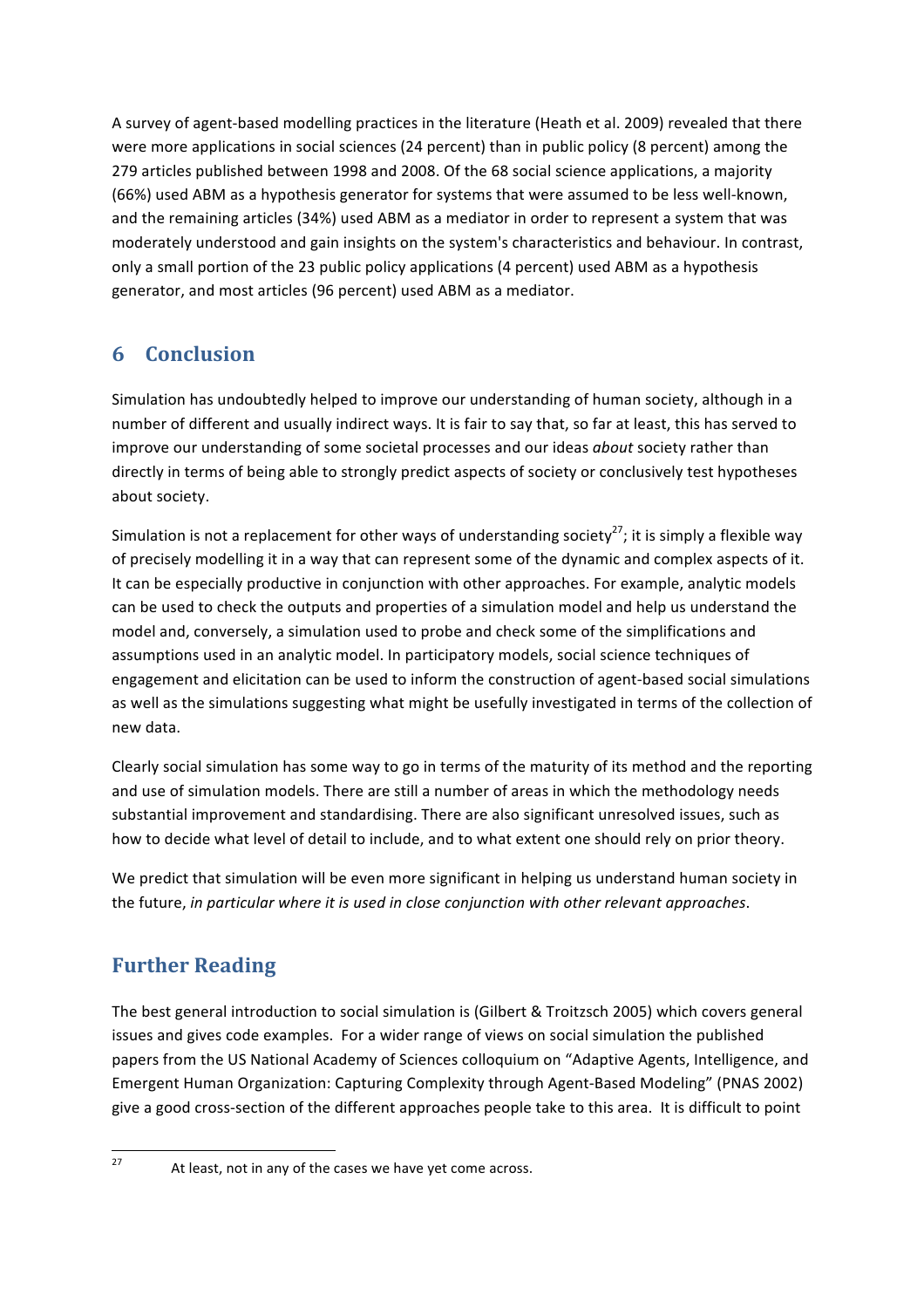to further good sources as this topic is so diverse but the Journal of Artificial Societies and Social Simulation has many accessible papers.

# **References**

Alam, S.J., Meyer, R., Ziervogel, G. & Moss, S. (2007) The Impact of HIV/AIDS in the Context of Socioeconomic Stressors: an Evidence-Driven Approach. *Journal of Artificial Societies and Social Simulation, 10(4)*, <http://jasss.soc.surrey.ac.uk/10/4/7.html>.

Axelrod, R. (1984) *The Evolution of Cooperation*. Basic Books.

Axelrod, R. (1997) The Complexity of Cooperation. Princeton, NJ: Princeton University Press.

Axtell, R., Axelrod, R., Epstein, J.M. & Cohen, M.D. (1996) Aligning Simulation Models: A Case Study and Results. *Computational and Mathematical Organization Theory, 1*(2), 123-141.

Axtell, R. L. et al. (2002) Population Growth and Collapse in a Multi-Agent Model of the Kayenta Anasazi in Long House Valley. *Proceedings of the National Academy of Sciences, 99*(3), 7275-7279.

Barreteau, O. et al. (2012) Participatory Approaches. *Chapter 2.7 in this volume.* 

Berman, M., Nicolson, C., Kofinas, G., Tetlichi, J. & Martin, S. (2004) Adaptation and sustainability in a small arctic community: Results of an agent-based simulation model. *Arctic, 57*(4), 401-414.

Bharwani et al. (2005) Multi-agent modelling of climate outlooks and food security on a community garden scheme in Limpopo, South Africa. *Philosophical Transactions of the Royal Society B*, 360(1463), 2183-2194.

Biggs, R., Carpenter, S.R. & Brock, W.A. (2009) Turning back from the brink: Detecting an impending regime shift in time to avert it. *Proceedings of the National Academy of Sciences (PNAS), 106, 826-*831.

Brown, L. & Harding, A. (2002) Social Modelling and Public Policy: Application of Microsimulation Modelling in Australia. *Journal of Artificial Societies and Social Simulation*, *5*(4), <http://jasss.soc.surrey.ac.uk/5/4/6.html>.

Cartwright, N. (1993) How the Laws of Physics Lie. Oxford: Oxford University Press.

Christensen, K. & Sasaki, Y. (2008) Agent-Based Emergency Evacuation Simulation with Individuals with Disabilities in the Population. *Journal of Artificial Societies and Social Simulation, 11*(3), <http://jasss.soc.surrey.ac.uk/11/3/9.html>.

Clifford, J. (1986) *Writing Culture: The Poetics and Politics of Ethnography*. University of California Press.

Cole, H.S.D., Freeman, C., Jahoda, M. & Pavitt, K.L. (Eds.) (1973) *Models of Doom: A Critique of the* Limits to Growth. New York: Universe Books.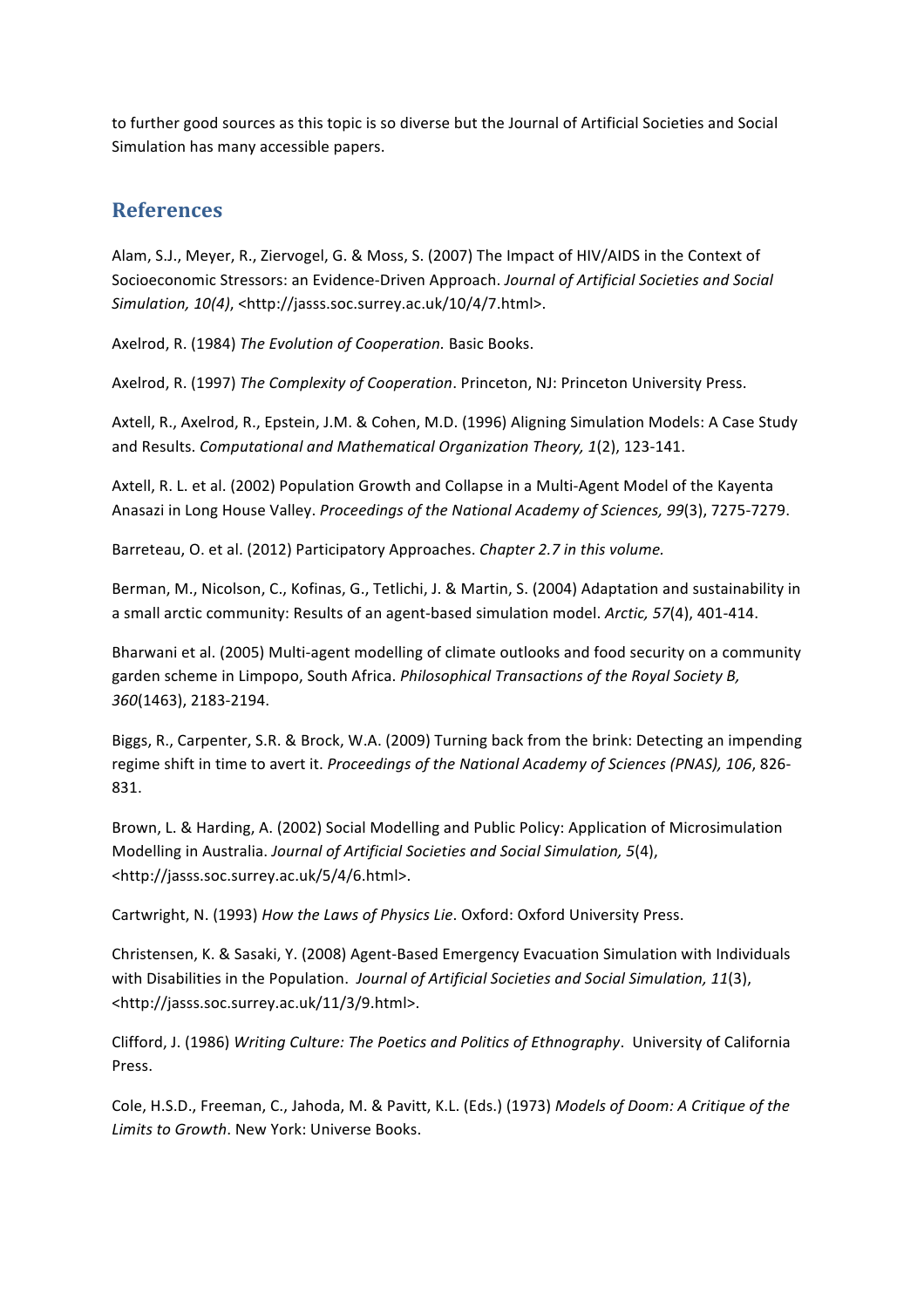Curtis, J. & Frith, D. (2008) Exit polling in a cold climate: the BBC–ITV experience in Britain in 2005. Journal of the Royal Statistical Society: Series A (Statistics in Society), 171(3), 509-539.

David, N. (2012) Validating Simulations. *Chapter 2.5 in this volume.* 

Deffuant, G.& Weisbuch, G. (2007) Probability Distribution Dynamics Explaining Agent Model Convergence to Extremism. In B. Edmonds, C. Hernandez & K.G. Troitzsch (Eds.) Social Simulation: *Technologies, Advances and New Discoveries*. IGI Publishing, 43-60.

Deffuant, G., Neau, D. Amblard, F. & Weisbuch, G. (2000) Mixing beliefs among interacting agents. Advances in Complex Systems, 3(1), 87-98.

Doran, J.E. (1997) Foreknowledge in Artificial Societies. In R. Conte, R. Hegselmann & P. Tierna (Eds.), *Simulating Social Phenomena* (Lecture Notes in Economics and Mathematical Systems, 456). Berlin: Springer, 457-469.

Dunbar, R.I.M. (1998) The social brain hypothesis. *Evolutionary Anthropology, 6*(5), 178–190.

Edmonds, B. (1999) The Pragmatic Roots of Context. In P. Bouquet, L. Serafini, P. Brezillon, M. Benerecetti & F. Castellani (Eds.), *Modelling and Using Context, Second International and Interdisciplinary Conference, CONTEXT'99, Trento, Italy, September 9-11, 1999, Proceedings* (Lecture Notes in Artificial Intelligence, 1688). Berlin: Springer, 119-132. <http://cfpm.org/cpmrep52.html>.

Edmonds, B. (2001) The Use of Models - making MABS actually work. In S. Moss & P. Davidsson (Eds.), *Multi Agent Based Simulation* (Lecture Notes in Artificial Intelligence, 1979). Berlin, Springer:  $15-32.$ 

Edmonds, B. (2007) The Practical Modelling of Context-Dependent Causal Processes – A Recasting of Robert Rosen's Thought. *Chemistry and Biodiversity, 4*(1), 2386-2395.

Edmonds, B. (2010) Context and Social Simulation (Paper presented at the IV edition of Epistemological Perspectives on Simulation (EPOS2010), June 23-25, 2010, Hamburg, Germany). <http://cfpm.org/cpmrep210.html>.

Edmonds, B. & Hales, D. (2003) Replication, Replication and Replication - Some Hard Lessons from Model Alignment. *Journal of Artificial Societies and Social Simulation,* 6(4), <http://jasss.soc.surrey.ac.uk/6/4/11.html>.

Edmonds, B. & Hales, D. (2005) Computational Simulation as Theoretical Experiment. *Journal of Mathematical Sociology, 29*(3), 209-232.

Edmonds, B. & Moss, S. (2005) From KISS to KIDS – an 'anti-simplistic' modelling approach. In P. Davidsson et al. (Eds.), *Multi Agent Based Simulation 2004* (Lecture Notes in Artificial Intelligence, 3415). Berlin: Springer: 130–144.

Epstein, J. (2012) Why Model? *Chapter 1.4 in this volume.* 

Etienne, M. (2003) SYLVOPAST: a multiple target role-playing game to assess negotiation processes in sylvopastoral management planning. *Journal of Artificial Societies and Social Simulation, 6*(2), <http://jasss.soc.surrey.ac.uk/6/2/5.html>.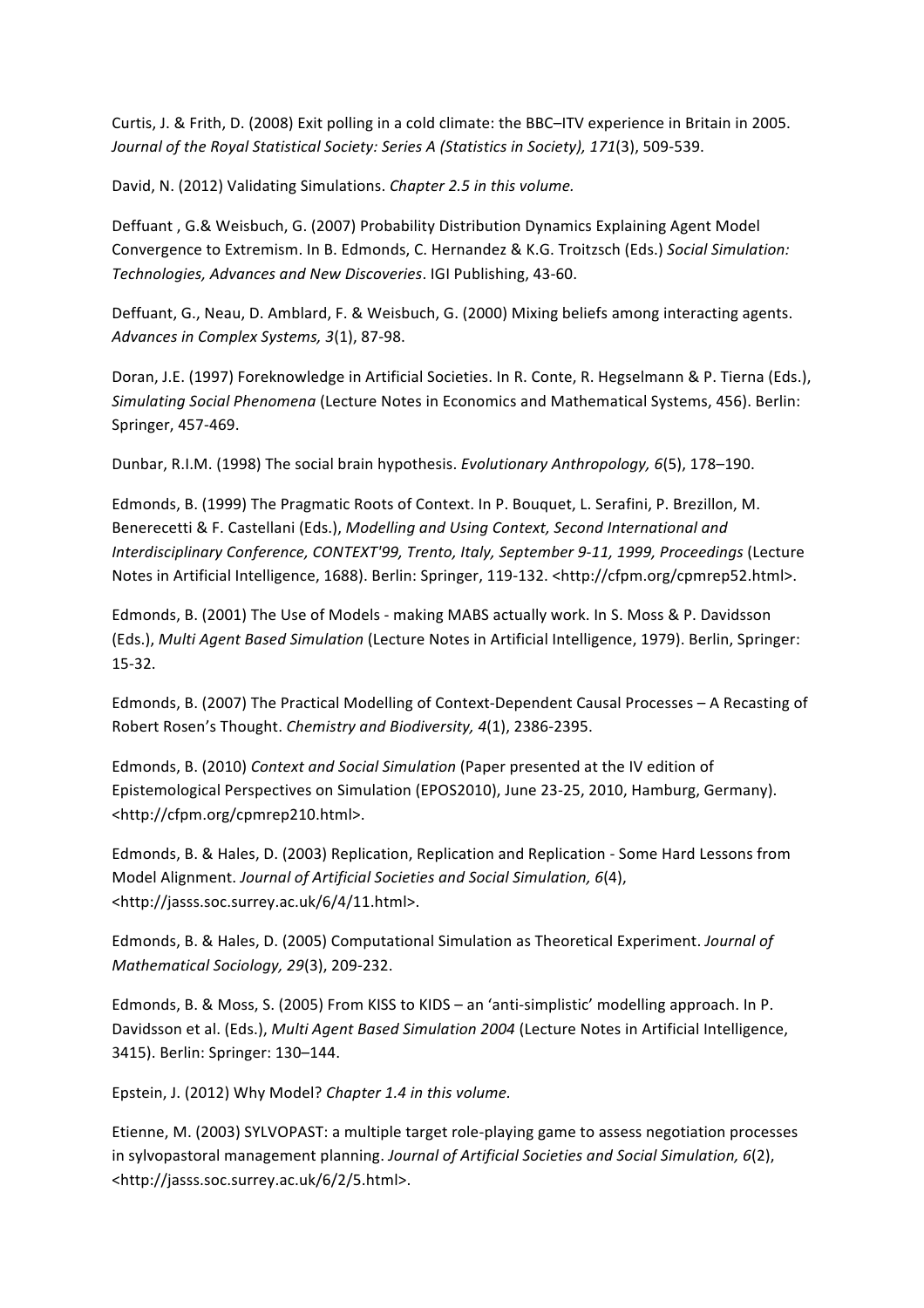Galam, S. (1997) Rational group decision making: a random field Ising model at T = 0. *Physica A, 238*, 66-80.

Galán, J.M et al. (2009). Errors and Artefacts in Agent-Based Modelling. Journal of Artificial Societies and Social Simulation, 12(1), <http://jasss.soc.surrey.ac.uk/12/1/1.html>.

Gilbert, N. & Troitzsch, K. (2005) Simulation for the Social Scientist (2nd ed.). Open University Press.

Gode, D.K. & Sunder, S. (1993) Allocative efficiency of markets with zero intelligence traders: markets as a partial substitute for individual rationality. *Journal of Political Economy, 110*, 119-137.

Grimm, V. et al. (2005) Pattern-Oriented Modeling of Agent-Based Complex Systems: Lessons from Ecology. *Science*, 310(5750), 987-991.

Grimm, V. et al. (2006) A standard protocol for describing individual-based and agent-based models. *Ecological Modelling, 198*(1-2), 115-126.

Grimm, V., Polhill, J.G. & Touza, J. (2012) Documenting Social Simulation Models: The ODD Protocol as a Standard. *Chapter 2.4 in this volume.* 

Guba, E.G. & Lincoln, Y.S. (1994) Competing paradigms in qualitative research. In N.K. Denzin & Y.S. Lincoln (Eds.), *Handbook of Qualitative Research*. London: Sage, 105-117.

Guimera, R., Uzzi, B., Spiro, J. & Amaral, L.A. (2005) Team assembly mechanisms determine collaboration network structure and team performance. *Science, 308*(5722), 697–702.

Hales, D. (2012) Distributed Computer Systems. *Chapter 4.3 in this volume.* 

Heath, B., Hill, R. & Ciarallo, F. (2009) A survey of agent-based modeling practices (January 1998 to July#2008).#*Journal'of'Artificial'Societies'and'Social'Simulation,'12*(9), <http://jasss.soc.surrey.ac.uk/12/4/9.html>.

Izquierdo S.S. & Izquierdo, L.R. (2006) On the Structural Robustness of Evolutionary Models of Cooperation. In E. Corchado, H. Yin, V.J. Botti & C. Fyfe (Eds.), *Intelligent Data Engineering and Automated'Learning'; IDEAL'2006,'7th'International'Conference,'Burgos,'Spain,'September'20;23,'* 2006, Proceedings (Lecture Notes in Computer Science 4224). Berlin: Springer, 172-182.

Izquierdo, L.R. (2008) *Advancing Learning and Evolutionary Game Theory with an Application to Social Dilemmas* (PhD Thesis). Manchester Metropolitan University, <http://cfpm.org/theses/luisizquierdo/>.

Janssen, M.A. (2009) Understanding Artificial Anasazi. *Journal of Artificial Societies and Social Simulation, 12*(4), <http://jasss.soc.surrey.ac.uk/12/4/13.html>.

Kahn K. & Noble, H. (2009) The Modelling4All Project – A web-based modelling tool embedded in Web 2.0. In O. Dalle et al. (Eds.), *Proceedings of SIMUTools'09, 2nd International Conference on* Simulation Tools and Techniques, Rome, Italy, March 02 - 06, 2009. Brussels: ICST, Article 50.

Kephart, J.O. & Greenwald, A.R. (2002) Shopbot economics. Autonomous Agents and Multi-Agent *Systems,* 5(3), 255-287.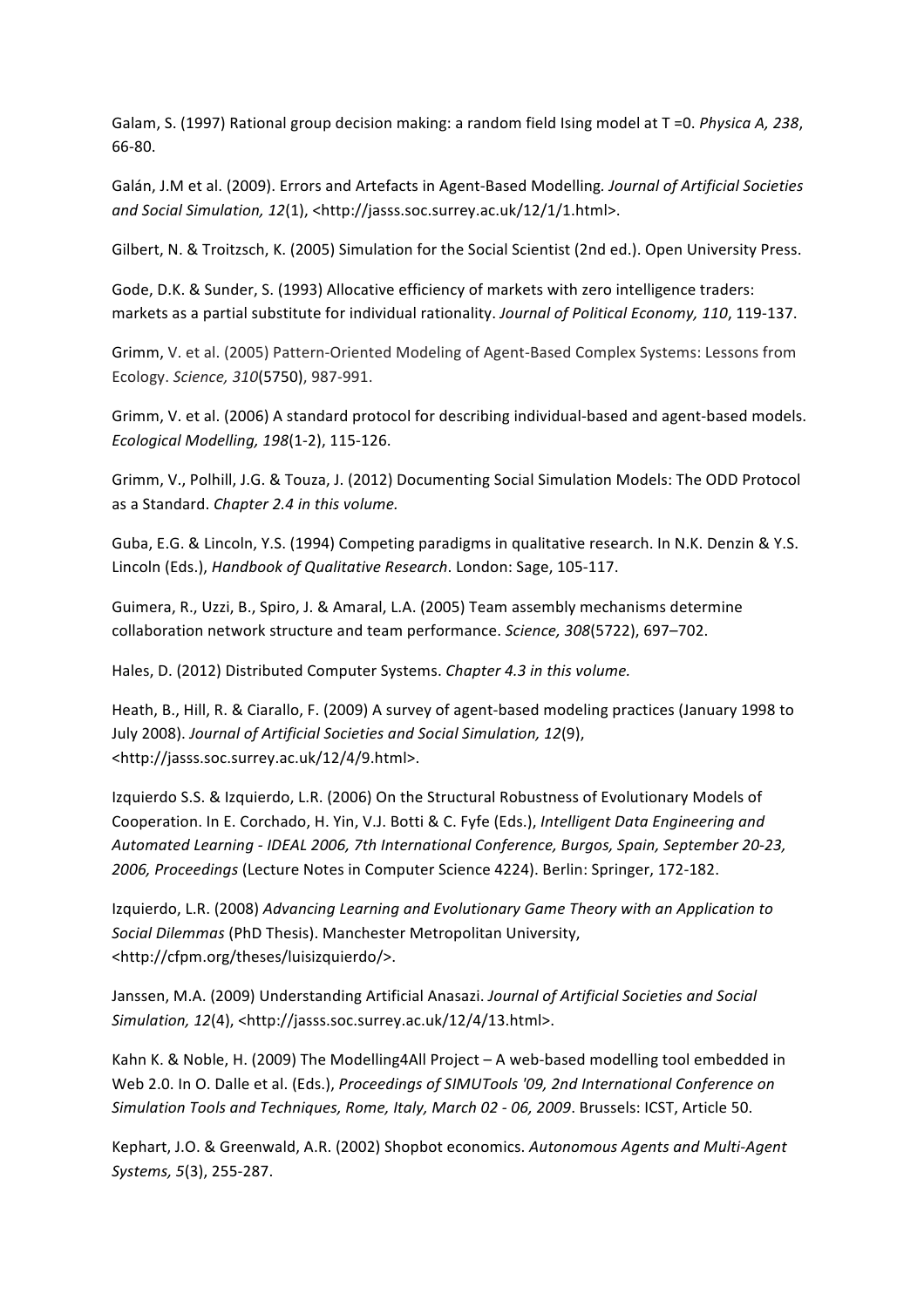Kirman, A. (2011) *Complex Economics: Individual and Collective Rationality.* London : Routledge

Kirman, A. & Moulet, S. (2008) *Impact de l'organisation du marché: Comparaison de la négociation de gré à gré et des enchères descendants* (Working Papers, halshs-00349034). HAL, Centre pour la communication scientifique directe. <http://halshs.archivesouvertes.fr/docs/00/34/90/34/PDF/DT2008-56.pdf>.

Klein, G. (1998) *Sources of Power: How People Make Decisions*. Cambridge, MA: MIT Press.

Kohler, T. (2009) *Generative Archaeology: How even really simple models can help in understanding the past*. Invited talk at 6th Conference of the European Social Simulation Association, University of Surrey, Guildford, United Kingdom.

Kohler, T.A., Gumerman, G.J. & Reynolds, R.G. (2005) Simulating ancient societies. *Scientific American, 293*(1), 76-82.

Kohler, T.A., Varien, M.D., Wright, A. & Kuckelman, K.A. (2008) Mesa Verde Migrations: New archaeological research and computer simulation suggest why ancestral Puebloans deserted the northern Southwest United States. American Scientist, 96, 146-153.

Kuhn, T. (1962) *The Structure of Scientific Revolutions*. Chicago: University of Chicago Press.

Lakatos, I. & Musgrave, A. (Eds.) (1970) *Criticism and the Growth of Knowledge*. Cambridge: Cambridge University Press.

LeBaron, B. (2006) Agent-based Computational Finance. In Tesfatsion & Judd (Eds.) Handbook of Computational Economics, vol. 2. North-Holland, pp. 1187-1232.

Lincoln, Y.S. & Guba, E.G. (1985) *Naturalistic inquiry*. Beverly Hills, CA: Sage Publications.

Lorenz, J. (2007) Continuous Opinion Dynamics under Bounded Confidence: A Survey. *International Journal of Modern Physics C, 18*(12), 1819-1838.

Lucas, P. (2010) Conventional social behaviour amongst microfinance clients - a behavioural and *financial case study* (PhD thesis). Centre for Policy Modelling, Manchester Metropolitan University.

Lucas, P. (2011) Usefulness of Simulating Social Phenomena: Evidence. *AI & Society, 26*(4), 355-362.

Malthus, T. (1798) An Essay on the Principle of Population. London: Johnson. Transcript available online at <http://socserv2.mcmaster.ca/~econ/ugcm/3ll3/malthus/popu.txt>.

Marks, R.E. (2007) Validating simulation models: a general framework and four applied examples. *Computational'Economics,'30*(3),#265−290.

Matthews, R.B. (2006) The People and Landscape Model (PALM): towards full integration of human decision-making and biophysical simulation models. *Ecological Modelling, 194*, 329–343.

Meadows,#D.H & Meadows,#D.,#Randers,#J.#&#Behrens,#W.W.III#(1972)#*The'Limits'to'Growth:'A'Report'* for the Club of Rome's Project on the Predicament of Mankind. New York: Universe Books.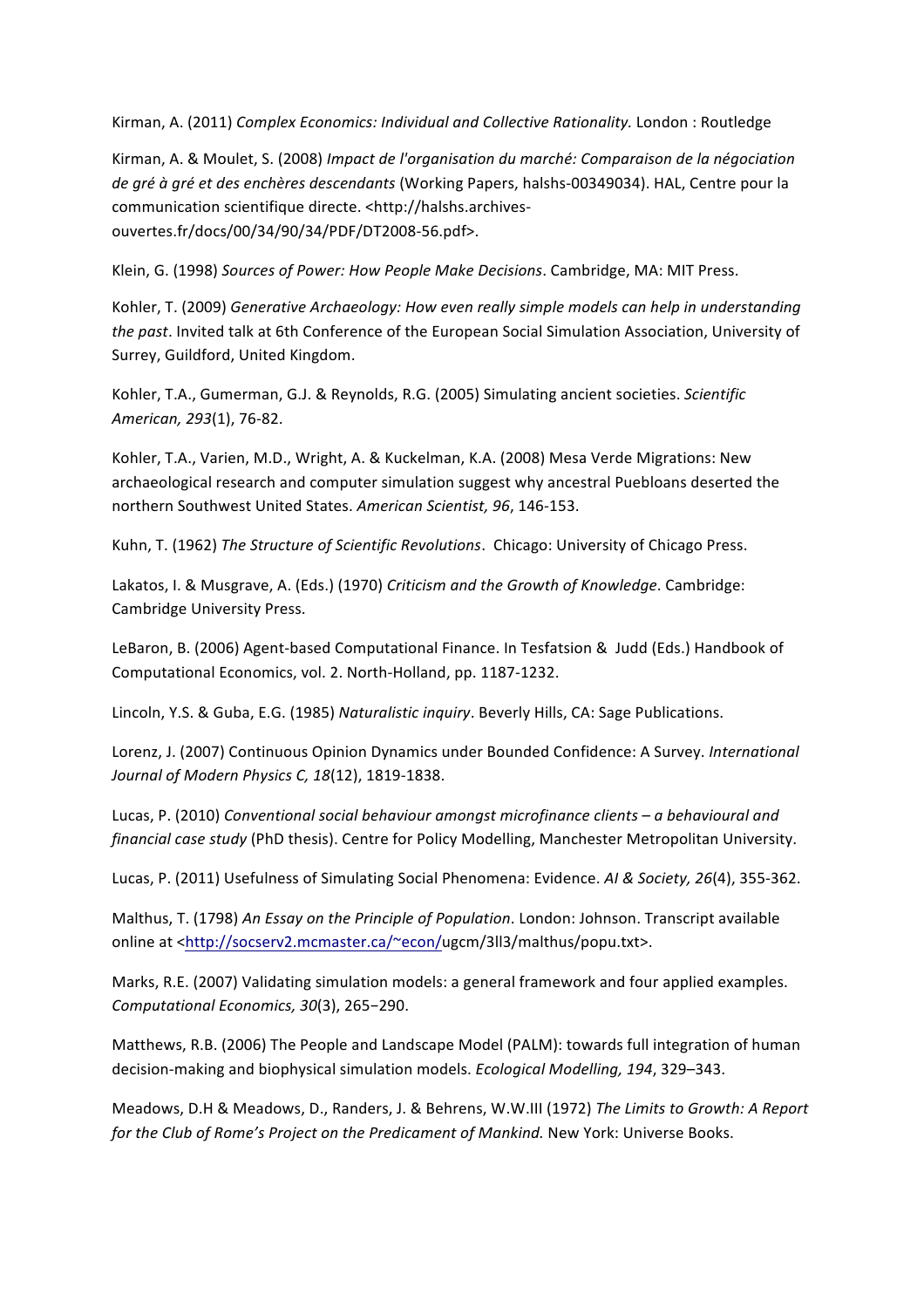Moss, S. (1998) Critical Incident Management: An Empirically Derived Computational Model. *Journal of Artificial Societies and Social Simulation,*  $1(4)$ , <http://jasss.soc.surrey.ac.uk/1/4/1.html>.

Moss, S. (1999) Relevance, Realism and Rigour: A Third Way for Social and Economic Research (Report No. CPM-99-56). Centre for Policy Modelling, Manchester Metropolitan Univeristy, Manchester, UK. <http://cfpm.org/cpmrep56.html>.

Newell, A. (1990) Unified Theories of Cognition. Cambridge, MA: Harvard University Press.

Nicolaisen, J.; Petrov, V. & Tesfatsion, L. (2001) Market power and efficiency in a computational electricity market with discriminatory double-auction pricing. *IEEE Transactions on Evolutionary Computation, 5(5), 504-523.* 

Phelps, S., McBurney, P., Parsons, S. & Sklar, E. (2002) Co-evolutionary Auction Mechanism Design: A Preliminary Report. In J. Padget, O. Shehory, D. Parkes, N. Sadeh & W.E. Walsh (Eds.), *Agent-Mediated Electronic Commerce IV, Designing Mechanisms and Systems* (Lecture Notes in Computer Science, 2531). Berlin, Springer: 193-213.

Polhill, J.G., Gotts, N.M. & Law, A.N.R. (2001) Imitative Versus Non-Imitative Strategies in a Land Use Simulation. *Cybernetics and Systems, 32*(1-2), 285-307.

Polhill, J.G., Parker, D., Brown, D. & Grimm, V. (2008) Using the ODD Protocol for Describing Three Agent-Based Social Simulation Models of Land-Use Change. *Journal of Artificial Societies and Social Simulation, 11*(2), <http://jasss.soc.surrey.ac.uk/11/2/3.html>.#

Popper, Karl (1963) *Conjectures and refutations : the growth of scientific knowledge*. London: Routledge.

PNAS (2002) Colloquium Papers. *Proceedings of the National Academy of Sciences*,  $99$ (s3), <http://www.pnas.org/content/99/suppl.3.toc#ColloquiumPaper>.

Riolo, R.L., Cohen, M.D. & Axelrod, R (2001) Evolution of cooperation without reciprocity. *Nature, 411*, 441-443.

Roberts, G. & Sherratt, T.N. (2002) Does similarity breed cooperation? *Nature, 418*, 499-500.

Rouchier,#J. (2001) *Est;il'possible'd'utiliser'une'définition'positive'de'la'confiance'dans'les'interactions' entre agents?* Paper presented at Colloque Interactions, Toulouse, May 2001.

Rouchier, J. (2012) Agent-Based Simulation as a Useful Tool for the Study of Markets. *Chapter 4.5 in this'volume.*

Rouchier, J., Bousquet, F., Requier-Desjardins, M., Antona, M. & Econ, J. (2001) A Multi-Agent model for describing transhumance in North Cameroon: comparison of different rationality to develop a routine. *Journal of Economic Dynamics and Control, 25*(3-4), 527-559.

Rouchier, J. & Thoyer, S. (2006) Votes and Lobbying in the European Decision-Making Process: Application to the European Regulation on GMO Release. *Journal of Artificial Societies and Social Simulation, 9*(3), <http://jasss.soc.surrey.ac.uk/9/3/1.html>.#